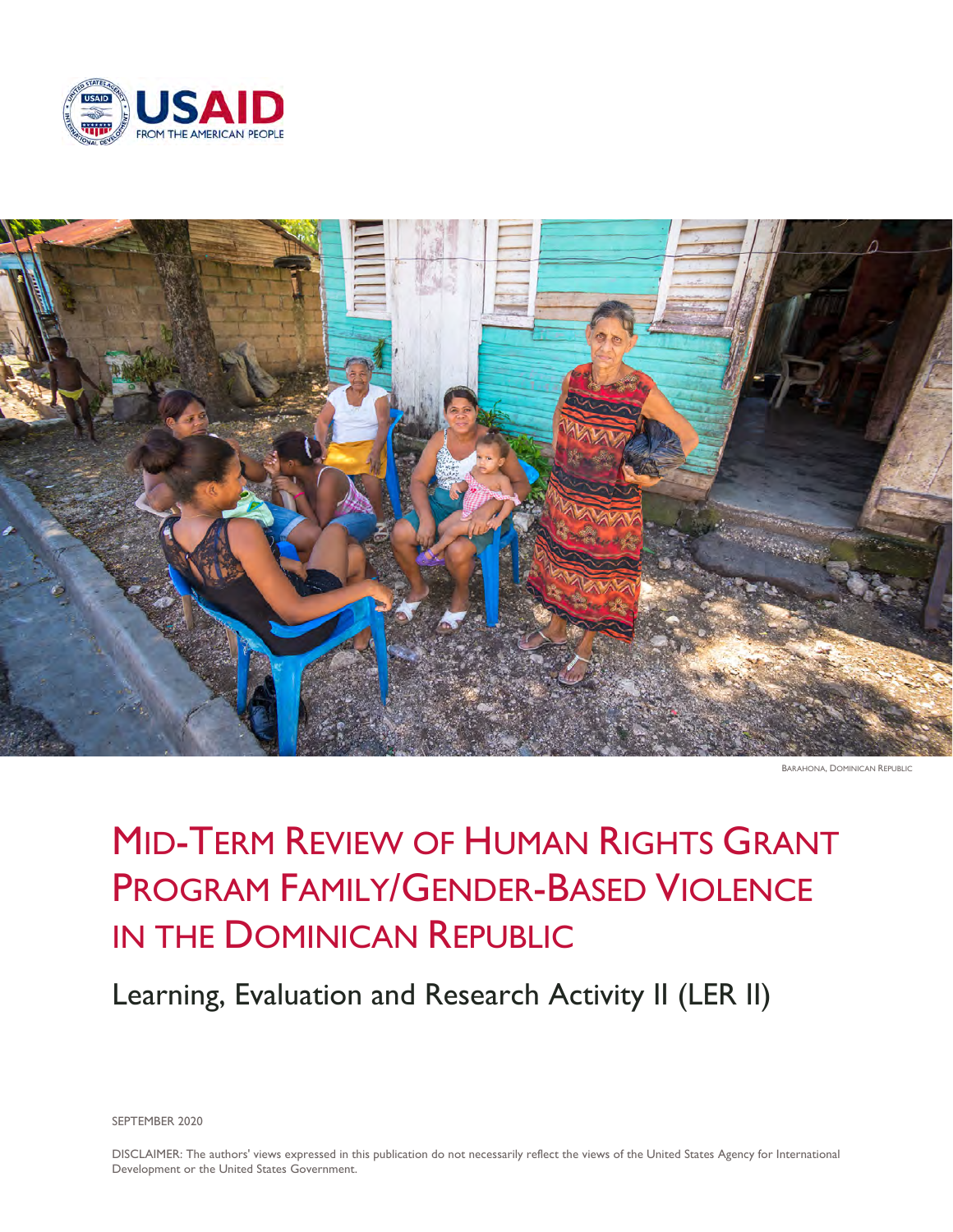This Human Rights Grants Program Mid-Term Review was conducted by a team of international and local consultants fielded and managed by The Cloudburst Group, namely Jessica Harris (Team Lead), Dorina Lopez-Matias (Local Gender Expert), Consuelo Cruz (Local Gender Expert), Noureen Akber (Research Analyst) and Aleta Starosta (Tasking Coordinator and Evaluation Specialist).

This document was produced for review by the United States Agency for International Development, Democracy, Human Rights and Governance Center under the Learning, Evaluation and Research Activity II (LER II) contract: GS10F0218U/7200AA18M00017.

Prepared by:

The Cloudburst Group 8400 Corporate Drive, Suite 550 Landover, MD 20785-2238 Tel: 301-918-4400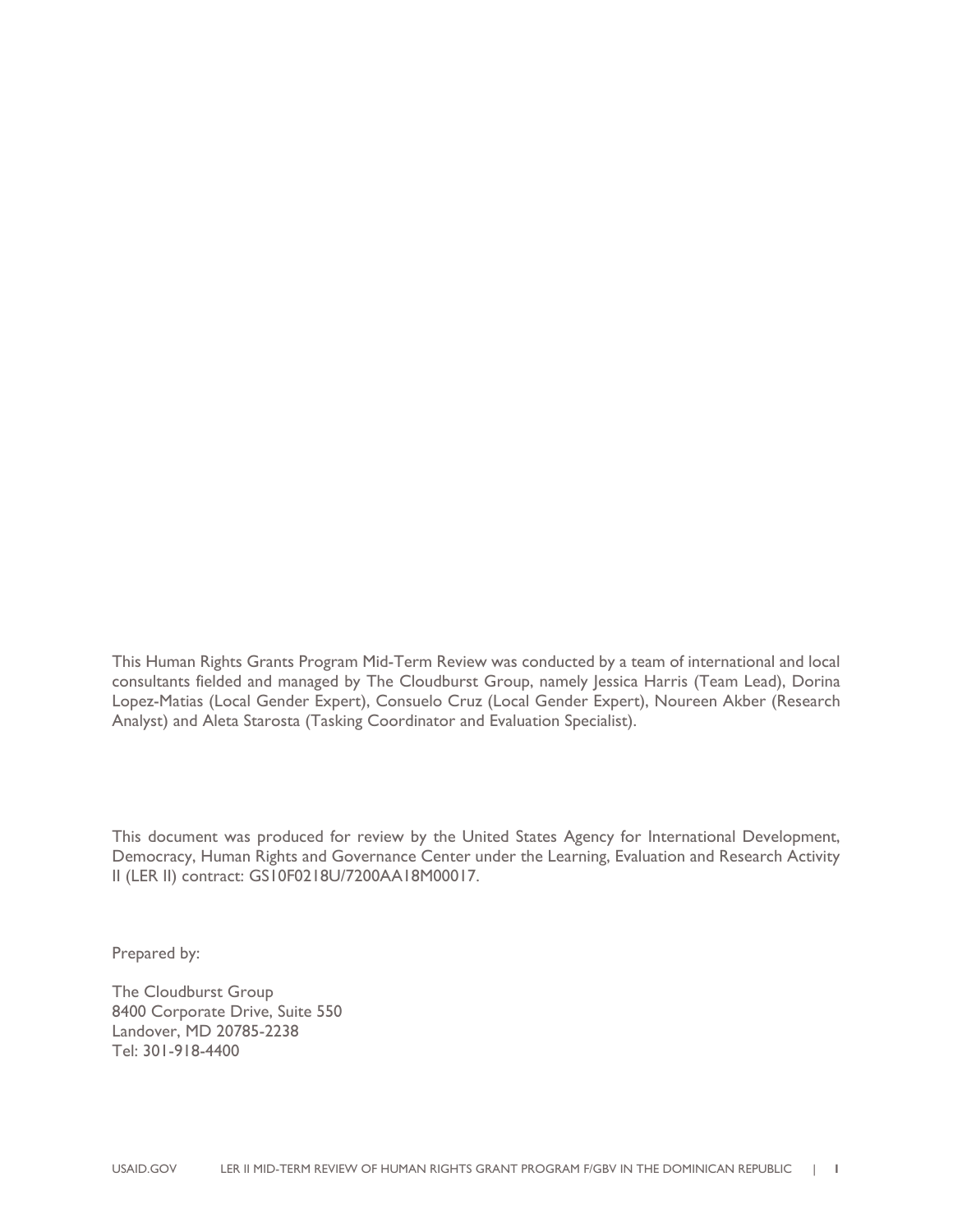## **CONTENTS**

| <b>ACRONYMS</b>                                                |                |
|----------------------------------------------------------------|----------------|
| <b>EXECUTIVE SUMMARY</b>                                       | $\overline{2}$ |
| <b>1.0 MID-TERM REVIEW OVERVIEW</b>                            | 8              |
| 2.0 SIGNIFICANT ACHIEVEMENTS OF THE HRGP F/GBV PROGRAM         | 12             |
| 3.0 KEY WEAKNESSES AND/OR CHALLENGES OF THE HRGP F/GBV PROGRAM | 15             |
| 4.0 PROGRESS MADE TOWARD ACHIEVING OBJECTIVES AND RESULTS      | 16             |
| <b>5.0 RECOMMENDATIONS</b>                                     | 21             |
| <b>ANNEX A. BIBLIOGRAPHY</b>                                   | 26             |
| ANNEX B. BEST PRACTICES FOR F/GBV                              | 29             |
| ANNEX C. LIST OF KEY INFORMANT INTERVIEWS                      | 31             |
| ANNEX D. LIST OF COMPARABLE STATISTICS ON F/GBV AND FEMICIDES  | 33             |
| <b>ANNEX E: FOCUS GROUP GUIDELINES</b>                         | 35             |
| ANNEX F: QUESTIONNAIRE FOR DONORS/NGOS/ACADEMIA                | 38             |
| <b>ANNEX G: GOVERNMENT QUESTIONNAIRE</b>                       | 40             |
| ANNEX H: QUESTIONNAIRE FOR IMPLEMENTATION PARTNERS             | 42             |
| ANNEX I: QUESTIONNAIRE FOR NATIONAL POLICE                     | 44             |
| <b>ANNEX J: USAID QUESTIONNAIRE</b>                            | 46             |
| <b>ANNEX K: QUESTIONNAIRE FOR BENEFICIARIES</b>                | 48             |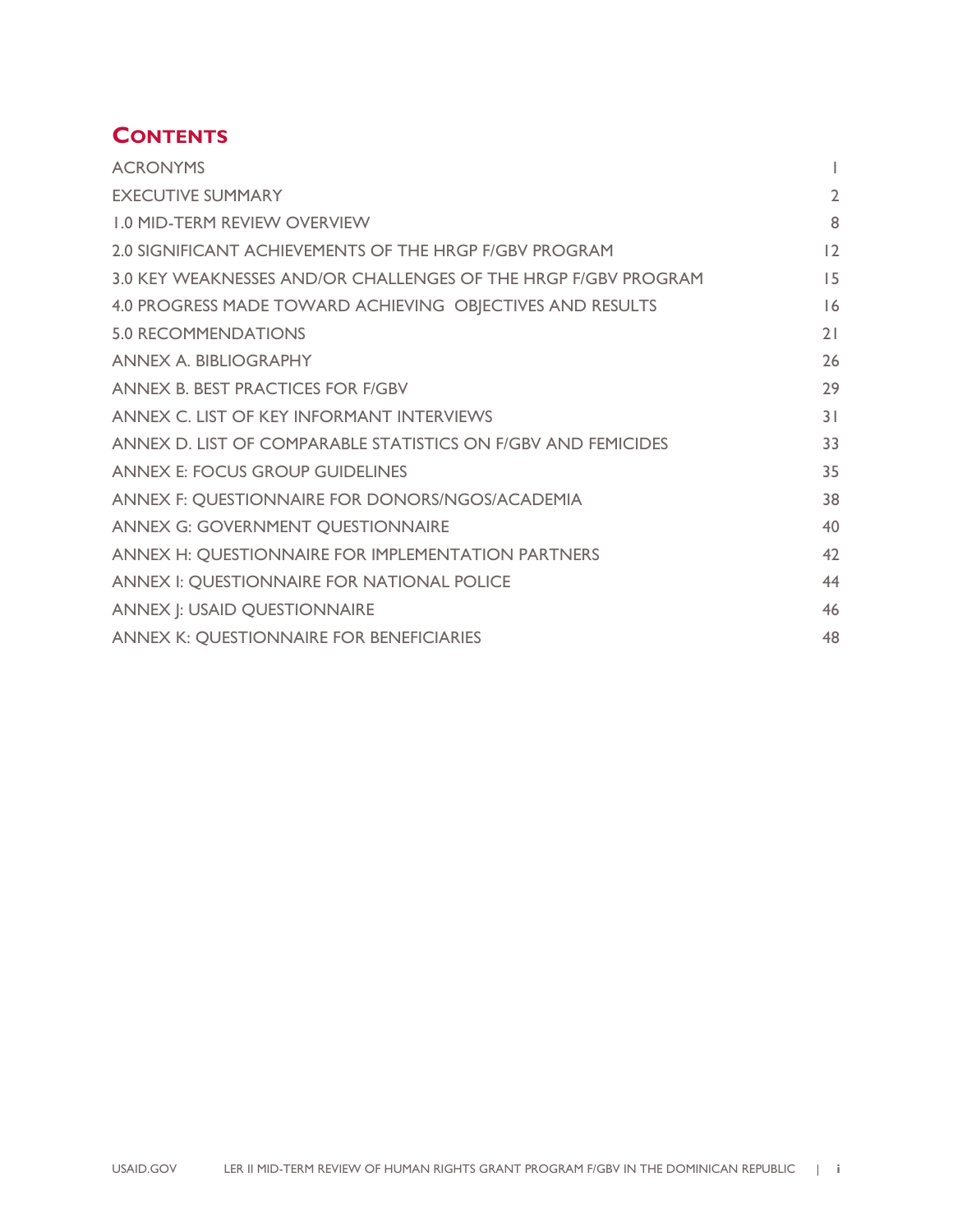## **ACRONYMS**

| <b>Attorney General's Office</b>                                 |
|------------------------------------------------------------------|
| Activity Monitoring, Evaluation, and Learning Plan               |
| <b>Country Development Cooperation Strategy</b>                  |
| Center for Gender Studies Technical Institute                    |
| Circle of Women with Disabilities                                |
| <b>Community Justice House</b>                                   |
| Criminal Justice System Strengthening Project                    |
| National Council for People with Disabilities                    |
| National Council for Children and Adolescents                    |
| Civil society organization                                       |
| <b>District Attorney</b>                                         |
| Department for Children, Family and Gender Issues                |
| Directorate of Attention to Women and Domestic Violence          |
| <b>Dominican National Police</b>                                 |
| Dominican Republic                                               |
| Experimental Survey on the Situation of Women                    |
| Family/gender-based violence                                     |
| Fiscal year                                                      |
| Gender-based violence                                            |
| Gender and Inclusive Development Assessment                      |
|                                                                  |
| Government of Dominican Republic                                 |
| Human Rights Grants Program                                      |
| International Criminal Investigative Training Assistance Program |
| Lesbian, gay, bisexual, transsexual, and intersex                |
| Ministry of Education                                            |
| Ministry of Women                                                |
| Non-governmental organization                                    |
| <b>Office of National Statistics</b>                             |
| Patronage of Help of Battered Women                              |
| National Plan for Gender Equality and Equity III                 |
| <b>Public Ministry</b>                                           |
| Person with disabilities                                         |
| Santo Domingo West                                               |
| National Information System on Gender Violence                   |
| <b>Technical assistance</b>                                      |
| Trafficking in persons                                           |
| Theory of change                                                 |
| <b>United Nations Population Fund</b>                            |
| United States Agency for International Development               |
| <b>United States Government</b>                                  |
| <b>Victims Assistance Unit</b>                                   |
| Violence against women                                           |
|                                                                  |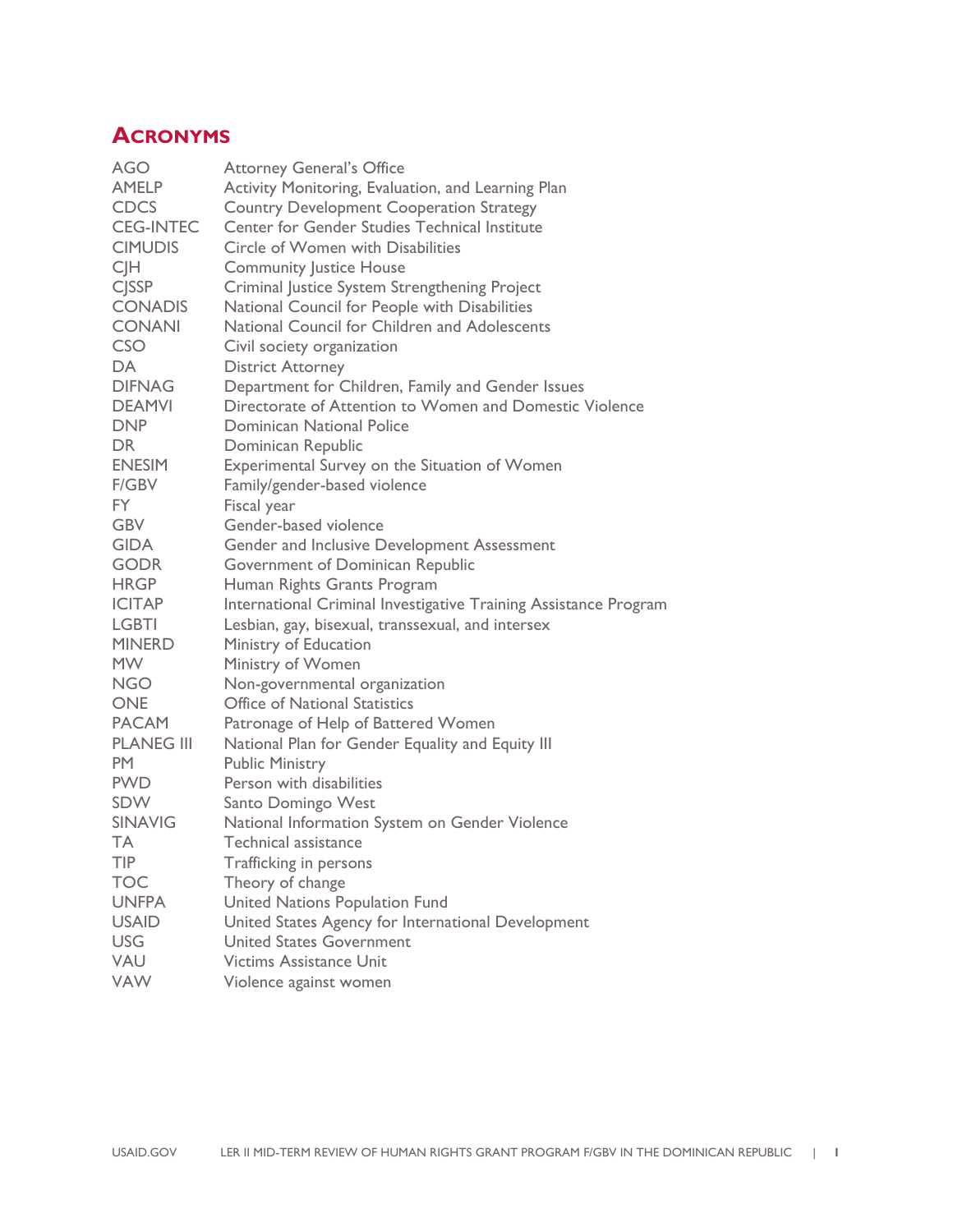### **EXECUTIVE SUMMARY**

The purpose of the mid-term review of the Human Rights Grants Program (HRGP) Family/Gender-Based Violence (F/GBV) program in the Dominican Republic is to identify the most significant achievements, key challenges, and progress made toward achieving the program's stated objectives and results. The review is not intended to be a rigorous performance evaluation. Instead, it aims to use program documents and qualitative interviews to identify HRGP approaches that have the potential to reduce F/GBV in that country, as well as to identify gaps and weaknesses that could be addressed in the remaining months of the program.

The HRGP F/GBV is a grant program whose goals align with the primary Development Objective of the United States Agency for International Development (USAID)/Dominican Republic (DR), which seeks to strengthen the prevention of crime and violence. It is a \$1.6 million program spanning one year and nine months (October 2019-July 2021) that aims to improve service delivery of psychological support services and access to justice for victims, and to promote sensitization training and police reforms related to F/GBV cases.

Unlike traditional USAID programs, the HRGP F/GBV consists of a pool of funding used to augment program activities under two traditional USAID/DR programs. The first program is the Criminal Justice System Strengthening Project (CJSSP), implemented by Chemonics. The second is the Dominican National Police (DNP) Reform Program implemented by the U.S. Department of Justice International Criminal Investigative Training Assistance Program (ICITAP). This mid-term review assesses its respective strengths and challenges and makes recommendations to strengthen future HRGP F/GBV programing.

#### **METHODOLOGY**

The mid-term review takes a mixed-methods approach that combines quantitative and qualitative elements in the triangulation of findings and conclusions. The review is informed by the recent literature review that examined approaches to reduce gender-based violence (GBV) in Latin America and the Caribbean and is built on the recent Gender and Inclusive Development Assessment (GIDA) for the Dominican Republic.1 The Assessment Lead and two local Dominican consultants conducted qualitative semistructured virtual interviews from June 9–26, 2020 with USAID/DR implementation partners: International Criminal Investigative Training Assistance Program (ICITAP); the Dominican National Police (DNP); Chemonics; Community Justice Houses (CJHs); Patronage of Help of Battered Women (PACAM); victims receiving psycho-trauma treatment services; the Attorney General's Office (AGO); the District Attorney (DA's) office; the GBV Unit; the Department for Children, Family, and Gender Issues (DIFNAG); Commission for Gender Equality of Judiciary; Profamilia; ENTRENA; Tu Mujer; United Nations Population Fund (UNFPA); Center for Gender Studies Technical Institute (CEG-INTEC); and independent researchers. The team used four approaches simultaneously: the gender approach, the intersectional approach, the victim-centered approach, and the "3 Ps" approach. The "3 Ps" paradigm—prosecution, protection, and prevention—serves as the fundamental framework. Many global actors, including the US Department of State, follow this approach.2

#### **MOST SIGNIFICANT ACHIEVEMENTS**

**HRGP F/GBV:** Some of the key achievements of the HRGP/ F/GBV project include: beneficiaries receiving high-quality psycho-trauma treatment services, F/GBV prevention services by CJHs, CJH staff

<sup>1</sup> USAID/DOMINICAN REPUBLIC MONITORING, EVALUATION, AND LEARNING PLATFORM, Gender and Inclusive Development Assessment (GIDA) Dominican Republic Final Report, April 2020.

<sup>2</sup> US Department of State 3Ps: Prosecution, Protection, and Prevention https://www.state.gov/3ps-prosecution-protection-and-prevention/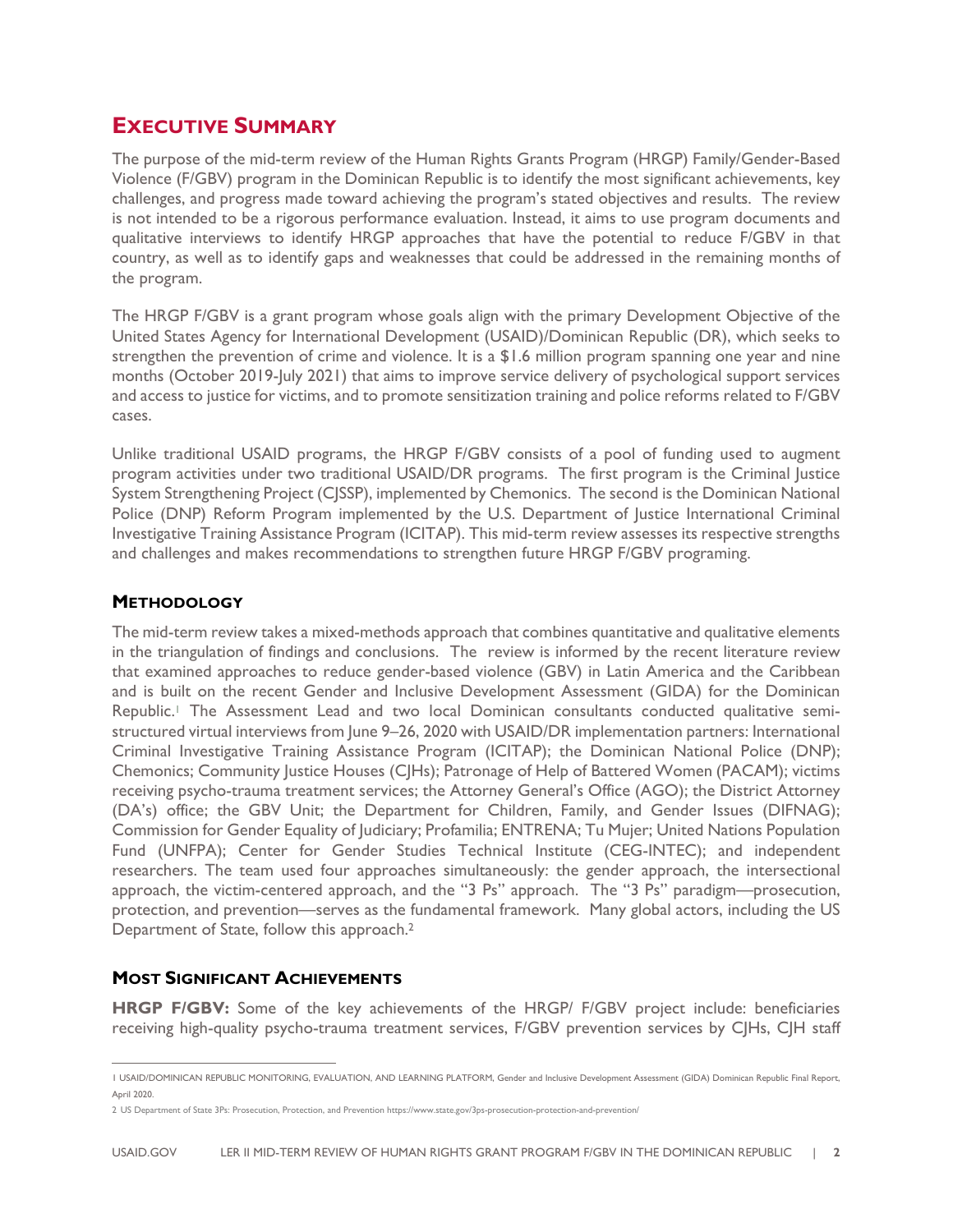training on how to detect F/GBV, improved data management and inclusion of persons with disabilities (PWD), development of a referral mechanism for GBV victims in Santo Domingo West (SDW), expanded use of a joint protocol for *in flagrante delicto* to increase the execution of arrest warrants, a GBV-awareness campaign in SDW called "Know Who You Know," draft guidelines for litigation with a gender perspective to improve the prosecution of GBV cases, expanded/improved comprehensive psycho-trauma treatment services for victims reaching a total of 1,755 F/GBV victims in the first two quarters of fiscal year 2020 (59 percent of the goal), development of a best practice for service provision for victims of F/GBV, and protocols for working with vulnerable populations.3 When planning future activities, the participants should:

- seek to increase inter-institutional coordination:
- focus on preventative work at the community level and;
- provide basic empowerment education.

**One of CJSSP's** most significant achievement was improving victims' emotional well-being by providing beneficiaries with a better understanding of what violence is and how to recognize it; with increased selfrespect, security, and optimism about the future; improved relationships with their families and their children; increased well-being/psychological stability; increased self-esteem; increased levels of empowerment; and with increased knowledge of tools, and strategies they can use to break the cycle of violence. Other key achievements include:

- Delivery of empathetic services that enabled trust building.
- Guaranteed confidentiality, security and privacy.
- Victim care protocols are efficiently implemented so that victims can develop confidence in the system and change their lives.
- Articulated response between all the actors according to the particularities of the cases.
- Services that respond to particular needs and cause sustainable changes in their lives.
- Trained personnel who are sensitive and committed to the subject, which requires specialized training to address F/GBV.
- Clear rules and ethical norms for the provision of services that are victim-centered.
- Institutionalized services (norms, routes, protocols, etc.) to attend to victims and aggressors.
- Services that guarantee comprehensive care for victims (prevention, care, protection, criminal sanction) focused on satisfying the needs of users.
- Putting in place a follow-up system for F/GBV cases.
- Clear roles and processes identified among the different institutions involved.
- Application of satisfaction surveys.

<sup>3</sup> CRIMINAL JUSTICE SYSTEM STRENGTHENED PROJECT ad hoc report on gender based violence (GBV) September 2019 to April 2020, page 8.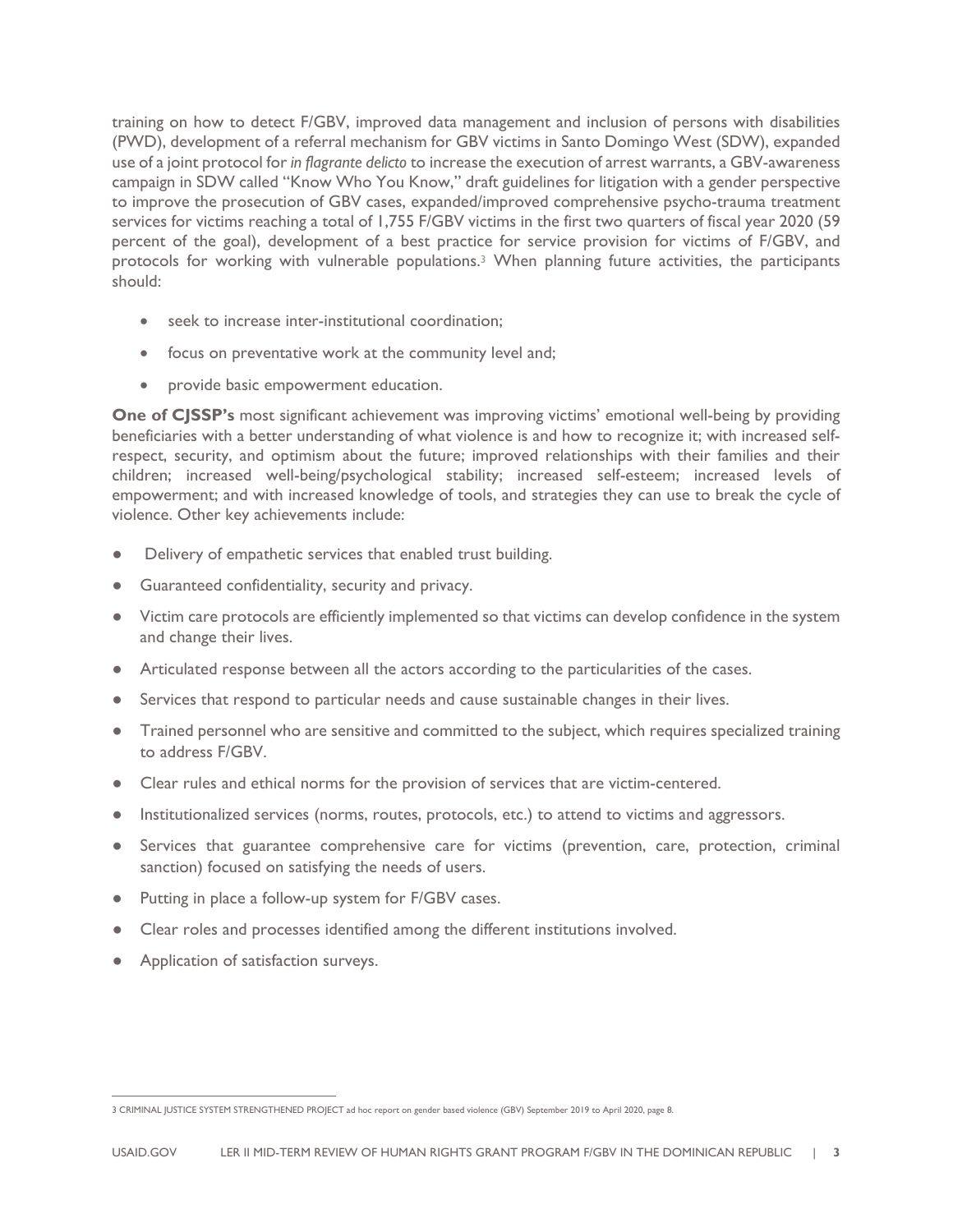**ICITAP** focuses on comprehensive management of F/GBV within the DNP, as well as the care and equity of women with a focus on human rights. This consisted of four subcomponents: institutional development, inter-institutional coordination, police culture, and prevention within the community. the program has made progress regarding all four subcomponents. The review also found, however, that police reforms are urgently needed for the protection of victims and the prosecution of perpetrators. In addition, many challenges remain to carrying out investigations of F/GBV cases, enforcing protection/restraining orders, and addressing the low arrest rate of perpetrators. Efforts should be focused hereafter on interinstitutional coordination and information management and community prevention, which are critical to effectively combatting F/GBV.

#### **Some of the key ICITAP achievements include:**

- Assisted the DNP with the development of the Institutional Gender Commission;
- Developed a proposal and procedures for the Directorate of Attention to Women and Domestic Violence (DEAMVI) structure;
- Assisted the DNP with developing the characterization of arrests by court order jointly with the SDW Victim Attention Unit;
- Created an incremental improvement in the DNP culture with higher levels of awareness around F/GBV;
- Created a police app with an option to report cases of F/GBV;
- Developed an institutional social network called "Values of Co-existence" that seeks to promote peaceful coexistence;
- Developed RelacionARTE, (relation + art), which includes a virtual platform for prevention actions on F/GBV and community dialogues where F/GBV was raised as a major issue;
- Provided technical support and assistance to the DNP to draft inclusion policies for PWD with the National Council for People with Disabilities (CONADIS).

#### **CHALLENGES**

The main implementation challenges for CJSSP have been the COVID-19 pandemic and the responsive declaration of the State of Emergency on March 1, 2020; staff rotation at the SDW Victim Attention Unit; and visit/approval of DIFNAG for the use of the Gesell chamber in SDW, which minimizes the risks of retraumatizing victims of F/GBV. These challenges caused a delay in implementation of several activities that required in-person visits and/or training because of social distancing requirements. But the CJSSP was adaptable and moved to virtual or online psycho-trauma treatment services to keep the e program moving forward. The interviewed beneficiaries who were receiving the psycho-trauma services online reported that they preferred the in-person treatment, but they saw some benefits to doing the treatment online.

COVID-19 has constituted a major challenge for ICITAP and has slowed down implementation—especially for community interventions—due to social distancing. Overall, the DNP has faced many challenges, including: a lack of information-sharing between the organizations combating F/GBV; the lack of a common agenda with concrete goals; the lack of clearly defined roles of the multiple actors for F/GBV; critical gaps in statistics and how they are being collected for F/GBV (DNP Statistics Unit is mostly descriptive); the absence of an electronic repository/database/tracking system for the history of violence, the judicial process, protection orders, restriction orders, complaints, and arrest warrants; police directorates' lack of capacity and resources to conduct investigations/follow-up for F/GBV cases; the lack of physical spaces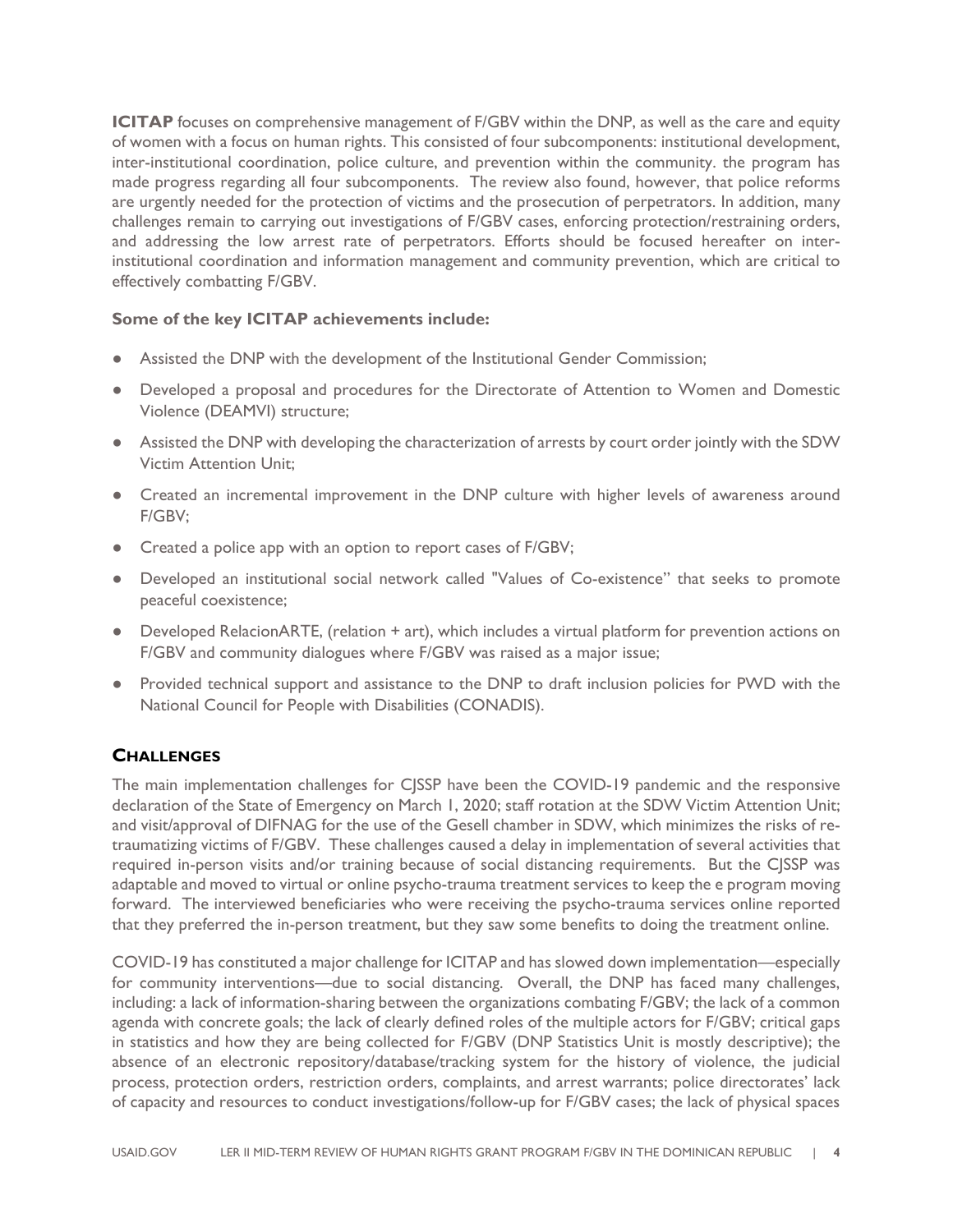in the prosecutors' offices or Violence Units for the police; and the absence of personnel, equipment, and human capital dedicated to F/GBV cases.

#### **RECOMMENDATIONS**

#### F/GBV MEDIUM/LONGER TERM FUTURE PROGRAMING IN THE DOMINICAN REPUBLIC:

- 1. **Design a comprehensive program** with better coordinated measures for extensive prevention, protection, and prosecution interventions between the participating institutions and actors.
- 2. **Provide strong political commitment to policies and laws on F/GBV and femicides, including advocating for the reform** of the Penal Code; and advocate for the Draft Law on Femicides (2+012) and the Draft Organic Law for the Prevention, Care, Sanction, and Eradication of Violence against Women (2012) laws to be passed by Congress;
- 3. **Establish a protocol for covering femicide cases in the media** that does not re-victimize the survivor so as not to justify sexist violence and generate empathy for the perpetrator; ensure respect for the privacy of the victims and the images that are published; and facilitate a greater understanding of GBV and the prevention of femicide.
- 4. **Build data capacity for costing out of F/GBV so public institutions can strategically plan for the investments needed to combat F/GBV.**
- 5. **Build capacity and approaches within the private sector to tackle F/GBV.**
- 6. **Advocate for including mental health services** in the family health insurance of the social security system and including it in the health services.
- 7. **Build public awareness of the National Plan for Gender Equality and Equity III (PLANEG III)** and engage all the institutions involved in eradicating GBV to widely use and promote this excellent public policy instrument.
- 8. **Develop a more comprehensive national plan to address GBV (more than one page in length).**
- 9. **Put into operation a comprehensive information system**—a shared database for arrest warrants, protection/restraining orders, complaints, historical information on victims, and reliable statistics on F/GBV that links with the National Information System on Gender-based Violence (SINAVIG).
- 10. **Focus on primary prevention interventions to strengthen community response.** Few coordinated actions exist to prevent F/GBV or actions that bring about changes in violent and macho behavior in all areas, such as schools, communities, the media, workplaces, institutions, etc.
- 11. **Focus on women's and girls' empowerment to prevent and protect them from F/GBV.** Strengthen and expand preventive actions that will promote changes in the empowerment of women and in the beliefs and attitudes of men and society in general. It is important to create violence prevention initiatives for specific vulnerable groups.
- 12. **Develop new progress indicators and theory of change (TOC).** The progress indicators for measuring the implementation of the Inter-American Convention on the Prevention, Punishment, and Eradication of Violence Against Women (Belém do Pará) could be used to guide development of a new TOC and set of future indicators for HRGP if it is extended over the medium/longer term. At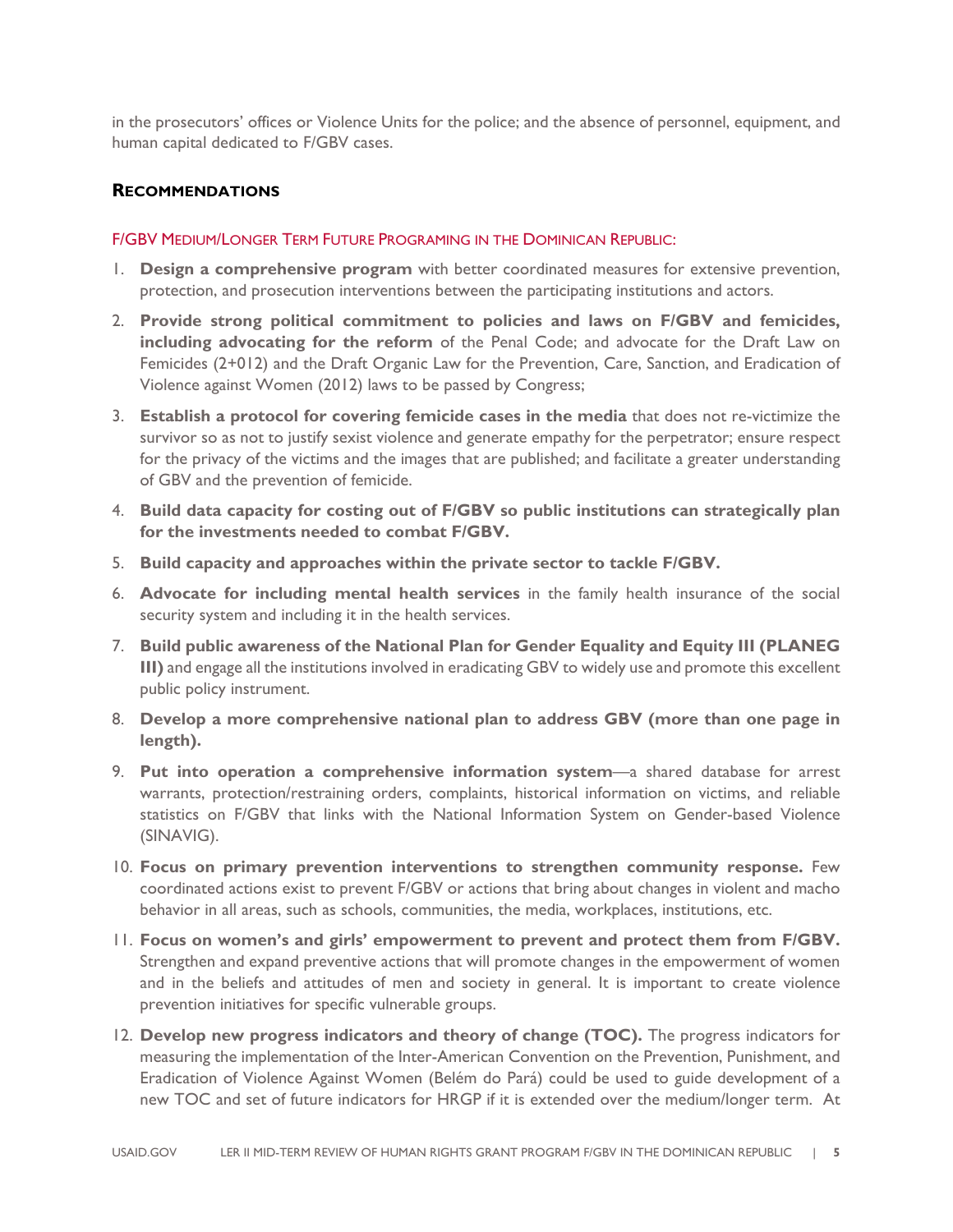the level of outputs and outcomes, indicators must measure the actual program-related change taking place, not simply whether an activity was completed, how many people were trained, or the number of informed bodies, policies, and procedures, etc.

#### RECOMMENDATIONS FOR THE HRGP F/GBV

- 1. **Increase engagement/inter-institutional coordination.** Participants in the program employ institutional policies, programs, action plans, protocols, and action guides, among others, to counteract F/GBV. These planning instruments must contain clear and measurable objectives, goals, and actions that can be verified through constant monitoring. In addition, the plans must have an allocated budget/public investment.
- 2. **Employ UNFPA technical table and existing tools being developed/piloted for F/GBV inter-institutional coordination,** such as the strategy to support the strengthening of interinstitutional coordination of technical teams, the proposal for National Training of System Actors and its unique form of reference and counter-reference of the victims of violence, and the guide for essential services to address GBV to ensure the provision of high-quality services.
- 3. **Coordinate with the Center for Gender Studies Technical Institute** (**CEG-INTEC),** which has extensive experience promoting comprehensive care systems in the area of GBV and linking CJHs/DNP with their local networks for the eradication of GBV.
- 4. **Coordinate efforts with the Ministry of Women (MW),** which also provides legal/psychological support services at the provincial level, and link the CJHs/DNP with their **community networks to prevent GBV.**
- 5. **Increase collaboration with churches and religious leaders** to ensure that they address the prevention of F/GBV and give attention to the problem.
- 6. **For the continuity of this program, the COVID-19 pandemic and the political circumstances of the country must be taken into account.**

#### RECOMMENDATIONS FOR CJSSP

- 1. **Focus on the protection of F/GBV victims.** Having access to quality services is not enough for victims to report GBV and access justice. They must first recognize themselves as victims, who should be informed about the cycle of abuse, so they understand why it is important to file complaints, etc.
- 2. **Address weaknesses in prosecution.** The increased number of complaints by victims generally puts them in increased danger due to the weaknesses of the system for prosecution. They do not receive sufficient follow-up, accompaniment, and support to guarantee their safety once they report. Also, the prosecution of those who commit crimes needs to be more consistent and in accordance with established protocols. The CJSSP could consider further training for judges and the implementation of a monitoring mechanism so that judges, in the absence of evidence of a charge, can inquire about the victim's silence.
- 3. **Initiate coordination with those responsible for supporting employment alternatives or activities and/or link to social assistance programs, if necessary, for victims of F/GBV.**
- 4. **In addition to successful one-on--one counseling, consider adding/creating emotional support groups for victims** so there is a place for women victims to mentor and support each other while sharing their stories.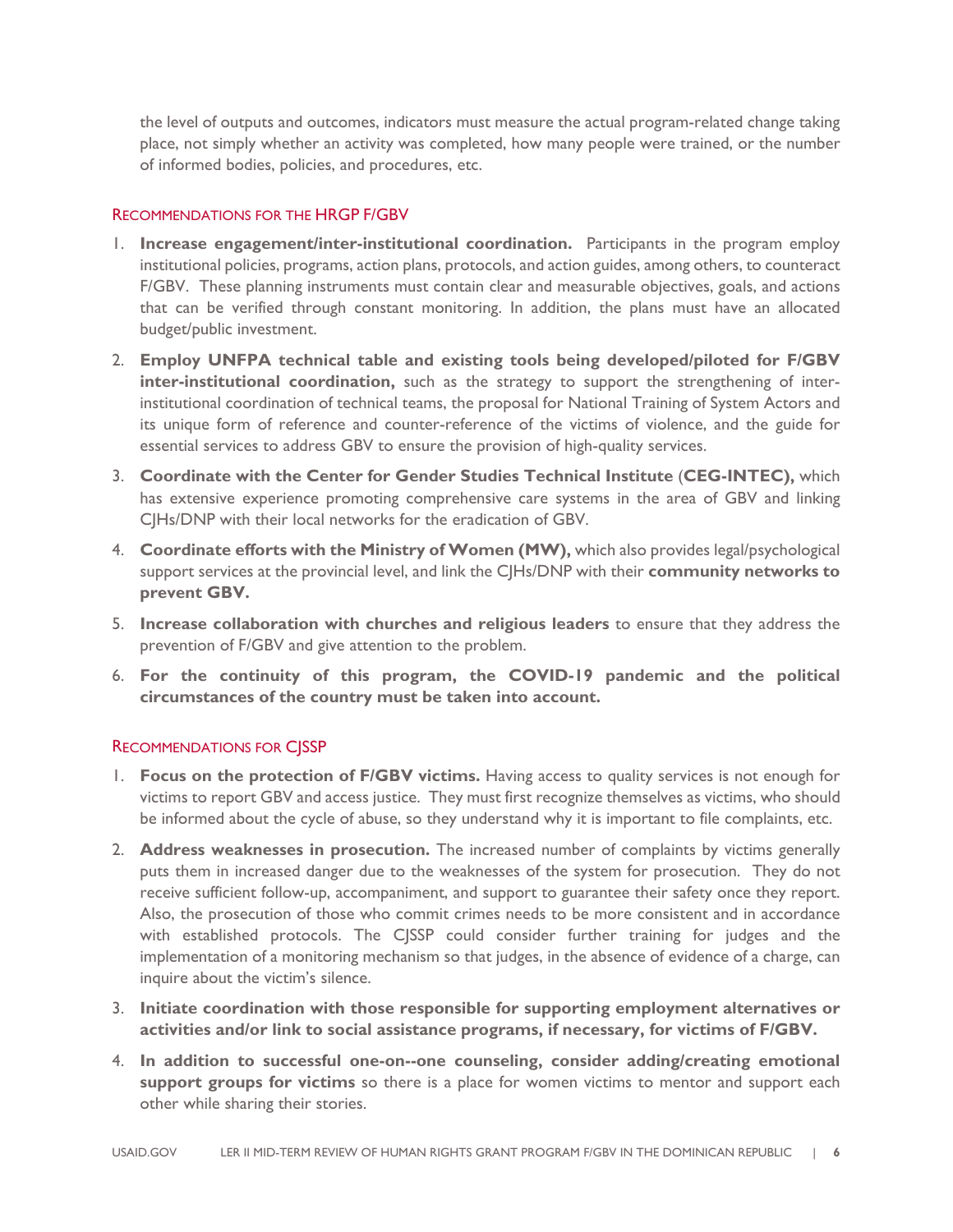#### RECOMMENDATIONS FOR ICITAP

- 1. **Strengthen the Dominican National Police (DNP) and the Public Ministry's capacity to conduct investigations of cases of F/GBV** in order to collect evidence beyond the victim's testimony.
- 2. **Use improved technology to enhance** enforcement, including panic buttons for victims, georeferenced tracking bracelets for perpetrators, and compliance reminders to ensure that perpetrators understand the terms of restraining/protection orders.
- 3. **Focus on the arrests of perpetrators,** ensure warrants for arrest/restraining orders are enforced, and create a Warrant Service Task Force.
- 4. **Strengthen and accelerate the implementation of the program to change police cultural/social attitudes.** The DNP needs to further adopt women's civil society approaches to shifting cultural and social attitudes. Women's organizations should continue to work closely with the DNP and expand the strategy with local networks to prevent, detect, and address F/GBV based on the experiences of the Ministry of Women (MW), the Center for Gender Studies Technical Institute (CEG-INTEC), and the Alerta Joven Project. Moreover, awareness-raising and sustained mobilization campaigns should continue to be implemented and aimed at the DNP and the general population.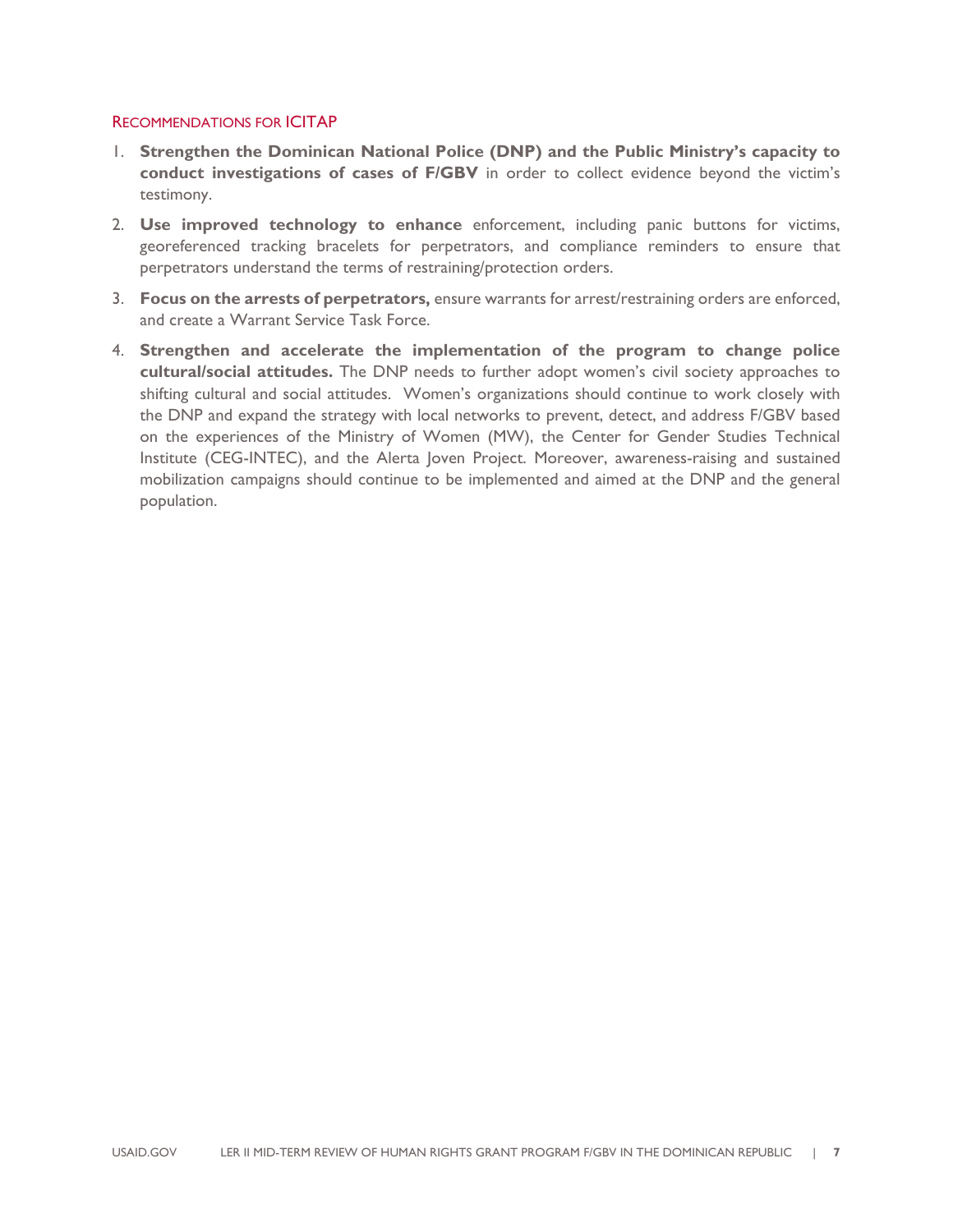## **1.0 MID-TERM REVIEW OVERVIEW**

#### **PURPOSE, QUESTIONS, AND STRUCTURE**

To address the high rates of F/GBV and femicides in the Dominican Republic, USAID/DR implemented the \$1.6 million HRGP in October 2019, which will last until July 2021. The program aims to improve service delivery of psychological support services and access to justice for victims and promote sensitization training and police reforms related to F/GBV cases. This program contributes to the Mission's primary Development Objective to strengthen the prevention of crime and violence through funding for additional components via the following two implementing mechanisms:

- 1. CJSSP implemented by Chemonics (with an implementation period of June 2015–June 2020 which has been extended to June 2021, and an overall budget of \$22,034,000 with \$1.4 million in additional funds for HRGP).
- 2. DNP Reform Program implemented by the U.S. Department of Justice ICITAP (with an implementation period of July 2015–July 2021 and a budget of \$6,800,000 with \$200,000 in additional funds for HRGP).

The purpose of the mid-term review is to provide a timely review of recent and current programming (October 2019–May/June 2020) to inform the design of future activities. The HRGP responds to the GODR's needs to address F/GBV with: (1) cultural change and systemic reform to promote better systems for incident response within the DNP and (2) more effective coordinated service provision to F/GBV victims by local governments and civil society organizations (CSOs). The Mission has adopted an integrated "3 Ps" approach, focusing on prosecution, protection, and prevention of victims.

#### GUIDING RESEARCH QUESTIONS

- 1. What are the most significant achievements of the HRGP F/GBV program?
- 2. What are the key weaknesses and/or challenges of the HRGP F/GBV program?
- 3. What progress have the implementing partners made toward achieving their stated objectives and results?
- 4. What recommendations could be provided to improve the HRGP F/GBV program?

#### LEGAL FRAMEWORK FOR F/GBV AND FEMICIDES

The Dominican Republic has a fairly broad legal framework based on international instruments that the country has ratified and national regulations stemming from the Constitution of the Republic. In 1997, Law 24/97 was passed, which defines, establishes, and punishes family violence, among other types of violence, established specific care programs in the judicial system and the health sector to deal with cases of domestic violence and other forms of violence against women (VAW). Although femicide is not criminally recognized in the Dominican Republic, the AGO and the Citizen Security Observatory record intimate femicides<sup>4</sup> in their statistics. They have attempted to update the legislation, with the reform of the Penal Code, the Femicide Law Project (2012), and the Organic Law Project for Prevention, Attention, Sanction, and Eradication of Violence against Women (2012). In addition, a group of institutions have prepared the Protocol for the Investigation of the Crime of Femicide in the Dominican Republic. The vice

<sup>4</sup> According to the World Health Organization, femicide committed by a current or former husband or boyfriend is known as intimate femicide:

https://apps.who.int/iris/bitstream/handle/10665/77421/WHO\_RHR\_12.38\_eng.pdf;jsessionid=A7CC404476EA7A9D77B7EE37DE083594?sequence=1, page 1.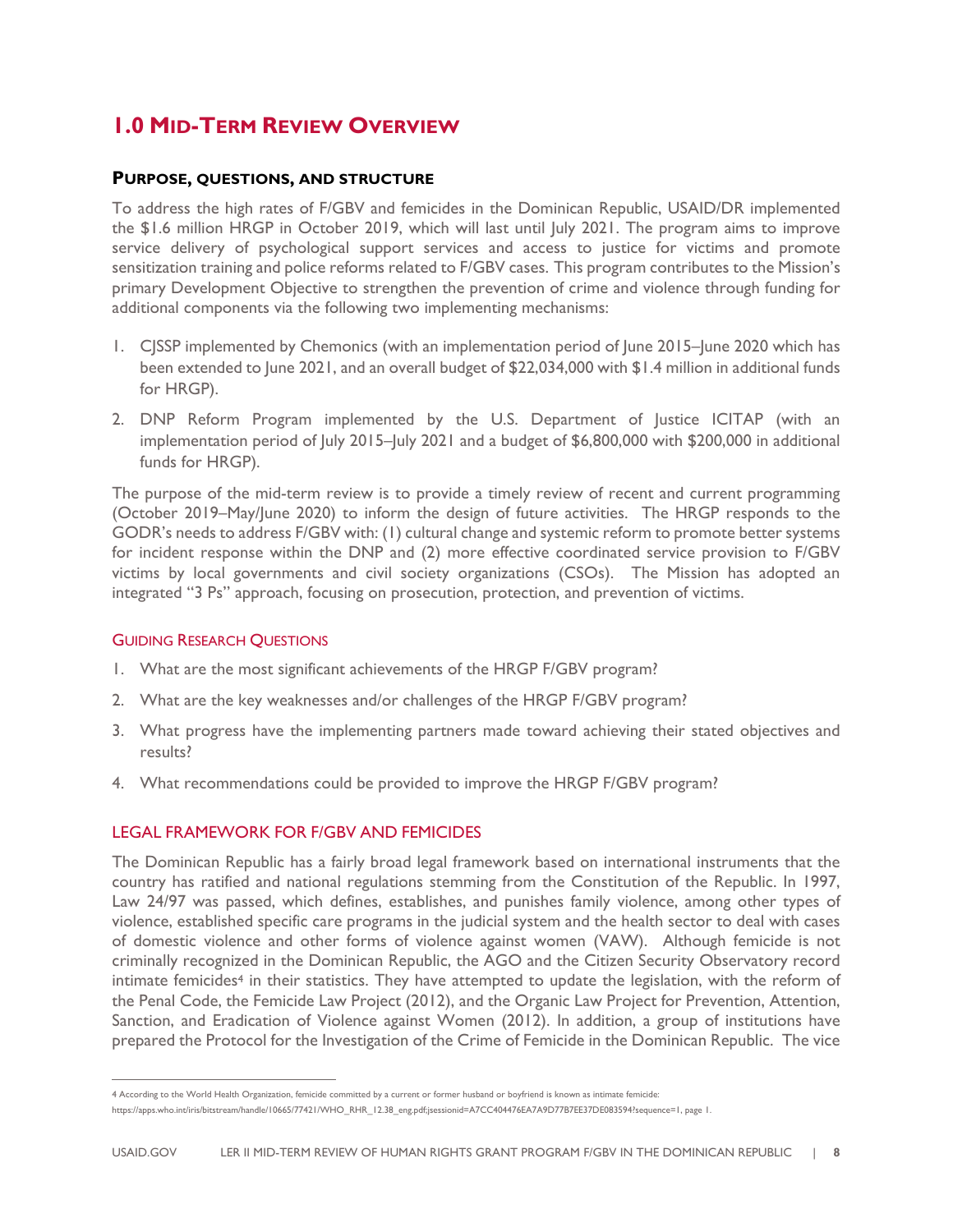presidency of the Dominican Republic expanded the protocol of the Program of Attention to apply to boys, girls, and adolescents orphaned by femicides in the Dominican Republic.

A comprehensive law is critical for the prevention, care, sanction, and restitution of rights that underpin the implementation of a comprehensive strategy. The lack of a comprehensive law limits the actions of all institutions in the care and prevention system. It also creates confusion due to outdated definitions of different kinds of F/GBV. The nature and characteristics of these outdated definitions permeate the design and provision of services and limit the collection of data and the establishment of a unified information system. Without that, it is difficult to understand the reality and complexity of F/GBV or be able to evaluate the scope and impact of policies and interventions, especially with respect to femicides.

#### JUSTICE SYSTEM FOR VICTIMS OF F/GBV

In 2017, the Directorate for the Prevention of GBV within the AGO was created. It established protection measures that must be enforced to counteract F/GBV and prevent femicides. But limitations on women's access to justice remain. Justice operators (state officials and employees who play a role in the justice system) do not spend the amount of time needed on F/GBV cases—the judicial process can take between three and five years to reach trial, victims are often required to go in person for follow-up, and justice does not occur once the case is reported. Progress has been made as a result of the recent development of the Interview Centers for Women Victims of F/GBV, which help avoid re-victimization. However, a remaining weakness is how the judicial process for F/GBV cases is basically reduced to the victim's statement. A very high number of F/GBV cases end without conviction due to a lack of evidence, mainly because the victim withdraws her complaint or avails herself of her right not to testify. Judges must be sensitized consistently on this matter.

#### CULTURAL CONTEXT THAT REINFORCES AND JUSTIFIES F/GBV

Although VAW is a violation of their human rights, women are not always aware of their rights and do not recognize violence in all its manifestations and what it means for their lives. This is attributable to the perception that women have about the social roles assigned to them, the behaviors accepted for men and women, and gender stereotypes that are often used to justify violent behavior toward women. The high tolerance of violence by women is alarming, as evidenced by the fact that 46.7 percent of female victims of intimate partner or ex-partner violence consider these problems or conflicts to be unimportant.**<sup>5</sup>**

An important finding by the National Statistics Office survey on violence is the low percentage of women who directly justify violence against them in any of the following situations: 3.0 percent of women justify physical violence against a woman on the part of her partner if she is unfaithful to him, 1.8 percent justify violence for neglecting the house or children, 1.1 percent for going out a lot, and for disobeying her partner (1.1%). Such results illustrate the work that remains to close gender gaps. This should be done through a systematic deconstruction of the patriarchal culture, and through the creation, expansion, and strengthening of programs and policies aimed at training on and raising awareness of gender equality.<sup>6</sup>

Long-term strategies are also needed to modify beliefs, habits, and customs rooted in culture. This must be assumed by those who are part of the system, both for the change of approach and paradigm of service providers and for men, women, and society as a whole, to eliminate resistance to addressing the problem and dismantling widespread beliefs by families of the subordinate role of women in relation to men.

<sup>5</sup> Ministerio de la Mujer. 2019. Violencia contra las Mujeres en el Ámbito de las Relaciones de Pareja: Un análisis a partir de los datos de la ENESIM-2018. Ministerio de la Mujer, ONE. Santo Domingo, República Dominicana.

<sup>6</sup> ONE, 2019.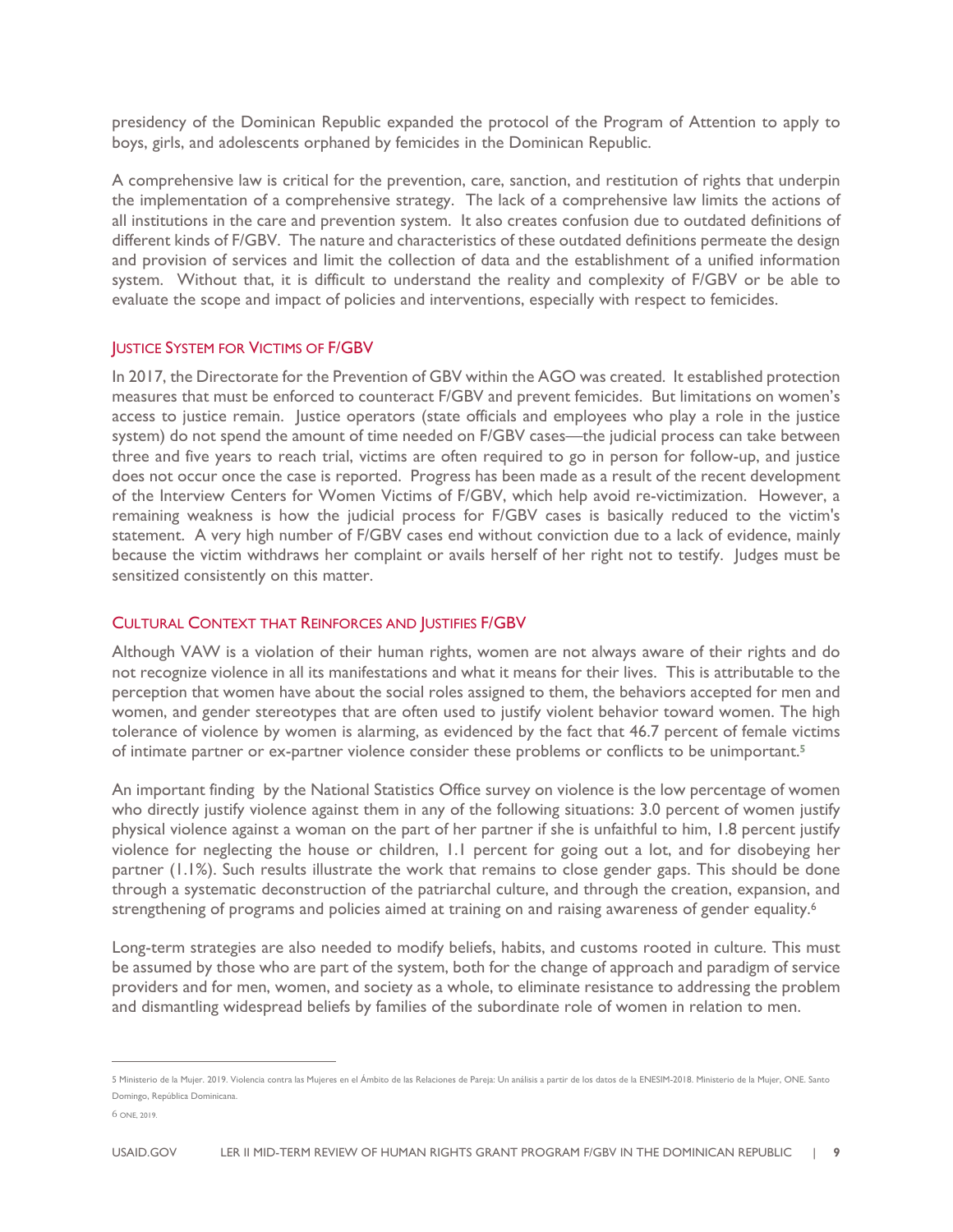#### F/GBV AND FEMICIDE STATISTICS

The extent of reporting on F/GBV violence to the authorities is very low. Only 6.2 percent of the women who experienced any type of violence perpetrated by their current or previous partner sought some type of help, mainly from the DNP (51.7 percent), followed by the Prosecutors' Offices (42.4 percent) and 18.1 percent from other sources (educational or health authority, specialized women's centers, religious help, psychological support). The majority (76.1 percent) of women attach little importance to these events, 10.2 percent do not know or distrust the corresponding authorities, and 5.3 percent thought they would not believe their complaint or were ashamed to talk about what happened. Family violence (without a partner) is also not reported in 98.7 percent of cases, for the same reasons in descending order: they did not attach importance to the facts, economic reasons, shame, fear and other reasons. It is worth highlighting that a high proportion of women victims of intimate partner violence (71.5 percent) reported receiving a rapid response and guidance on their rights from the authorities and 10.7 percent were referred to another institution.7

Femicide is "the violent death of women based on gender, whether it occurs within the family, a domestic partnership, or any other interpersonal relationship, in the community, in their workplace, in public space, by any person or group of persons known or unknown to the victim, or when it is perpetrated or tolerated by the state or its agents, by action or omission," either as an autonomous offense or as an aggravating factor in homicide.<sup>8</sup>

The number of women who lose their lives as a result of femicide continues to be a matter of great concern in the country, despite a proliferation of support services to process complaints with an increase in the Special Care Units implemented by the PM. According to the AGO's statistics, 1,418 women were murdered by their partners or ex-partners from January 2005 to November 2019.<sup>9</sup> It is important to note that these statistics differ from the data kept by the media, the Observatory of Homeland Security and Police, and the Global Democracy Foundation and Development Observatory because there is no standardization of the criteria for collecting the information.

#### PROGRAMS UNDER REVIEW

#### **CJSSP**

This mid-term review specifically focuses on human rights and F/GBV under the CJSSP, which aims to strengthen that system in the Dominican Republic by improving prosecutor effectiveness and increasing access to justice, particularly for victims of GBV and other vulnerable populations. Pursuant to USAID's Country Development and Cooperation Strategy (CDCS), CJSSP's geographic focus is on high-crime communities in the Dominican Republic, including SDW and communities served by the CJHs located in eight locations throughout the country.

CJSSP supports a network of one-stop shops, comprising both 23 GODR victim attention units within the AGO and eight CJHs managed through a collaboration among civil society, local governments, and the private sector. These one-stop shops not only provide legal and psychological support to victims but also assist with coordination among relevant Non-Governmental Organizations (NGOs) and GODR agencies

<sup>7</sup> ONE 2019.

<sup>8</sup> According to the Declaration on Femicide adopted at the Fourth Meeting of the Committee of Experts of the Mechanism to Follow-up on the Implementation of the Convention of Belém do Pará (CEVI). Document MESECVI/CEVI/DEC. 1/08, on 15 August 2008.

<sup>9</sup> Informe la Procuraduría General de la República (PGR). Il nov. 2019 https://www.diariohispaniola.com/noticia/57148/se-dice-se-comenta/republica-dominicana-registra-62-feminicidios-enlo-que-va-de-2019-.html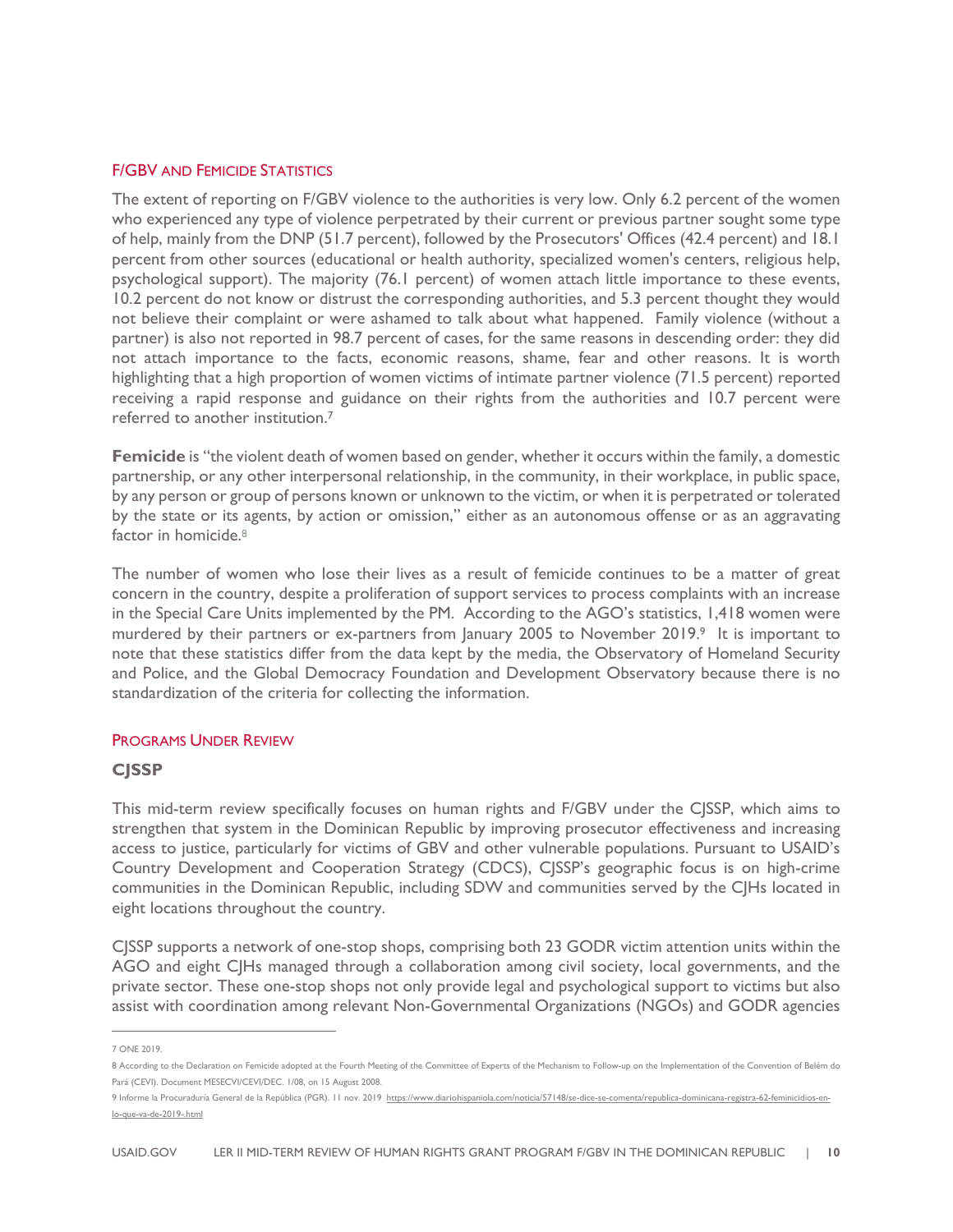for each individual case. CJSSP provides this support through two subcontractors/subgrantees: PACAM, a Dominican NGO, and the C|Hs.

#### **ICITAP**

This review also focuses on human rights and F/GBV under the Institutional Capacity and Transparency Strengthening for Police Reform (ICITAP). This program aims to strengthen institutional capacity and transparency within the DNP. Gender equality is included in the DNP Reform Program and specific technical assistance (TA) will be provided by ICITAP staff/consultants to the DNP's Gender Directorate. Since the DNP has a culture of bullying and harassing women and Lesbian, Gay, Bisexual, Transsexual, and Intersex (LGBTI) individuals, TA and training and additional materials will be created by ICITAP/DNP to recruit and hire more women within the DNP and the training will be expanded beyond DNP headquarters in Santo Domingo to the entire country. The mid-review analyzed the progress made within the four sub-components, which are highlighted in the ICITAP HRGP progress reports below.

This initiative focuses on strengthening the DNP by providing TA to develop organizational management, improve police-community relations, and sustainably embed gender-sensitive policies within the DNP. HRGP funds aim to improve treatment of women officers and F/GBV victims, to increase TA to the DNP, to build alliances with women's organizations and public institutions working to eliminate F/GBV, to build awareness within the DNP, and to promote gender policies and a gender-sensitive cultural transformation.

#### **METHODOLOGY**

The mid-term review included a desk review, beginning with a review of quarterly and final reports for the HRGP F/GBV Program, the CJSSP and ICITAP reports on GBV activities and MEL plans, the Mission CDCS, the USAID GBV Strategy, the studies under the USAID Gender Based Violence Learning Agenda, the Standard Key Issue Narratives on GBV, the latest GIDA for the Dominican Republic, and the recent literature review. The team also collected secondary data through desk research, including gathering, reviewing, and analyzing pre-existing datasets, research, and documents that are relevant to F/GBV prevention and reduction in the Dominican Republic.

The review employed a mixed-methods approach that combines quantitative and qualitative elements in the triangulation of findings and conclusions. Qualitative semi-structured virtual interviews were conducted with over 40 stakeholders from June 5–26, 2020 with USAID/DR implementation partners: ICITAP staff, the DNP, Chemonics, CJHs, PACAM, victims receiving psycho-trauma treatment services, the AGO, the DA's office, GBV Unit, the DIFNAG, Commission for Gender Equality of Judiciary, Profamilia, ENTRENA, Tu Mujer, UNFPA, CEG-INTEC and independent researchers.

PACAM recommended the beneficiaries. The team conducted interviews using WhatsApp, Skype, phone calls, Zoom, and Google Hangout. The Team Lead used the focus group discussion semi-structured guidelines and conducted two FGDs with Chemonics and PACAM. The quantitative research was based on datasets from studies and surveys, which provided information about the prevalence of F/GBV and femicides from 2015–2019.

The Team Lead asked victims to speak about their experience accessing psycho-trauma treatment services and explain: a.) what help they sought; b) how they knew about services provided to support victims in their community; c) whether the location was accessible, whether they had a safe room, and whether confidentiality was physically possible; d) whether their needs were met; e) whether the service provider had the capacity to provide the services they needed; f) whether they were referred to other resources or other service providers and whether someone helped them to navigate the complex systems/safety planning; g) whether they felt respected and safe; and h) what needs to be done to improve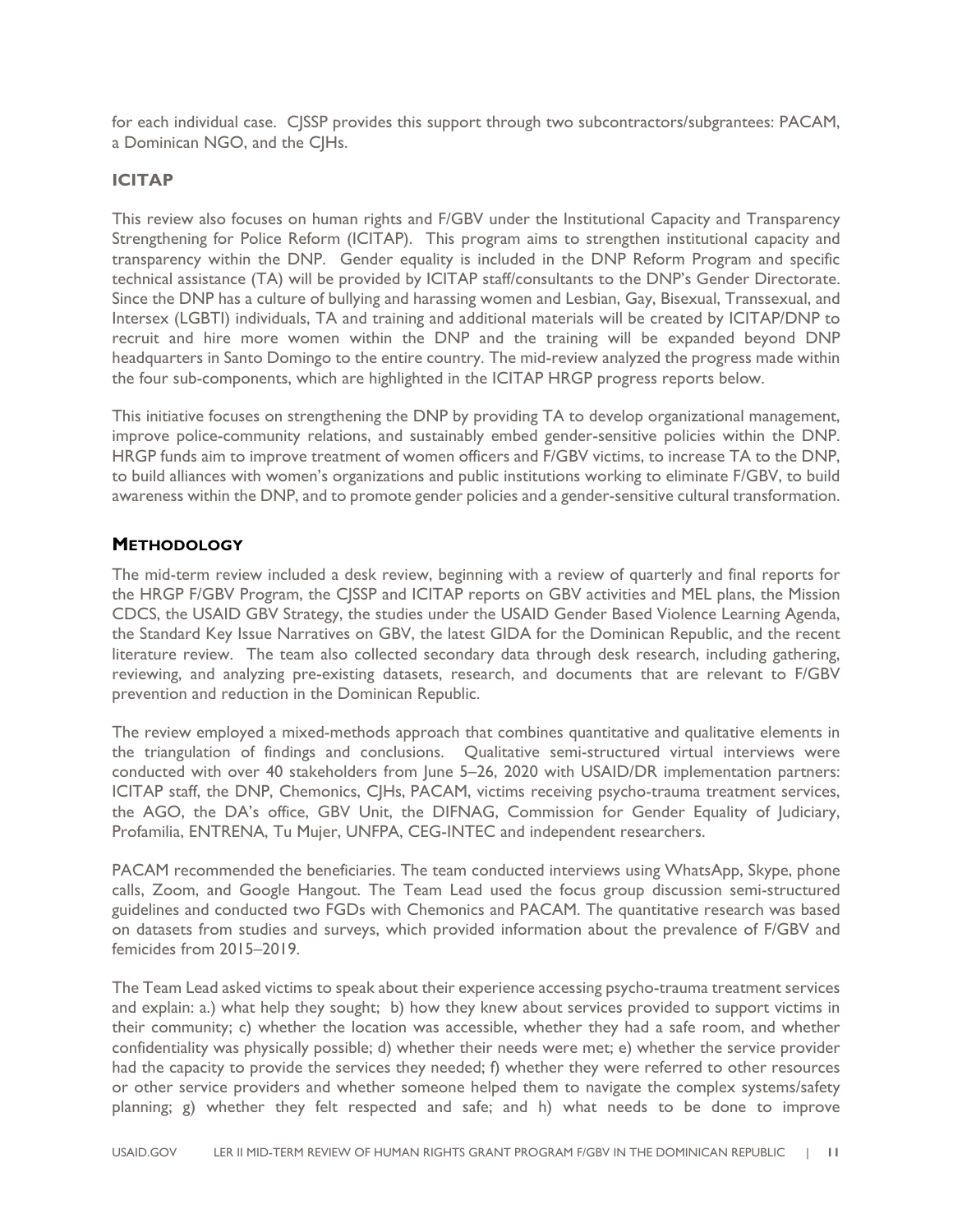services/responses for F/GBV victims. The anonymity and safety of the beneficiaries was a priority. The team took a victim-centered and trauma-informed approach to prevent re-traumatizing victims and to believe their stories and to actively listen without judgment.

The team conducted the data collection for the assessment during a three-week period from June 5-26, and in accordance with the availability of participants. It was easy to access stakeholders during the pandemic since people were working remotely. However, many stakeholders also had family or friends affected by COVID-19.

#### **Theory of Change**

The TOC guided the review. It holds that *if the culture, practices and attitudes within the DNP and service providers become more gender-sensitive and services and coordination are expanded and reinforced, then victims' access to high-quality services will improve. As victims' access to services improves, then more F/GBV victims will bring complaints, deterring perpetrators and preventing future crimes. Ultimately, as prevention, prosecution, and victim protection efforts improve, the incidence of femicide should decrease.*

The team took four approaches simultaneously during the review: the gender approach, the intersectional approach, the victim-centered approach and the "3 Ps" approach. This review complements USAID's mandatory gender analysis,<sup>10</sup> and it is guided by the principles of USAID's GBV Strategy.<sup>11</sup> The "3 Ps" paradigm—prosecution, protection, and prevention—serves as the fundamental framework. Many global actors, including the US Department of State, follow this approach.<sup>12</sup>

### **2.0 SIGNIFICANT ACHIEVEMENTS OF THE HRGP F/GBV PROGRAM**

#### **CJSSP**

The provision, coordination, and governance of essential health, justice, and social services can significantly mitigate the consequences that GBV has on the well-being, health, and safety of the victims and, therefore, assist in their recovery and empowerment to break the recurrent cycle of violence. The project's geographical focus was SDW, with a close partnership with the SDW DA's office to strengthen the Victims Assistance Unit (VAU). CJSSP has been able to implement five significant interventions with GODR prosecutors in case management, judiciary personnel on correct implementation of restraining orders, multiple stakeholders on implementation of a national care and referral model for victims, and communities on awareness and behavior change toward violence.

In partnership with PACAM, CJSSP is providing GBV victims with sustainable access to psychological assistance. Also, as part of the institutional strengthening of the CJHs and in order to increase access to psychological assistance to GBV victims, PACAM provided training on psychological assistance for GBV victims to CJH psychologists. In addition, PACAM started training other CJH staff, managers, mediators, lawyers, administrative assistants, and security guards on how to detect F/GBV. PACAM is also now certified to provide much-needed paperwork for the judicial system.

<sup>10</sup> Suggested Approaches for Integrating Inclusive Development Across the Program Cycle and in Mission Operations Additional Help for ADS 201 Authored by DCHA/DRG/HR July 2018: https://usaidlearninglab.org/sites/default/files/resource/files/additional\_help\_for\_ads\_201\_inclusive\_development\_180726\_final\_r.pdf, page 1.

<sup>11</sup> USAID Strategy to Prevent and Respond to Gender Based Violence. https://www.usaid.gov/sites/default/files/documents/2155/GBV\_Factsheet.pdf

<sup>12</sup> US Department of State 3Ps: Prosecution, Protection, and Prevention https://www.state.gov/3ps-prosecution-protection-and-prevention/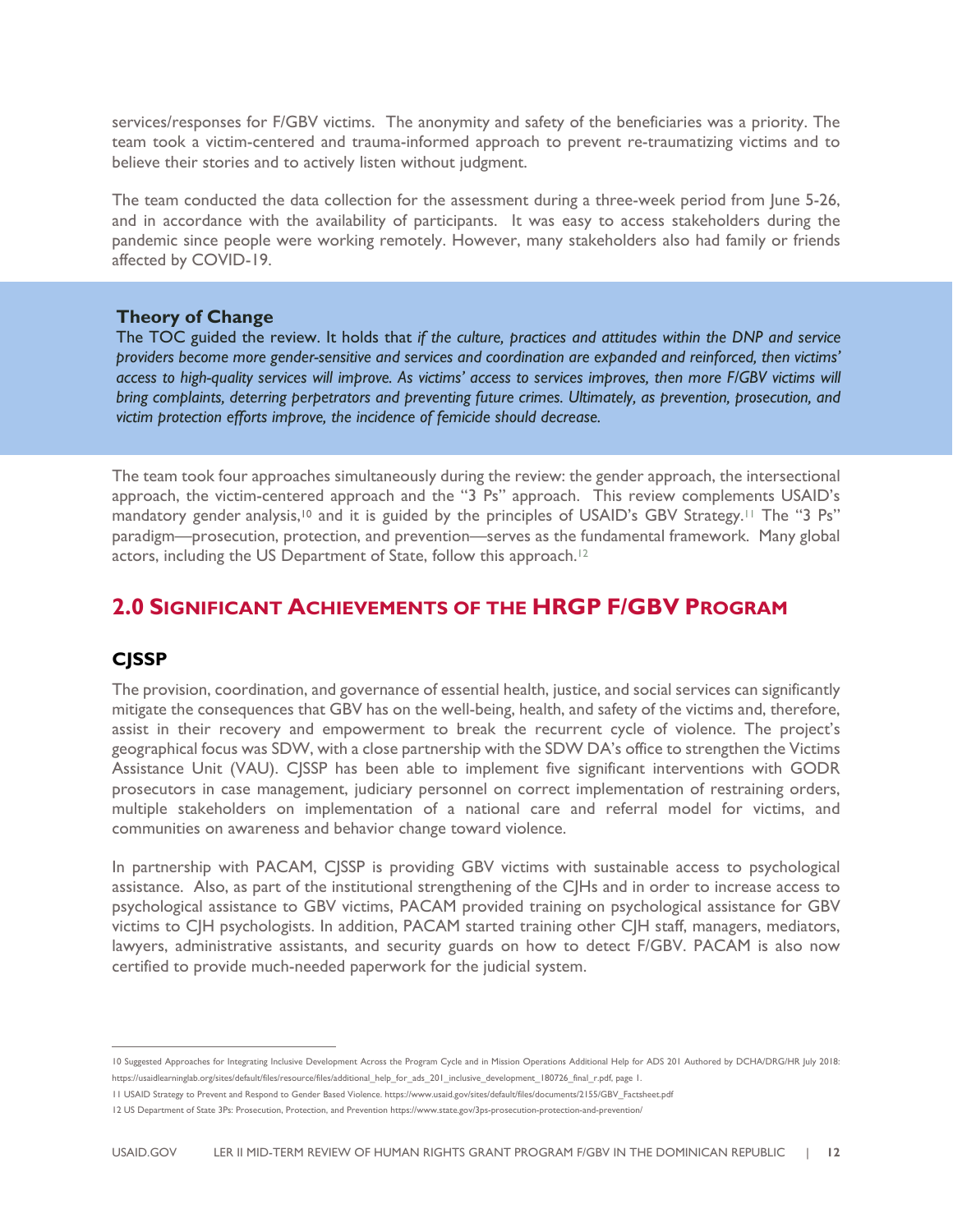The review found the program's most significant achievement was improving victims' emotional well-being by providing beneficiaries with a better understanding of what violence is and how to recognize it; with increased self-respect, security, and optimism about the future; with improved relationships with their families and their children; with increased well-being/psychological stability; with increased self-esteem; with increased levels of empowerment; and with increased knowledge of tools and strategies to use to break the cycle of violence. The quote below from one of the victims receiving psycho-trauma treatment from PACAM captures the impact of the HRGP:

"I now know my value as a person, and I am very grateful for this program. I had many needs and it was very good to feel supported, to grow as a person. I did not have the motivation and this program motivated me to open my salon, my own business. I realized my importance as a person. There has been a very big change/shift. I like to have the space to vent, to be listened to, to see life from another perspective, to realize that I was in a toxic situation; I feel more secure, positive, and optimistic about my future."

Another identified success was the prevention services offered by one of the subcontractors/subgrantees, the CJHs: training of community leaders, promotion of women's rights, and supporting strategies to strengthen community networks for F/GBV. The well-trained CJHs offer psychological services to women, youth, and children who are victims of violence. Those interviewed asserted that this training has made a difference because cases of women/children who are at risk are being detected and victims are then referred for psychological services. The CJHs also provide psychological services to male perpetrators and follow up with other partner institutions once they have made the referrals for victims. The CJHs utilize a victim-centered approach.

#### **The review attributed CJSSP's successful service provision for F/GBV victims to:**

- Delivery of empathetic services that enabled trust building.
- Guaranteed confidentiality, security and privacy.
- Victim care protocols that are efficiently implemented so victims can develop confidence in the system and change their lives.
- Articulated response between all the actors according to the particularities of the cases.
- Services that respond to needs and cause sustainable changes in their lives.
- Trained personnel who are sensitive and committed to the subject, which requires specialized training to address F/GBV.
- Clear rules and ethical norms for the provision of services that are victim centered.
- Institutionalized services (norms, routes, protocols, etc.) for victims and aggressors.
- Services that guarantee comprehensive care for victims (prevention, care, protection, criminal sanction) focused on satisfying the needs of users.
- Establishment of a follow-up system for F/GBV cases.
- Clear roles and processes identified among the different institutions involved.
- Application of satisfaction surveys.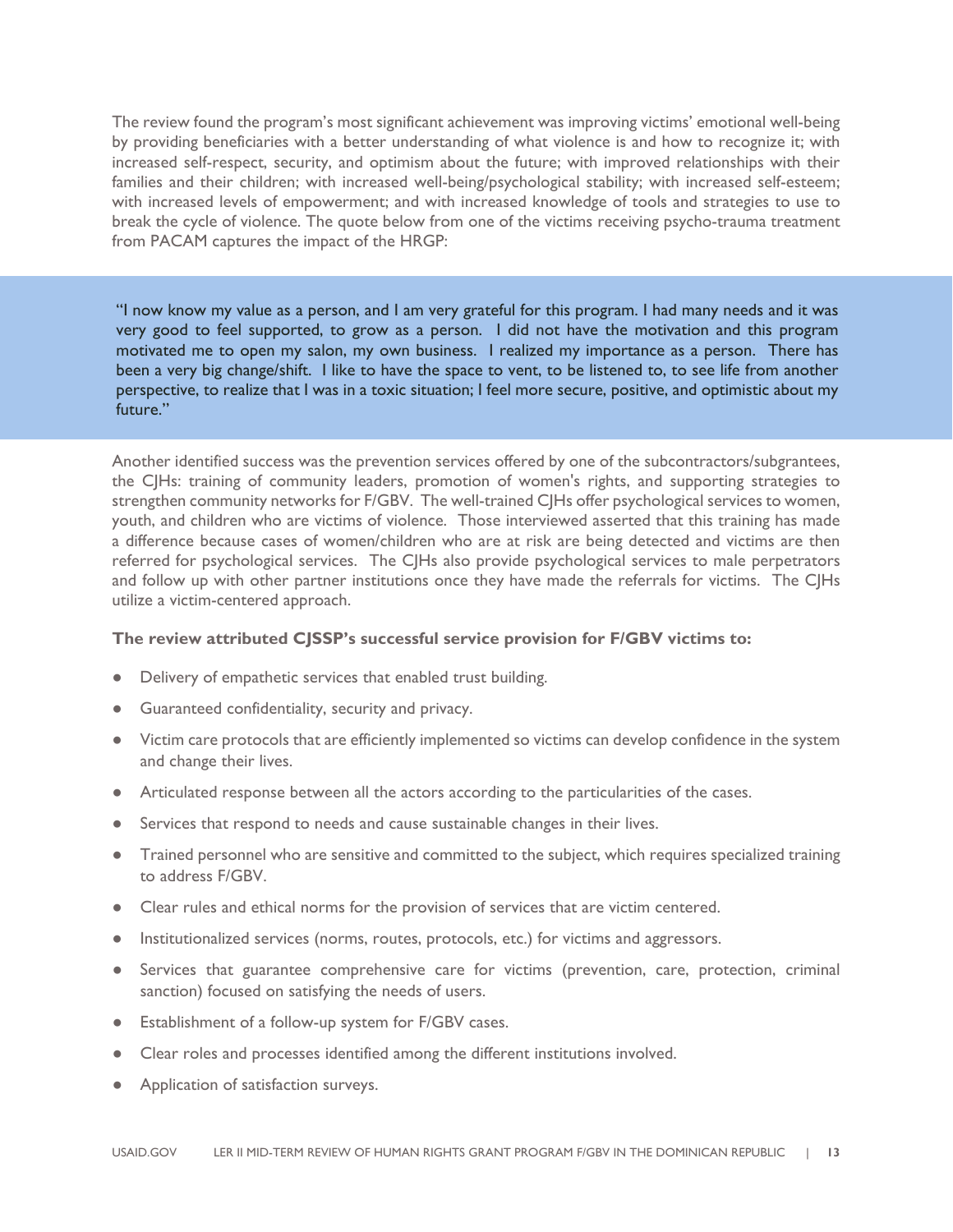### **ICITAP**

ICITAP is supporting the DNP to create the Institutional Gender Commission that will raise the level of importance of F/GBV across the institution. In accordance with that effort, the team conducted interviews and information-gathering with the Office for Gender Equity. They also developed an initial proposal for the DEAMVI structure. In addition, they conducted a document review to identify the design of the institutional gender policy.

The ICITAP staff/consultants assisted and coordinated with staff of Chemonics to develop a characterization of arrests by court order jointly with the SDW VAU. The second version of arrest warrant and *in flagrante delicto* arrest procedures was also approved. The information flows for arrests were developed, as was the characterization of arrests by judicial order in the Gender Violence, Intrafamily and Sexual Violence Unit of SDW. In addition, there was a pilot test in SD West by the police to monitor the attention paid to executing arrest warrants.

The police have since developed an app that contains an option for reporting cases of F/GBV. It is also making plans to include a panic button. A program was created through institutional social networks, called "Values of Co-existence," which seeks to promote peaceful coexistence. Through this, more than 35,000 people have been reached. Followers on Instagram also increased by 29,900 from March 20-29, 2020. A DNP strategy has been developed called RelacionARTE, (relation + art) that includes a virtual platform for prevention actions on F/GBV. This platform provides information on F/GBV and is aimed at schools, universities, and community leaders. ICITAP also provided technical support to draft inclusion policies for people with disabilities.

ICITAP staff/consultants reported an incremental change in the DNP culture, how the institution is becoming more analytical, how there is a desire to change, and greater levels of awareness around F/GBV issues. An online program delivered education on methodologies/programs for police used to prevent domestic violence, reaching a total of 30,000 people. A study investigated the state of the relationship and treatment of the policewoman within the institution, behaviors towards F/GBV victims, level of knowledge on legislation, and police processes for cases of F/GBV violence. The representative sample was 1,310 police officers nationwide.<sup>13</sup> The Police Culture Model includes an objective to promote the protection and respect of human rights. In addition, the application to become a police officer has been changed to remove the inherent bias and no longer includes the gender, thereby making the process more equitable.

#### **Some of the key ICITAP achievements include:**

- **Sub-component 1 Institutional Development:** With support from the HRGP F/GBV funds, ICITAP staff have assisted the DNP with the development of the Institutional Gender Commission and conduct of interviews., In addition, information gathering has taken place with the Office for Gender Equity, and a proposal and procedures for the Directorate of Attention to Women and Domestic Violence (DEAMVI) structure has been developed.
- **Sub-component 2 Inter-Institutional Coordination:** With support from the HRGP F/GBV funds, ICITAP staff have assisted the DNP with developing the characterization of arrests by court order jointly with the SDW Victim Attention Unit, approving a second version of arrest warrants and in flagrante delicto arrest procedures, developing information flows for arrests, conducting a pilot test in SDW to monitor the attention to execute arrest warrants, developing a proposal for an arrest

<sup>13</sup> The Assessment Lean for the Mid-term Review asked for a copy of this research and the ICITAP was unable to share, as it has not yet been published.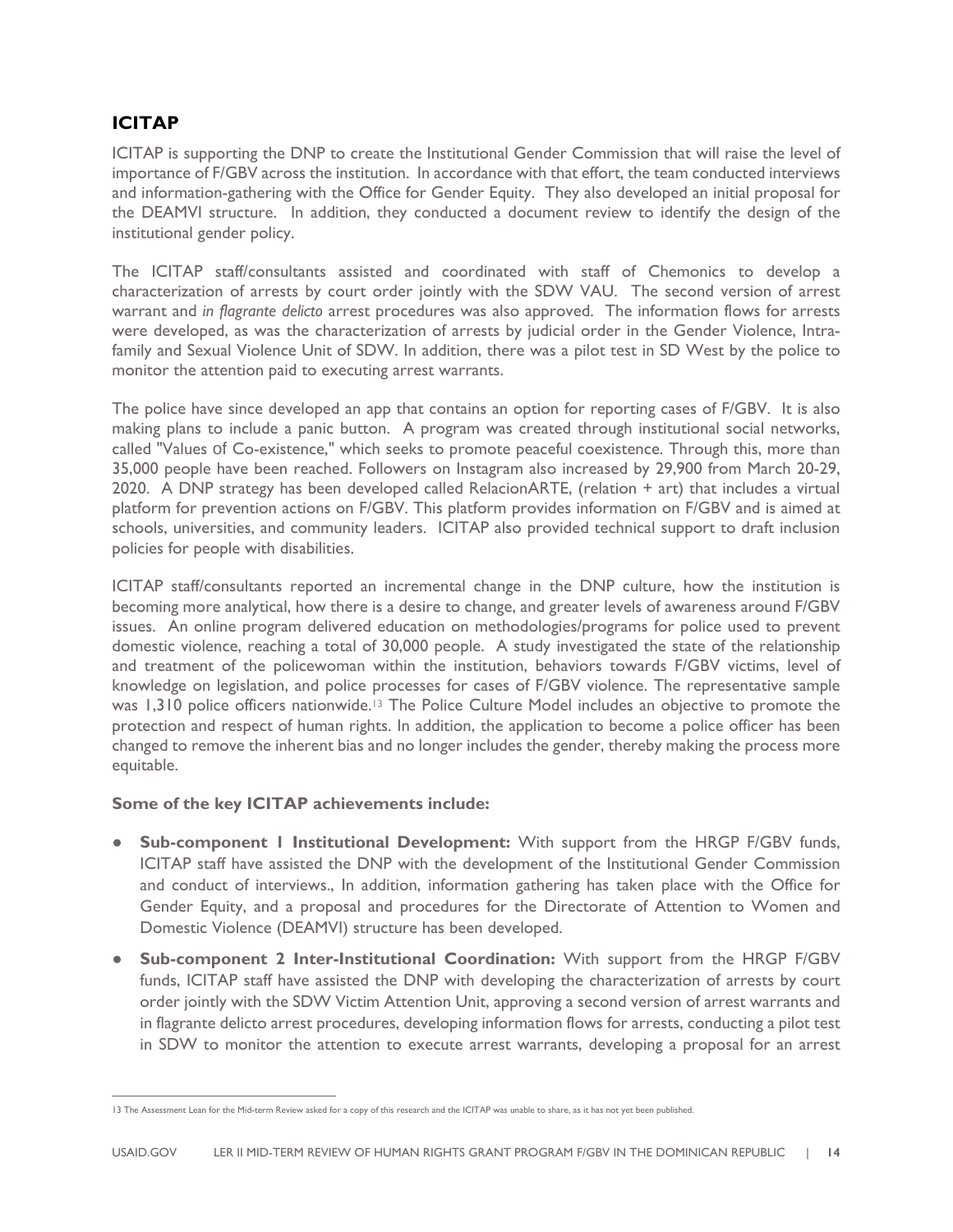form with the structured information to improve the results, and improving the exchange of information between the DNP and the Public Ministry (PM).

- **Sub-component 3 Police Culture:** With support from the HRGP F/GBV funds, ICITAP staff have assisted the DNP by creating an incremental improvement in the DNP culture with higher levels of awareness around F/GBV; presenting an online program on methodologies that police should employ to prevent F/GBV that reached a total of 30,000 people; conducting a study with a sample of 1,310 police officers on police culture regarding treatment of policewomen, behaviors towards F/GBV victims, and level of knowledge of DNP on legislation and processes for cases of F/GBV; implementing the Police Culture Model that promotes the protection and respect of human rights; and removing the gender bias for the application to become a police officer.
- **Subcomponent 4 Community Prevention:** With support from the HRGP F/GBV funds, ICITAP staff have supported the DNP with the development of a police app containing an option to report cases of F/GBV (plans are being made to include a panic button), engagement with the Community Police, an institutional social network called "Values of Co-existence" was developed that seeks to promote peaceful coexistence (35,000 people reached), RelacionARTE, (relation + art) was developed that includes a virtual platform for prevention actions on F/GBV and community dialogues where F/GBV was raised as a major issue, and technical support and assistance was provided to the DNP to draft inclusion policies for PWD with the National Council for People with Disabilities (CONADIS).

### **3.0 KEY WEAKNESSES AND/OR CHALLENGES OF THE HRGP F/GBV PROGRAM**

Section Three discusses findings related to the weaknesses and challenges facing each implementer of the HRGP F/GBV program to date.

#### **CJSSP**

The outbreak of COVID-19 and the declaration of the State of Emergency on March 1, 2020 had a negative impact on CJSSP implementation. CJSSP responded by adjusting its business continuity plan and project work plan. It could continue some activities by working remotely while others had to be put on hold. In addition, the SDW VAU suffered as a result of a change of coordinator three times between December 2019 and February 2020, which delayed the approval of the Operational Manual. The DIFNAG visit was cancelled on two occasions and resulted in an important delay in the operationalization of the Gesell Chamber in the SDW VAU.

#### **ICITAP**

COVID-19 slowed down community interventions and training of personnel due to social distancing. The pandemic has delayed the application to monitor arrest warrants in cases of F/GBV and to work on interinstitutional coordination, both of which are critical for victims of F/GBV. One of the program's biggest challenges was identifying why information was not accessible and why other key actors working on F/GBV, such as the PM and MW, had limited access to information. In addition, those interviewed asserted that a common agenda containing concrete goals, a compatible inter-institutional approach, or coordination and clarity on the different roles of the multiple actors did not exist.

The team also found critical gaps in statistics and how they were being collected for F/GBV. The DNP Stats Unit is mostly descriptive, and it needs to be more investigative. It also found no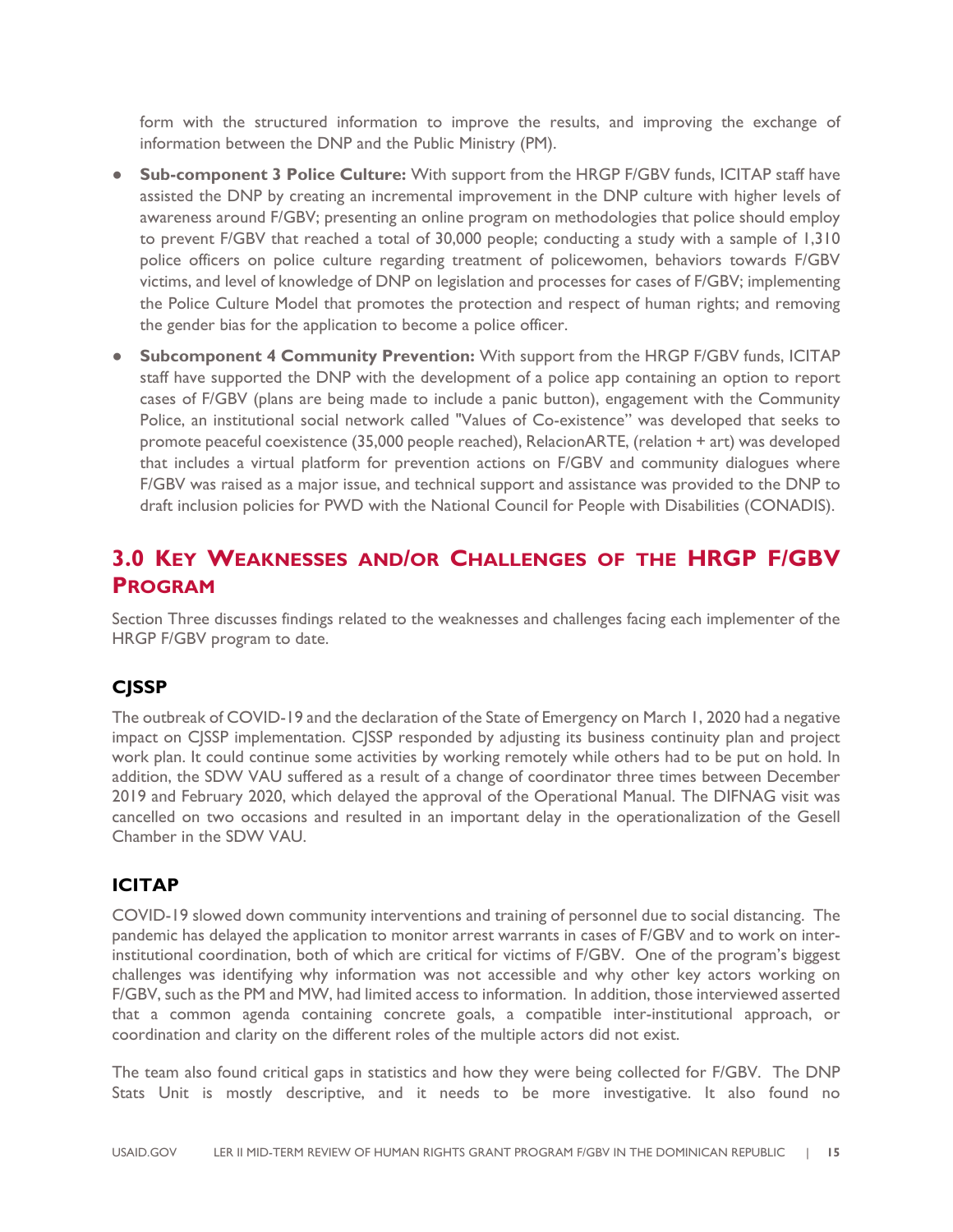repository/database/tracking system that stores information on the history of violence, how the judicial process is working for the victim, protection orders, restriction orders, complaints, and arrest warrants (they are only sent to one region, so there is no way to track when the perpetrator goes to another province).

There is also a lack of capacity and teams to conduct criminal investigations of F/GBV. Evidence in F/GBV cases is often reduced to the victim's statement so a high number of criminal proceedings initiated on F/GBV end without conviction. The Police Directorates do not have the faculty and the resources to carry out investigations of F/GBV cases. The fourteen Directorates in the country do not have specialized staff for F/GBV, who can do the proper follow-up on cases.

Overall, there is a lack of personnel, equipment, and human capital dedicated to F/GBV cases, and the required resources are not being invested. There is also a lack of follow-up on restraining orders with perpetrators and responses are not always immediate, consistent, and systematic. Women and children can be at greater risk when a complaint is submitted because the DNP cannot adequately protect them. The restraining order is submitted to the supervisor in the region and there is minimal monitoring. In addition, there is no records management system, nothing is automated from one region to another, and there is no means for exchanging information—no system where all law enforcement share information and where warrants are recorded (i.e., National Crime Information Center). Due to a new Director of the Community Police, the progress of this subcomponent has been delayed.

The weak inter-institutional coordination between the different actors of the system is another significant challenge that hinders the ability to efficiently and effectively respond to F/GBV victims at the national and local levels. The coordination of these cases takes place at a technical level, but it is important to influence key decision-makers to invest resources to ensure an effective and pertinent response that safeguards the physical and psychological integrity of victims and responds to their needs. The rotation of trained and committed personnel also limits the progress of interventions.

## **4.0 PROGRESS MADE TOWARD ACHIEVING OBJECTIVES AND RESULTS**

Section Four discussions key findings related to the progress the two IPs, CJSSP and ICITAP, have made in meeting the objectives and results state in their MEL plans.

### **CJSSP**

CJSSP has successfully made progress in achieving its stated objectives and results. CJSSP has four targets, but only two are relevant and used for the HRGP. These are:

**Target #2**: Increased access to effective and humane justice and related social services for victims of GBV and other vulnerable groups, and

**Target #3:** Expanded availability of community justice psychosocial and violence and crime prevention services in priority high-crime communities.

#### **There are four main expected results:**

- EO 5: National GBV protocol refined and implemented in SDW to improve case prosecution and victim treatment during criminal procedures.
- EO 6: PM capacity to manage F/GBV criminal cases in SDW improved.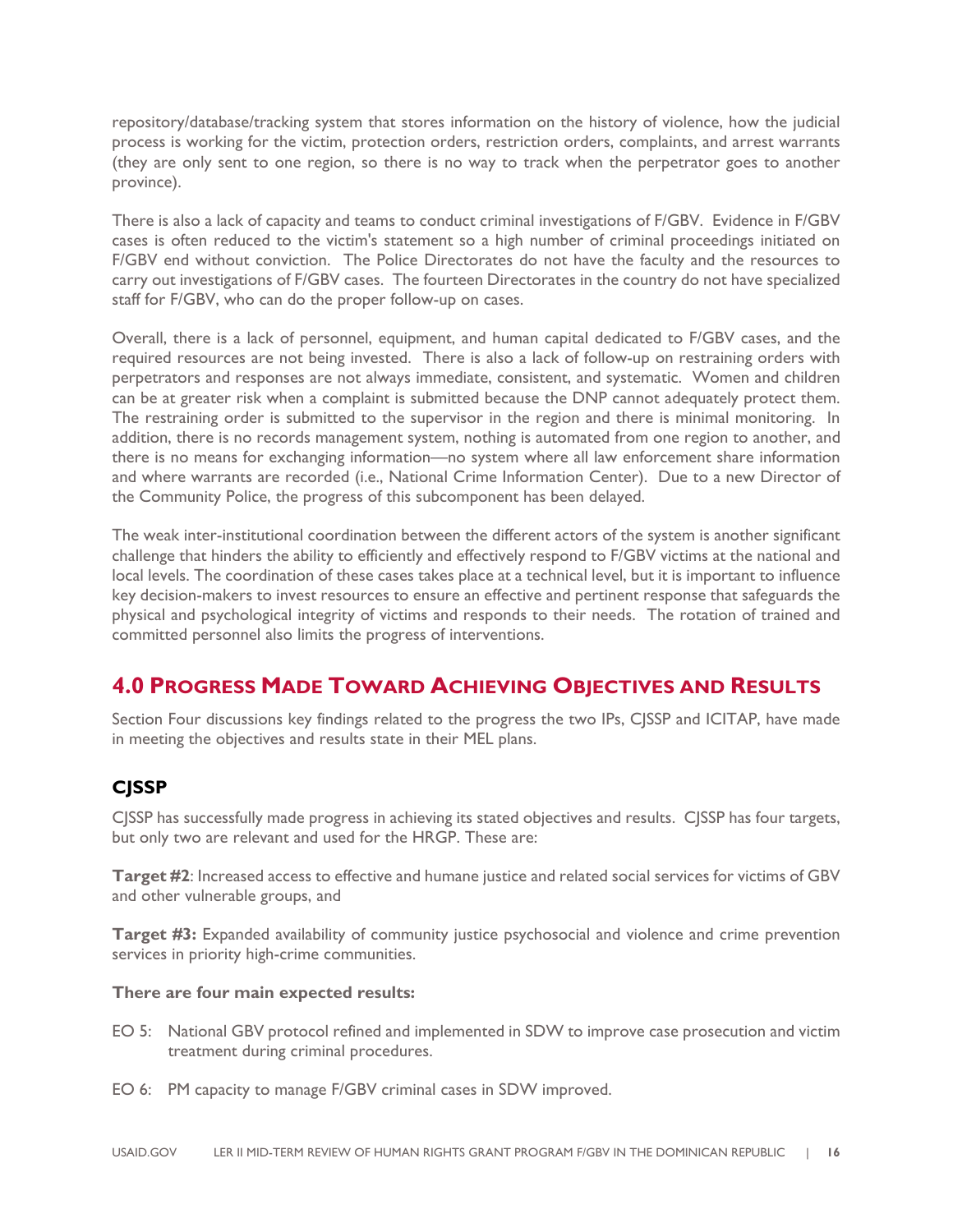- EO 7: Improved psycho-trauma treatment services for victims of F/GBV.
- EO 8: Support for legal services to F/GBV victims by the MW, AGO, and Public Defense, as appropriate.<sup>14</sup> CJSSP has expanded comprehensive care and psychology services for women, and services were expanded for boys, girls, adolescents, and male perpetrators, reaching 1,755 people and 59 percent of the goal. This was a significant drop in services in Q2 due to COVID-19.

| <b>INDICATOR PROGRESS</b> |  |
|---------------------------|--|
|---------------------------|--|

| <b>INDICATOR</b>                                                                                                                                                                                                     | <b>TARGET</b><br><b>FISCAL</b><br><b>ANNUAL</b><br>YEAR (FY)<br>2020 |       | $\%$                       | <b>QUARTERLY</b><br><b>STATUS-FY 2020</b> |                |
|----------------------------------------------------------------------------------------------------------------------------------------------------------------------------------------------------------------------|----------------------------------------------------------------------|-------|----------------------------|-------------------------------------------|----------------|
|                                                                                                                                                                                                                      |                                                                      |       | <b>CUMULATIVE ACHIEVED</b> |                                           | Q <sub>2</sub> |
| Ind. 3 Gender Standard Indicator-6: Number<br>of people reached by a United States<br>Government (USG)-funded intervention<br>providing GBV services (legal, psychosocial<br>counseling, shelters, hotlines, other). | 3.000                                                                | 1.755 | 59%                        | 1.555                                     | 200            |

The Subcontractors/Subgrantees PACAM and CJHs Implementation Progress Figures from January 2020- June 30, 2020 are:

#### **Psychological attention**:

- 1. PACAM: 17 women and 13 children
- 2. CJHs: 53 women

**Trainings:** 224 (Workshops for CJH, AGO Lifeline, SDW Violence Care Unit).

Most of the progress made has occurred under EO5: National GBV protocol refined and implemented in SDW to improve case prosecution and victim treatment during criminal procedures.

**Improving Data management:** CSSP assisted the SDW VAU in reviewing and adjusting its current data management system and provided training on its use. The adjustments seek to increase the availability of data for decision-making, GBV case tracking, and monitoring of the efficiency and effectiveness of the VAU operations. A novelty is the inclusion of the precise recordkeeping of GBV services provided to PWD. As a result, the SDW VAU has become the first VAU in the nation generating monthly statistics on GBV services offered to PWD. CJSSP received a formal request from the AGO to provide TA for the replication of recordkeeping on GBV victims with disabilities. The AGO is considering replicating this in other jurisdictions across the country.

**Referral mechanism for GBV victims in SDW:** CJSSP worked with relevant stakeholders in SDW to strengthen the referral and counter-referral of services for victims with the aim of increasing their access to justice and decreasing the risk of re-victimization at the institutional level.

**SDW VAU and local police working relations and coordination improved to combat GBV in SDW:** They implemented a pilot project to increase the number of arrest warrants executed by the

<sup>14</sup> Criminal justice system strengthened project Activity monitoring, evaluation and learning plan (AMELP), May 12, 2020, Version 16, page 10.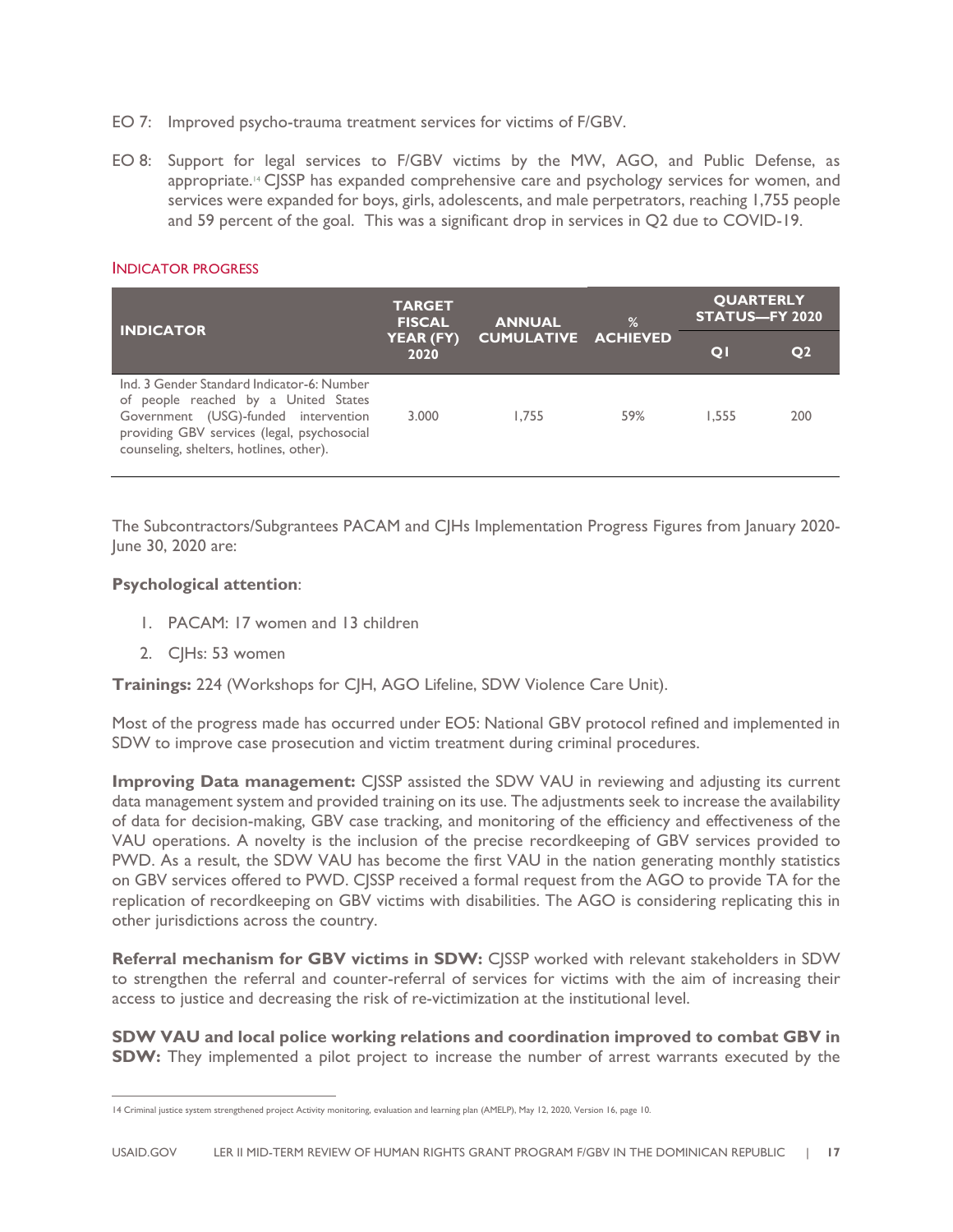police on GBV cases. This coordinated effort concerning GBV protection and prevention demonstrated initial momentum. The SDW VAU and SDW police met regularly to coordinate actions, helping to increase the number of arrest warrants executed by the police in GBV cases from 10 per month on average to more than 49.

**The expanded use of a joint protocol for in flagrante delicto management designed by CJSSP:** One positive spin-off effect of the pilot initiative to increase the execution of arrest warrants has been the expanded use of a joint protocol for in flagrante delicto management designed by CJSSP. This aims to standardize which information should be collected by the police when managing an in flagrante delicto case and how it should be collected and shared with the DA's office. The joint protocol also provides guidance on recordkeeping in these cases.

**GBV awareness-campaign in SDW:** CJSSP implemented the awareness-raising campaign "Know Who You Know." The purpose of this campaign is to invite women in SDW to reflect on how well they know the people around them—including but not limited to partners, friends, and coworkers—in order to allow them to make better decisions and, if needed, have the information necessary to facilitate and prosecute the perpetrator. In total, 275,903 women were reached via the digital media channel of this campaign. The target population for phase one of this activity was 200,000 women between 18 and 44, all living and working more than eight hours a day in SDW and surrounding areas. The target population within SDW is approximately 110,000 women. The scope was broadened to other areas surrounding SDW to target 200,000 women. The campaign reached 275,903 women between age 18 and 44 in SDW (and surroundings), 42 percent of whom were women between the ages of 25 and 35. <sup>15</sup>

**Litigation with a gender perspective to improve prosecution of GBV cases**: CJSSP's technical team is working with international and national experts on guidelines for litigation that take a gender approach to improving the prosecution of GBV cases.

**Capacity-building of the PM on GBV criminal case management:** CJSSP has provided technical and financial support to the Diploma Program on GBV hosted by the National School of the Public Ministry, which is being developed within the framework of the AGO's National Action Plan on F/GBV.

**Capacity-building on access to justice for vulnerable people, with a focus on Trafficking in Persons (TIP) and on GBV:** CSSP is developing an eLearning tool on TIP that emphasizes the identification and referral of victims, and another eLearning tool on GBV.16

Protocols for working with vulnerable populations have been developed in the eight CJHs. They have made direct and consistent contact during the past year with the operators of the system, improving their processes for registering, measuring, and building technical capacity for record management, and creating the culture to record information.

### **ICITAP**

The HRGP for ICITAP is focused on four subcomponents: institutional development, inter-institutional coordination, police culture, and community prevention.

The **goal of subcomponent 1 is institutional development.** It aims to improve this to face F/GBV and strengthen inter-institutional coordination and articulation by establishing processes, decision-making and articulation spaces that allow the construction of a comprehensive institutional gender policy,

<sup>15</sup> Criminal Justice System Strengthened Project ad hoc report on GBV, September 2019 to April 2020.

<sup>16</sup> CRIMINAL JUSTICE SYSTEM STRENGTHENED PROJECT ad hoc report on gender based violence (GBV) September 2019 to April 2020, page 8.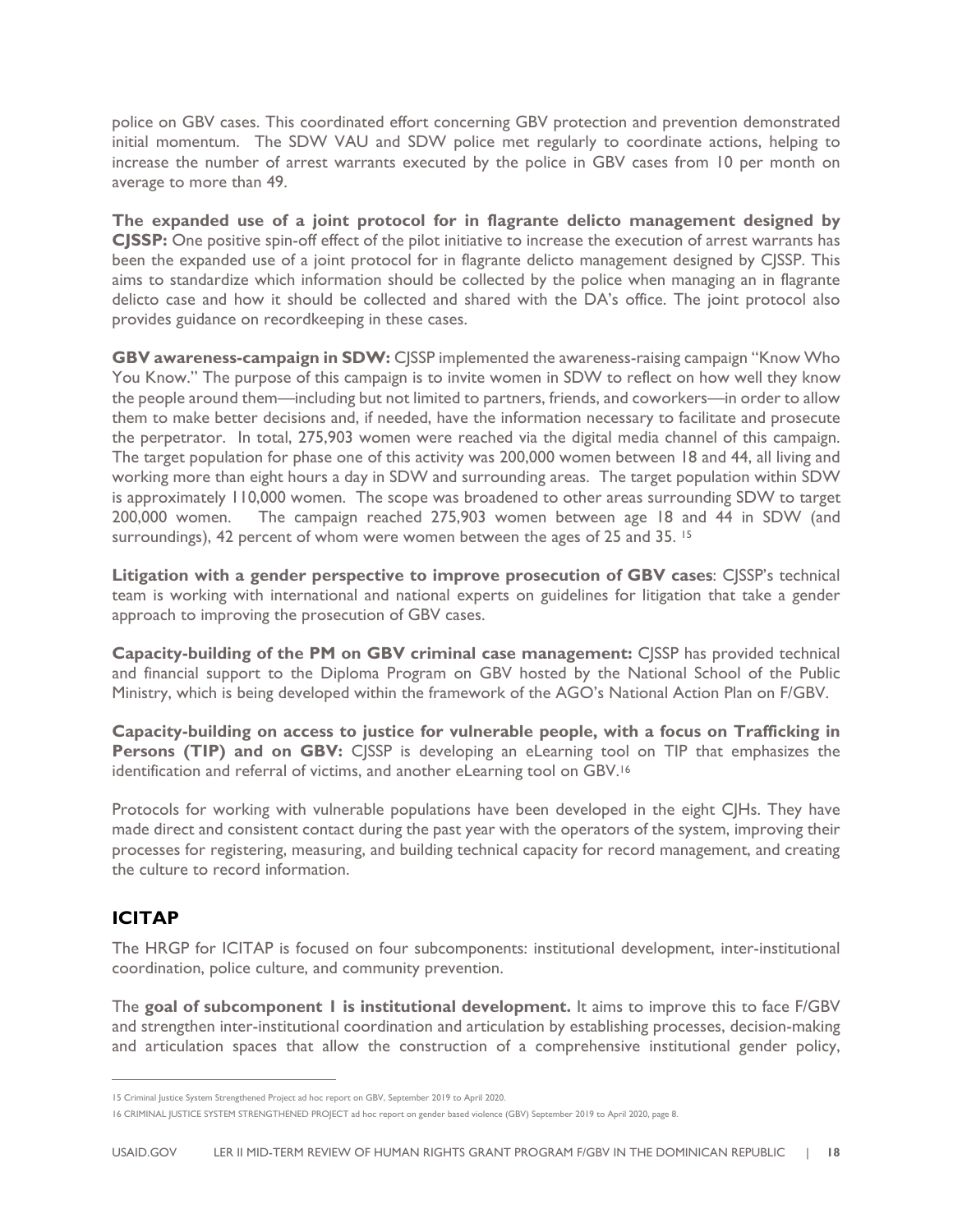standards of care (protocol and physical space), and a team to carry out the criminal investigation of F/GBV cases.

**The expected results:** Organizational management is expected to establish standards for the treatment of victims when they approach the police to report F/GBV; improvements in prevention and protection of victims; awareness-raising campaigns within the DNP and to promote gender policies and gendersensitive cultural transformation; integration of gender policies in a sustainable manner; TA, training and additional materials to recruit and hire more women in the DNP; inter-institutional coordination mechanisms between the DNP, the PM, and shelters; and improved information management and knowledge management of the information obtained and produced as a result of legal actions.

The implementation of the 12 interventions below has been delayed and there has been little progress on some of them due to the pandemic and the political context. This subcomponent is critical to making progress internally on F/GBV and externally to improve services for victims of F/GBV.

- 1.1 Form a permanent institutional commission to combat GBV.
- 1.2 Design and structure institutional processes, protocols, and guides to effectively combat gender violence and improve institutional coordination.
- 1.3 Define actions to protect victims that can be formalized through standardized processes at the national level and have a space dedicated to the care of victims and the processing of arrest warrants.
- 1.4 Manage information for monitoring cases of GBV (arrest warrants, arrest *in flagrante delicto*).
- 1.5 Create a manual of positions and competencies of the Directorate of Attention to Women and Domestic Violence. Define standards of care (protocol and physical space) for victims, especially when they approach the police to report a case of domestic or gender violence.
- 1.6 Form immediate response teams in cases of F/GBV in the five prioritized regions.
- 1.7 Train and sensitize staff on new processes, protocols, and guides.
- 1.8 Conduct workshops on the "role of policewomen."
- 1.9 Jointly design the Gender Equality Policy proposal.
- 1.10 Document prevention and investigation procedures (DEAMVI).
- 1.11 Formulate an institutional gender-equity policy.
- 1.12 Organize a team to carry out the criminal investigation for cases of GBV.

**The goal of subcomponent 2 is inter-institutional coordination.** It aims to establish interinstitutional coordination mechanisms between the DNP, the PM, and shelters and improve knowledge/information management obtained and produced for legal proceedings. **The expected results:** Measures will be coordinated with the CJSSP to ensure sensitive treatment of F/GBV victims; and established alliances with women's organizations, and institutions that work to eliminate F/GBV. While some progress has been made with respect to coordination with the PM in SDW, little has been made in developing alliances with women's organizations or the elaboration of inter-institutional procedures, cited below, which is critical to improve actions to combat F/GBV.

2.1 Articulate with the PM through the CJSSP.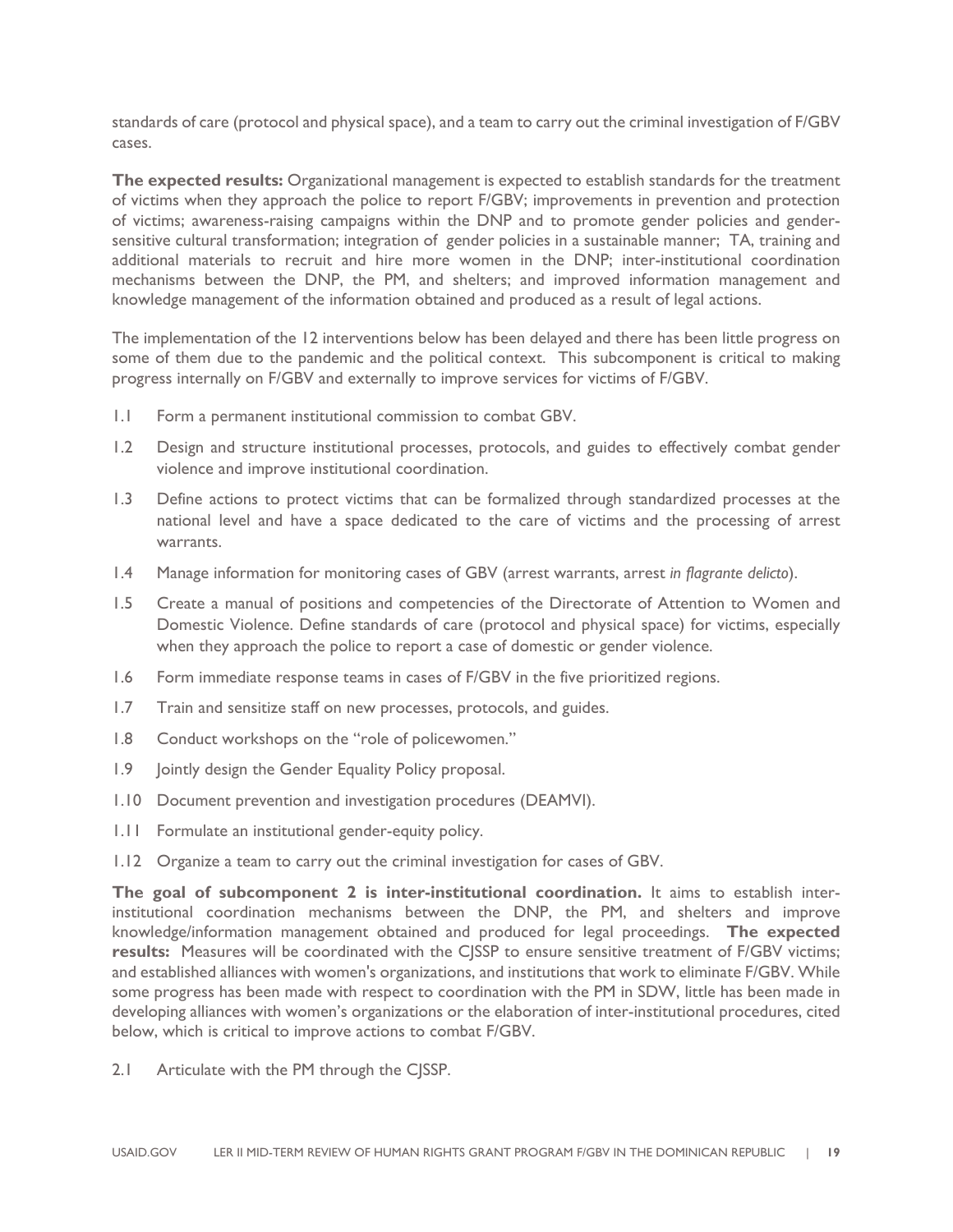- 2.2 Establish alliances with women's organizations and institutions that work to eliminate intra-family violence and gender violence.
- 2.3 Design and elaborate on inter-institutional procedures, protocols, and guides to effectively combat gender violence.
- 2.4 Conduct socialization and training in new procedures, protocols, and guides.

**The goal of subcomponent 3 concerns police culture.** It aims to improve respectful treatment of victims of F/GBV by police officers, as well as increase knowledge/training of the police officers about internal treatment of policewomen and the legislation and understanding of the rights of victims and police service in cases of F/GBV. **The expected results:** It aims to improve sensitive treatment of F/GBV victims since detachments (police stations) and care units are the first two points of entry into the justice process for F/GBV victims; knowledge and understanding of the rights of victims of F/GBV; and transformation to a more gender sensitive culture. Some progress has been made regarding the interventions below regarding online training and online platforms, with the aim to transform the DNP to a more gender-sensitive culture.

- 3.1 Design and implement mobilization guides for police culture with an emphasis on these objectives in prioritized regions. Based on the Police Culture Model already created, the design and development of police culture mobilization guides is expected to strengthen behavior when dealing with cases of F/GBV and when interacting with policewomen within the institution.
- 3.2 Structure and conduct a first meeting with the aim to strengthen the police culture with an emphasis on proper treatment of victims and respect for policewomen.

**The goal for subcomponent 4 is community prevention.** It aims to strengthen channels and means of interaction through dialogue with communities and participation in the campaigns conducted by the MW and work in partnerships to establish a comprehensive prevention strategy for F/GBV. **The expected results:** It aims to improve relationships between the police and the vulnerable population community of gender violence; and engage in activities with at-risk youth.The progress of this subcomponent has been delayed due to the pandemic.

- 4.1 Incorporate the issue of prevention of F/GBV in the Community Youth Police program to minimize the risk in this population.
- 4.2 Design, structure, and implement the communications strategy, disseminate the progress of the intervention, and strengthen prevention.
- 4.3 Structure a prevention program where actors such as community leaders, schools, youth, and parents are articulated.
- 4.4 Define new online alternatives to receive reports of cases of F/GBV.

#### INDICATOR PROGRESS

The indicators in the table below apply to the HGRP funds in the ICITAP 2019 Activity Monitoring, Evaluation, and Learning Plan (AMELP). The project extension was recently signed but an AMELP for 2020 still needs to be developed. ICITAP has suggested changes to the indicators, which could come into effect after July 2020. Overall, progress has been made particularly with respect to procedural documents, but progress has been slow regarding training of judicial personnel and for protocols and guides to effectively deal with victims of F/GBV and other vulnerable populations.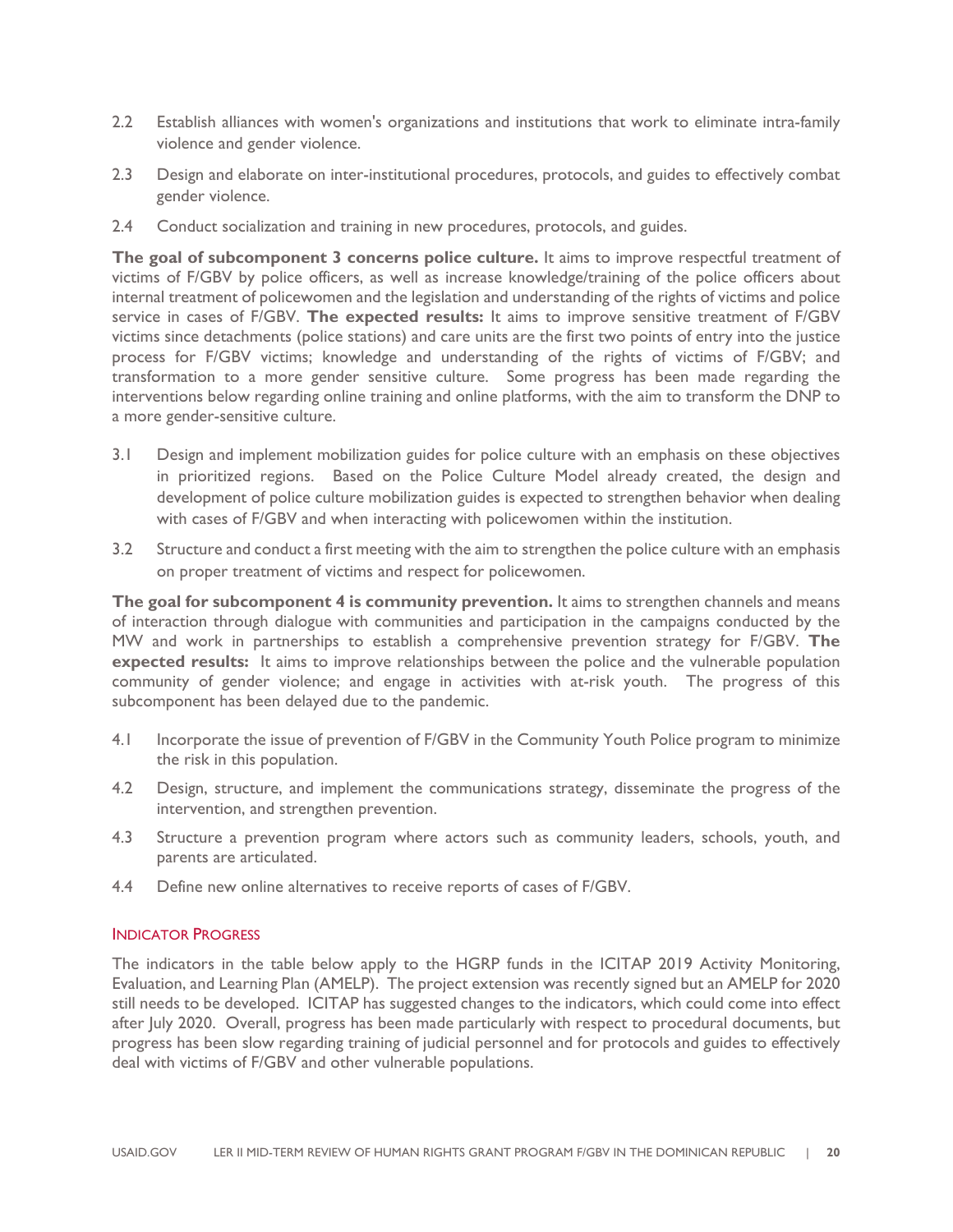| <b>INDICATORS THAT APPLY TO HRGP 2019-2020</b>                                                                                                                             | <b>TARGET</b>   | <b>ACHIEVED</b> | %    |
|----------------------------------------------------------------------------------------------------------------------------------------------------------------------------|-----------------|-----------------|------|
| Number of judicial personnel trained with USG assistance                                                                                                                   | 567             | 174             | 30.6 |
| Number of models conducted to enhance police management                                                                                                                    | 4               |                 | 100  |
| Policy and procedural documents developed and presented to the Police<br>Board for the prioritized directorates (departments)                                              | 22              | $\overline{14}$ | 63.6 |
| Number of procedures that correspond to the mission process applied<br>according to their manual in the prioritized directorates (departments)                             | 68              | 46              | 67.6 |
| Number of studies, methodologies, protocols, and guides developed to<br>dynamize the relationship and the effective response of the police to the<br>vulnerable population | $\overline{10}$ | 5               | 50   |

### **5.0 RECOMMENDATIONS**

#### **F/GBV MEDIUM/LONG TERM PROGRAMING IN THE DOMINICAN REPUBLIC**

- 1. **Design a comprehensive program.** There are many reasons for violence; therefore, it requires a multidisciplinary approach. It is important to empower victims and provide them with a means of subsistence. At the societal level, community/grassroots employment of technology is critical for the media and the education sector. Since a punitive approach to GBV will not succeed, the root cultural causes must be addressed, including by providing more services aimed at men. It is necessary to rethink how to intervene with regards to F/GBV with better coordinated efforts for comprehensive prevention, protection, and prosecution interventions between the different institutions and actors: the Ministry of Education (MINERD), the Ministry of Women, the Ministry of Health, the Ministry of Culture, the Ministry of Youth, CSOs, the DNP, the AGO, the Judiciary, United Nations agencies, and other international cooperation agencies.
- 2. **The application of the "3 Ps," approach for prosecution, protection and prevention particularly when well focused, can provide a holistic approach to the needs of persons at risk of violence and can provide a means to address this serious problem for Dominican families.** Prevention interventions need to start in early childhood and include a focus on female empowerment. It is also important to educate the population and create large-scale community awareness campaigns to break the cycle of violence. It is necessary to create stable, sustainable, and continuous programs aimed at crime prevention.
- 3. **Secure political commitment, policies, and laws for GBV.** It is important to advocate for reform of the Penal Code, Draft Law on Femicides (2012), and congressional passage of Draft Organic Law for the Prevention, Care, Sanction, and Eradication of Violence against Women (2012). This can help clarify/unify definitions of GBV, create an updated legal framework that allows the ordering of interventions, clarify roles of institutions, manage a common approach, strengthen the governance of response coordination, organize and produce data to monitor the impact of policies, improve case documentation, and deepen and expand prevention efforts.
- 4. **Establish a protocol for covering femicide cases in the media** that does not re-victimize the survivor, so as not to justify sexist violence and generate empathy for the perpetrator. In addition, it is important to respect the privacy of the victims regarding the images that are published, cover cases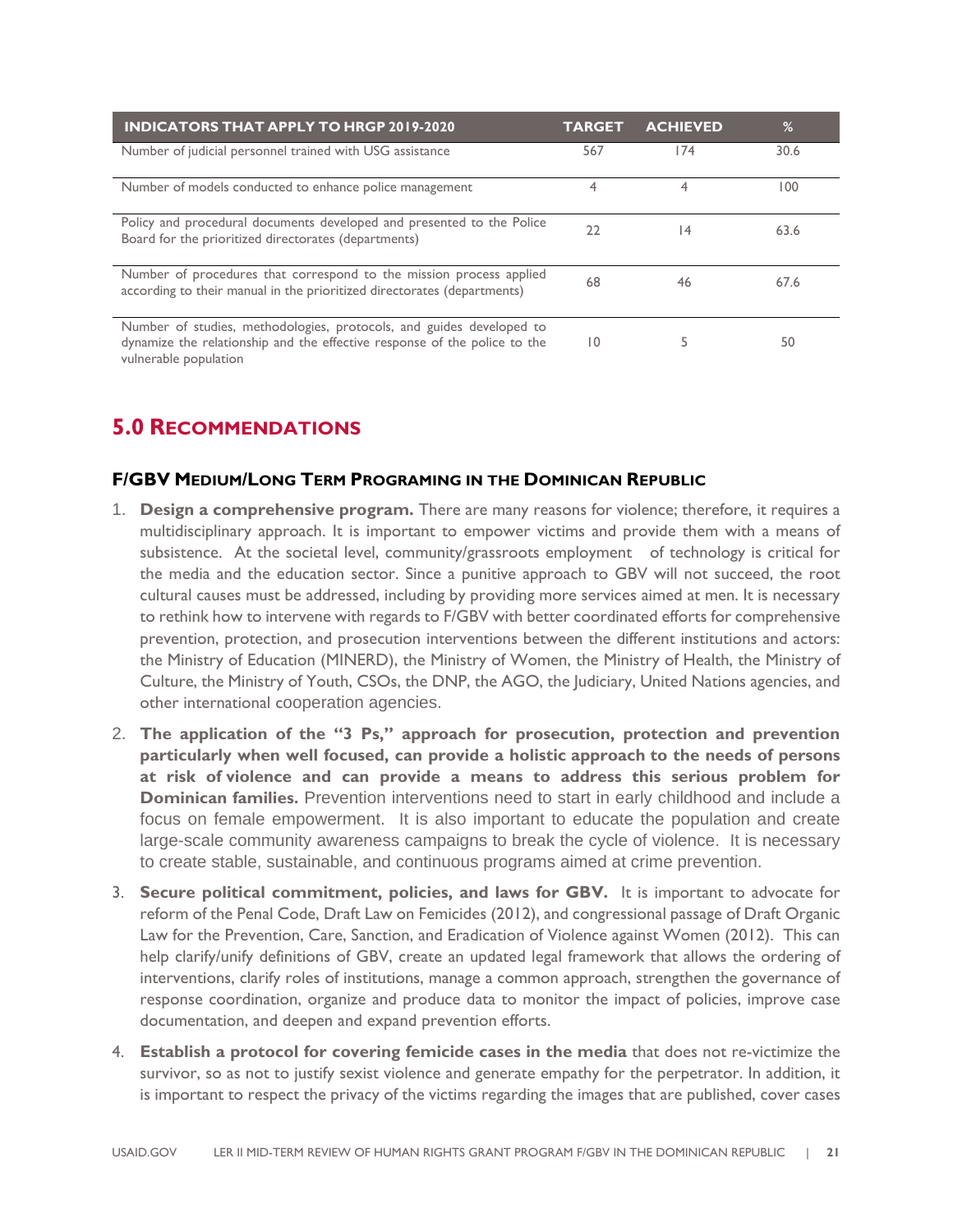regardless of the nationality or immigration status of the victims, and monitor cases beyond the crime report.It is also important to facilitate media leaders' and opinion leaders' understanding of how they need to convey a better understanding of GBV and the prevention of femicide.

- 5. **Collect data for costing F/GBV and utilize direct accounting methodology.** The review did not include a gender audit, but key informants mentioned many times the importance of an allocated budget for F/GBV and it may be useful to explore if the public institutions involved in the HRGP require data for the costing of F/GBV.
- 6. **Build capacity and approaches within the private sector to tackle F/GBV.** The beneficiaries who were interviewed suggested that the program contemplate an economic empowerment component that integrates economic development with F/GBV programing, such as vocational training, arts and craft training, and opportunities to gain work experience.
- 7. **Advocate** for including **mental health services** in the family health insurance of the social security system and including it in the health services.
- 8. **Build awareness of the PLANEG III:** This public policy instrument contains seven fundamental themes, including an axis aimed at providing comprehensive attention to GBV. One of the six goals is important to the HRGP F/GBV: to promote judicial decisions that satisfactorily address the damages caused to the victims and protect them during the legal process from the prosecution and from capture by the perpetrator. It will be challenging to implement this plan, but it is necessary and should be executed through all the institutions involved in transforming the current reality in terms of eradication of GBV.
- 9. **Develop a more comprehensive national plan to address GBV, the national plan against gender-based violence** promoted by the AGO is only **one page** and contains a list of 22 actions, with seven actions focusing on prevention and 15 on prosecution. It is necessary to develop a more comprehensive national plan with the key actors and roles clearly identified.
- 10. **Develop a comprehensive information system/shared database:** It is important to implement a comprehensive information system that begins with definitions of complete variables validated at the international level. This will enable users to visualize the level of the problem and its complexity, and evaluate the services seeking the opinions of the victims. They should also incorporate the single registry of cases so that all actors handle the same information and women are not re-victimized. In addition, they should create a shared database for arrest warrants, protection/restraining orders, complaints, historical information on victims, and collection of reliable statistics for F/GBV that links with SINAVIG.
- 11. **Focus on primary prevention interventions to strengthen community response:** Few coordinated actions exist for the prevention of F/GBV and that impacts changes in violent and macho behavior in all areas such as schools, communities, the media, workplaces, and institutions. In addition, multi-pronged prevention initiatives that mutually reinforce each other can effectively shift individual and socio-cultural norms.
- 12. **Focus on women's and girls' empowerment to prevent and protect from F/GBV:** Strengthening services is necessary but is not enough to promote changes in attitudes and practices by service providers. It is necessary to strengthen and expand preventive actions that will promote changes in the empowerment of women and in the beliefs and attitudes of men and society in general. It is also important to create violence prevention initiatives for specific vulnerable groups such as at-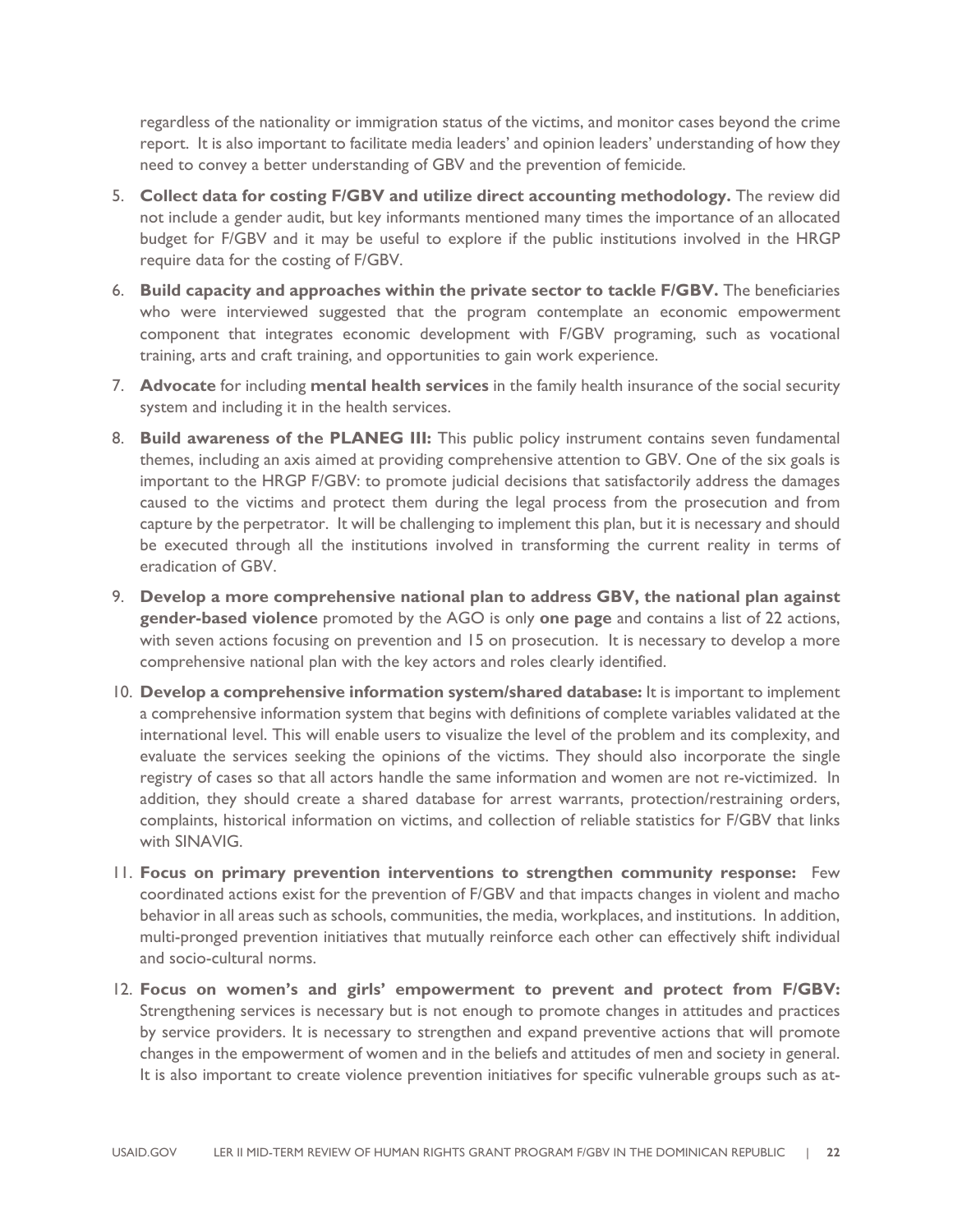risk children/youth, young women with disabilities, girls and young women of Haitian descent, migrant women, LGBTI persons, and persons living with HIV/AIDS.

13. **Develop new progress indicators and TOC:** The progress indicators for measuring the implementation of the Inter-American Convention on the Prevention, Punishment, and Eradication of Violence against Women Belém do Pará could be used to guide the development of a new TOC and set of future indicators for HRGP, if the program is extended over medium/longer term. At the level of outputs and outcomes, indicators must measure the actual change taking place, not simply whether an activity was completed, how many people were trained, or the number of informed bodies. These should be measures for program-related change. Well-developed GBV indicators should demonstrate progress in achieving meaningful change as set forth in the TOC.<sup>17</sup>

#### **RECOMMENDATIONS FOR THE HRGP F/GBV:**

- 1. **Conduct key stakeholder engagement/inter-institutional coordination:** Institutional policies, programs, action plans, protocols, action guides, and other tools are available to counteract F/GBV. It is critical that these planning instruments contain clear, verifiable, and measurable objectives, goals, and actions that can be confirmed through constant monitoring. In addition, the plans must have an allocated budget/public investment. A set of protocols and care guides exist, such as the Guidelines for Effective Care, Investigation, and Pursuit of cases of GBV, family violence and sexual crimes.
- 2. **Employ UNFPA technical table and existing tools being developed/piloted for F/GBV inter-institutional coordination:** It is important to implement the strategy developed by UNFPA to support the strengthening of inter-institutional coordination of technical teams and participate in the **Technical Table of Coordinated Interventions**, which seeks to advance the elaboration of specific products aimed at strengthening the capacities of personnel, improving the quality of services, and generating evidence.
- 3. **Utilize the UNFPA's proposal for national training of system actors** and its unique form of reference and counter-reference of the victims of violence to avoid re-victimization and use the guide for essential services to address GBV to ensure high-quality services. This guide should be used in all the institutions that make up the system and in local networks for the prevention, care, and prosecution of F/GBV.
- 4. **Coordinate with CEG-INTEC**, which has extensive experience promoting comprehensive care systems in the area of GBV, and link CJHs/DNP with their local networks for the eradication of GBV.
- 5. **Coordinate with the MW to avoid duplication** since it also provides legal/psychological support services at the provincial level and link the CJHs/DNP with its community networks for the prevention and attention to GBV.
- 6. **Collaborate with churches and religious leaders** to ensure that they enter into partnerships and take responsibility to address the prevention of F/GBV and give attention to this problem.
- 7. **Taking into account COVID-19 and political context:** During the balance of this program, the new health context that the world is experiencing during the COVID-19 pandemic must be taken into account, in addition to the political context of the country.

<sup>17</sup> The "Standard Foreign Assistance Master Indicator List" at http://www.state.gov/f/indicators/.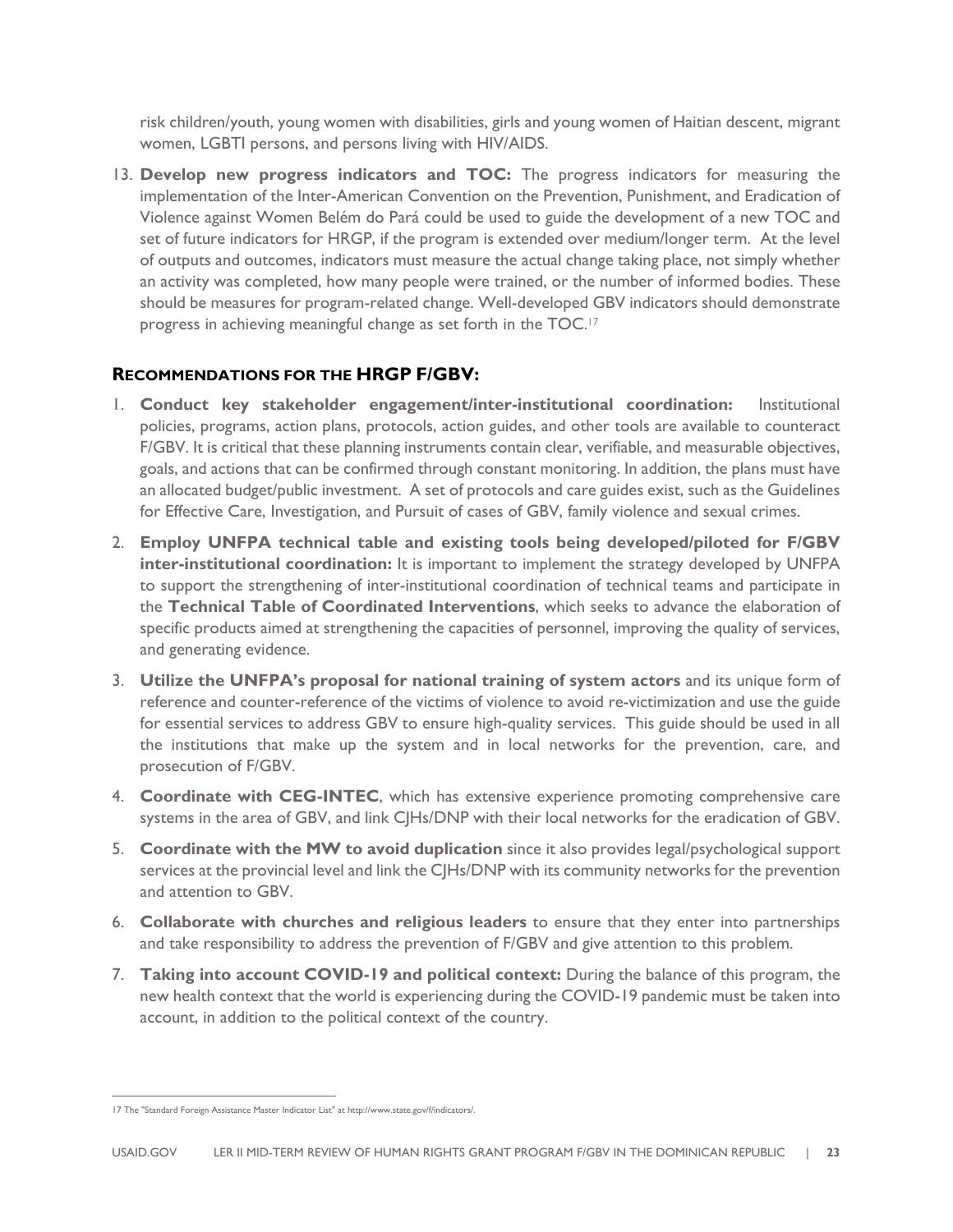#### **C**<sub>I</sub>SSP

- 1. **Focus more on the protection of F/GBV victims:** While access to justice by victims is important, so too is their protection. Having access to high-quality services is not sufficient for victims to report and access justice; they must be empowered as well. Only 6.2 percent of cases are reported according to the Office of National Statistics (ONE) (2019) so it is important to focus on educating victims to understand the cycle of abuse and why it is important to file complaints. The protection of the victim during the period between the commission of the criminal act and her statement at the interview center or at the trial is critically important. Victims are often subjected to coercion, threats, or pressure from both the aggressor and family.
- 2. **Continue to address prosecution weaknesses:** The increase in complaints by victims generally puts them at greater risk of danger due to the weaknesses of the system for prosecution. There is a lack of follow-up, accompaniment, and support to guarantee victims' safety once they report. Therefore, the prosecution of those who commit crimes needs to be more efficient, with a greater degree of actions taken in accordance with the established protocols. In addition, CJSSP could consider providing additional training for judges and implement a monitoring mechanism so that these judges, in the absence of evidence of charge, investigate the victim's silence. They should also continue to build the capacity of prosecutors, judges, and administrative personnel, who need to be more sensitive and effective administrators of justice so they are able to accord personalized follow-up to each case and conduct stronger and more solid F/GBV investigations and prosecute cases in a timely manner.
- 3. **Coordinate efforts with the entities responsible for supporting employment alternatives and/or linking to social assistance programs, if necessary, for victims.**
- 4. **Consider adding emotional support groups for victims** so there is a space for women victims to be able to mentor and support each other while they share their stories. As one victim stated, "being united to fight machismo, to know our importance as a human being, how there is much adversity but in the end how to see the good, change the mindset, to pass on optimism and how women can be empowered and move forward."

#### ICITAP

- 1. **Strengthen Dominican National Police and Public Ministry's capacity to conduct investigations of cases of F/GBV.** Many F/GBV cases are marked by weak procedures and investigations. It is important to strengthen investigations and investigative capacity for F/GBV cases, collect evidence in addition to the victim's testimony, and improve the DNP's and Public Prosecutor's Office's capacity to collect sufficient evidence to support a firm accusation, knowing that the victim may not testify.
- 2. **Use technology to address the high rate of inaction in F/GBV cases.** The use of technology can enhance enforcement. Victims can use panic buttons to record incidents of violence for use in a future trial, georeferenced tracking bracelets can be used on perpetrators, and apps can send compliance reminders with clear communication to ensure that perpetrators understand the terms of restraining/protection orders.
- 3. **Focus on the arrests of perpetrators.** To ensure that warrants for arrest/restraining orders are enforced, the Dominican National Police should create a warrant service task force. Protection orders or restraining orders are a component of F/GBV laws, but they are inadequate and unsuccessful in the DR. The DNP does not have the capacity to enforce protection orders. Technological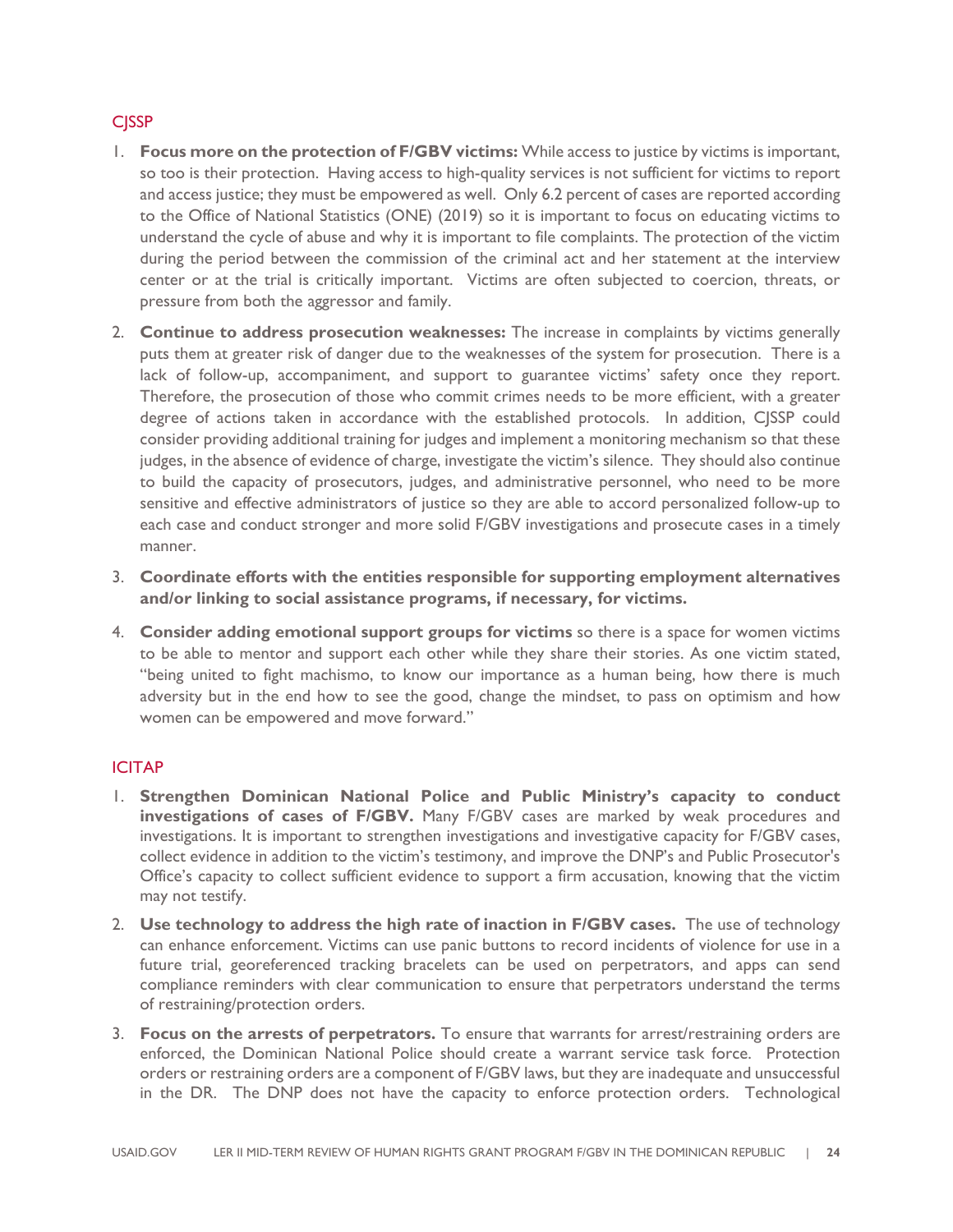interventions and communication improvements may therefore help to increase the efficacy of these programs. In the absence of prosecution of perpetrators or effective protection of victims, we have witnessed how F/GBV is repeated and can escalate.

4. **Strengthen and accelerate the implementation of the program to change police cultural/social attitudes.** The DNP needs to further adopt women's civil society approaches to shifting cultural and social attitudes. Women's organizations should continue to work closely with the DNP and expand the strategy with local networks to prevent, detect, and address F/GBV based on the experiences of the Ministry of Women, the Center for CEG-INTEC, and the Alerta Joven Project. Moreover, awareness-raising and sustained mobilization campaigns should continue to be implemented and aimed at the DNP and the general population.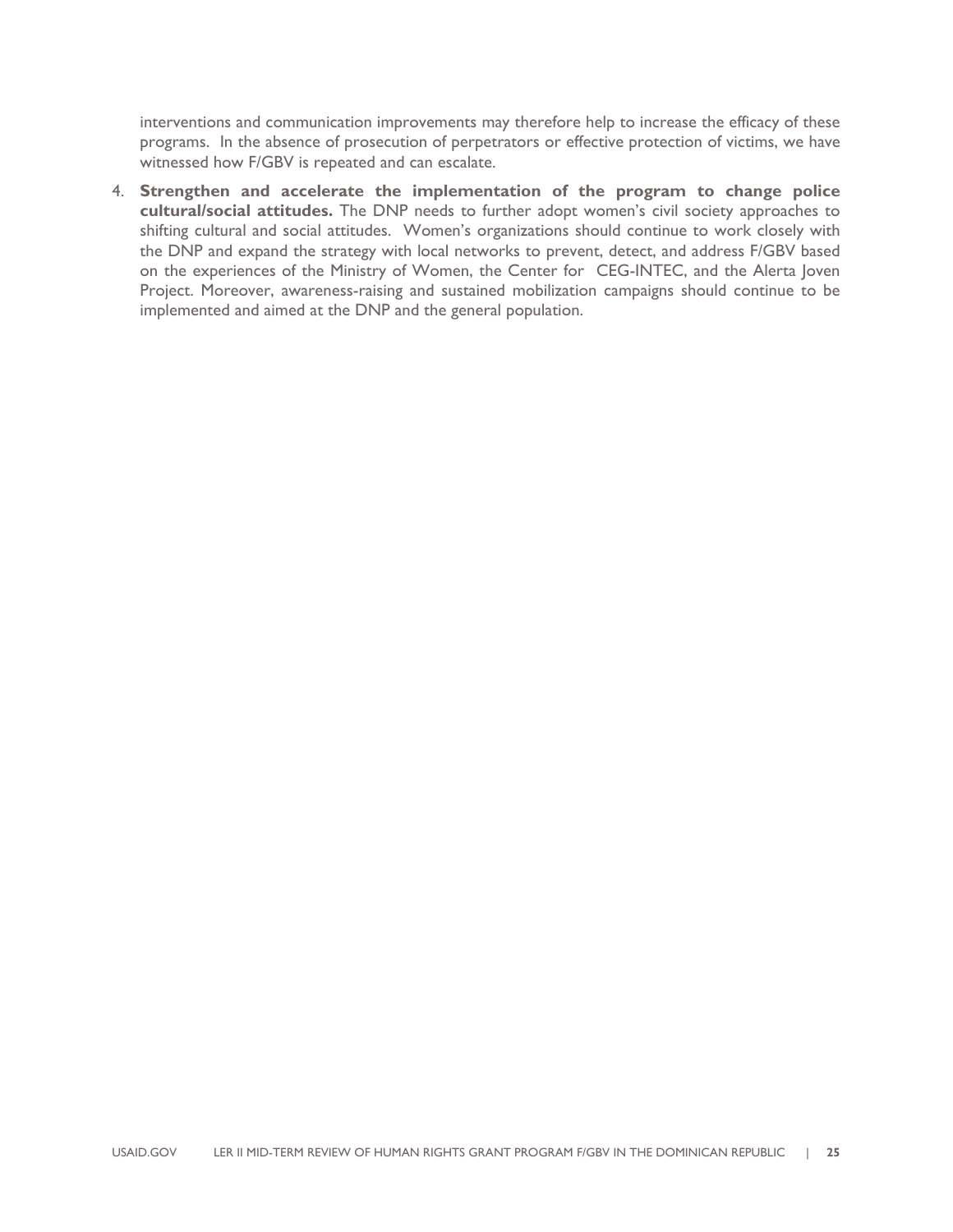### **ANNEX A. BIBLIOGRAPHY**

- Criminal Justice System Strengthened Project Activity Monitoring, Evaluation, and Learning Plan (AMELP), May 12, 2020, Version 16.
- Criminal Justice System Strengthened Project ad hoc report on gender-based violence (GBV) September 2019 to April 2020.
- DFID Guidance Note Part B Addressing Violence against Women and Girls through DFID's Economic Development and Women's Economic Empowerment Programmes February 2015, from https://www.oecd.org/dac/gender-development/DFID-

Addressing%20Violence%20Against%20Women-GuidanceNote\_PartB.pdf

ICITAP AMELP March 2019.

ICITAP HRGP Progress Reports.

- ICITAP Quarterly Report Q2 2020.
- Informe de las violaciones de derechos humanos en contra de las mujeres Trans en República Dominicana., Observatorio de Derechos Humanos para Grupos Vulnerabilizados (ODHGV) Juan Alberto Francisco y Trans Siempre Amigas (TRANSSA), Cristhian King.
- INTEC, SCJ y UNIFEM. Justicia en la Violencia Intrafamiliar—República Dominicana, from https://observatoriojusticiaygenero.gob.do/documentos/transparencia/informe\_diagnostico \_difnag.pdf
- DCHA/DRG/HR. USAID Suggested Approaches for Integrating Inclusive Development Across the Program Cycle and in Mission Operations Additional Help for ADS 201. July 2018, from https://usaidlearninglab.org/sites/default/files/resource/files/additional\_help\_for\_ads\_201\_inclusiv e development 180726 final r.pdf
- Declaration on Femicide adopted at the Fourth Meeting of the Committee of Experts of the Mechanism to Follow-up on the Implementation of the Convention of Belem do Para (CEVI). Document MESECVI/CEVI/DEC. 1/08, on 15 August 2008.

Ministerio de la Mujer, 2019, from

https://observatoriojusticiaygenero.gob.do/documentos/PDF/indicadores/Boletin\_Trimestral\_Vol \_V.pdf

- Ministerio de la Mujer. 2019. Violencia contra las Mujeres en el Ámbito de las Relaciones de Pareja: Un análisis a partir de los datos de la Encuesta Experimental sobre la Situación de las Mujeres (ENESIM)-2018. Ministerio de la Mujer, ONE. Santo Domingo, República Dominicana.
- Ministerio de la Mujer. 2020. Anuario Estadístico 2019. Santo Domingo, República Dominicana.
- Ministerio de la Mujer. 2019. Plan Nacional para la Igualdad y la Equidad de Género (PLANEG III) 2020– 2024. Ministerio de la Mujer. Santo Domingo, República Dominicana.
- Ministerio de la Mujer. SF. Manual de Procedimiento y Protocolo de Atención de las Casas de Acogidas o Refugios en la República Dominicana. Santo Domingo, República Dominicana.
- Ministerio de la Mujer. Ministerio Publico y Organización Internacional para las Migraciones. SF. Protocolo de Identificación, Asistencia y Reintegración de Sobrevivientes de Trata de Personas. Comité Interinstitucional de Protección a la Mujer Migrante (CIPROM). Comisión Interinstitucional de Combate a la Trata de Personas y el Tráfico Ilícito de Migrantes (CITIM) y Organización Internacional para las Migraciones (OIM). Santo Domingo, República Dominicana.
- Ministerio Público y Consejo Nacional de la Niñez. 2015. Protocolo de Detección, Asistencia y Referencia de Niños, Niñas y Adolescentes víctimas de trata de personas. Santo Domingo, República Dominicana.
- Ministerio Público. SF. Guía de Buenas Prácticas para el Manejo de la violencia intrafamiliar y de Género para Jueces, Juezas y Servidores Judiciales. Santo Domingo, República Dominicana.
- Oficina Nacional de estadísticas (ONE). 2019. Informe de Resultados de la Encuesta Experimental sobre la Situación de las Mujeres (ENESIM-2018). ONE; Ministerio de la Mujer. Santo Domingo República Dominicana.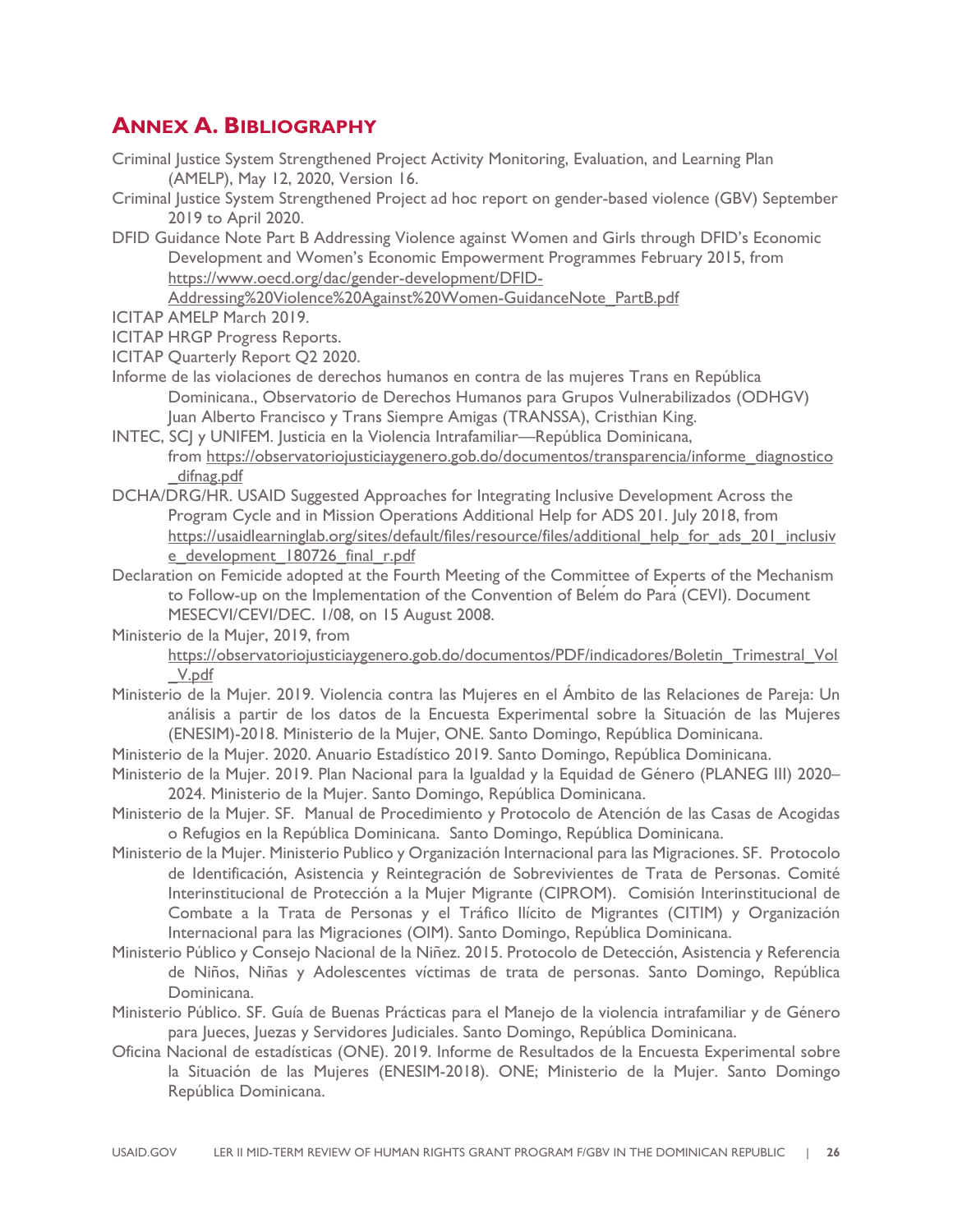Oficina Nacional de estadísticas (ONE). 2019. Sistema de Información Nacional Sobre Violencia de Género. Documento conceptual y operativo. ONE. Santo Domingo República Dominicana.

Poder Judicial, Dorina López, Gladys Piñeyro. Análisis de sentencias judiciales sobre violaciones sexuales e incesto en la República Dominicana". República Dominicana 2018. https://observatoriojusticiaygenero.gob.do/documentos/PDF/publicaciones/Lib\_Analisis\_de sentencias judiciales sobre violaciones sexuales e incesto en la Rep Domweb.pdf

Profamilia, 2014. Género, derecho de las mujeres y violencia de género. Cartilla de contenido para estudiantes Instituto Superior de la Policía Nacional. IEESPON.

Procuraduría General de la República (PGR): 2019 from https://hoy.com.do/procuraduria-el-2019registra-la-tasa-mas-baja-de-feminicidios-en-ultimos-14-anos-en-rd/

Procuraduría General de la República (PGR) Informe. November 11, 2019, from https://www.diariohispaniola.com/noticia/57148/se-dice-se-comenta/republica-dominicanaregistra-62-feminicidios-en-lo-que-va-de-2019-.html

- Secretaria de Salud Pública. 2007. Normas Nacionales para la Atención Integral en Salud de la Violencia Intrafamiliar y Violencia Contra la Mujer. Santo Domingo, República Dominicana.
- Serrano Masip, M., "La víctima de la violencia de género ante el deber de denunciar y declarar en el proceso penal," Revista General de Derecho Procesal,29, 2001, p. 2. *Vid.* Maqueda Abreu, M.L., "Es la estrategia penal una solución a la violencia contra las mujeres? Algunas respuestas desde un discurso feminista crítico," InDret. Revista para el análisis del Derecho, Octubre 2007, pp. 20-27.
- Swedish International Development Cooperation Agency. (March 2015). Gender Analysis—Principles and Elements.
- UNDP. (2019). Spotlight Initiative to Eliminate Violence against Women and Girls, Regional Investment Plan Latin America and five Country Programme profiles: El Salvador, Argentina, Guatemala, Honduras and Mexico 2018–2023, from mptf.undp.org/document/download/21004
- UNFPA. (2019). Feminicidio en República Dominicana, from https://dominicanrepublic.unfpa.org/sites/default/files/pubpdf/feminicidios republicadominicana 2 019 - levantamiento de datos y analisis final 3.pdf
- UNFPA. (2020). Levantamiento De Datos y Análisis Sobre Feminicidios Ocurridos en República Dominicana Durante el Año 2019. Santo Domingo, República Dominicana.
- USAID Strategy to Prevent and Respond to Gender Based Violence. https://www.usaid.gov/sites/default/files/documents/2155/GBV\_Factsheet.pdf

USAID/Dominican Republic *for USAID's 2018 Human Rights Grant Program (HRGP)* CONCEPT NOTE*.*

- USAID/DR. (April 2020). SEGURIDAD CIUDADANA, CRIMINALIDAD & VIOLENCIA REPÚBLICA DOMINICANA.
- USAID/DR AMELP. (April 2020). Gender and Inclusive Development Assessment (GIDA), Dominican Republic, Final Report.
- USAID Gender Equality and Women's Empowerment, from https://www.usaid.gov/what-we-do/genderequality-and-womens-empowerment/womens-economic-empowerment
- USAID GBV Factsheet, from https://www.usaid.gov/sites/default/files/documents/2155/GBV\_Factsheet.pdf
- USAID/DOMINICAN REPUBLIC MONITORING, EVALUATION, AND LEARNING PLATFORM, (April 2020). Gender and Inclusive Development Assessment (GIDA) Dominican Republic Final Report,
- US Department of State 3Ps: Prosecution, Protection, and Prevention, from https://www.state.gov/3psprosecution-protection-and-prevention/
- US Department of State "The Standard Foreign Assistance Master Indicator List" from http://www.state.gov/f/indicators/.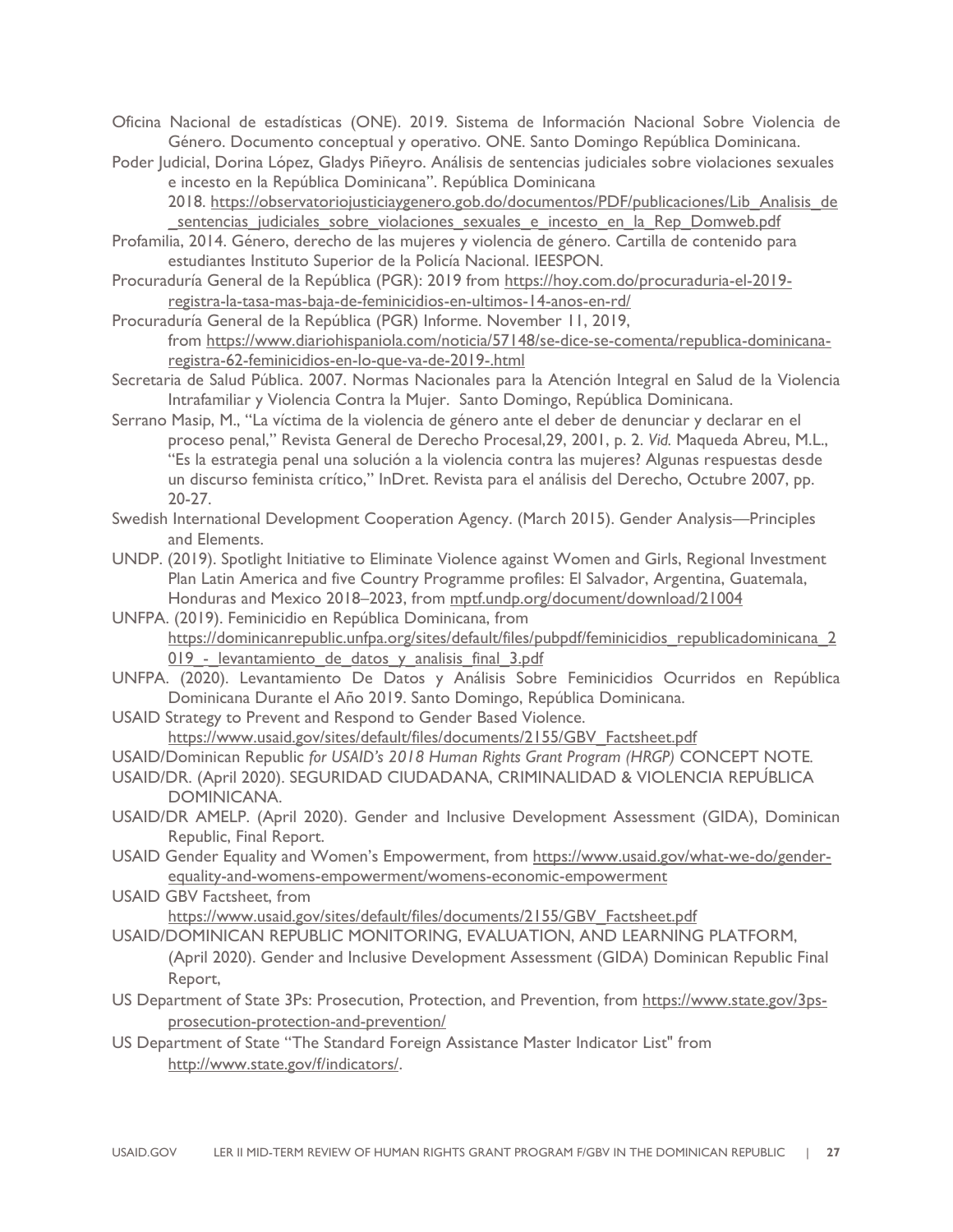Vicepresidencia de la República. SF. Protocolo de Atención a Niños, Niñas y Adolescentes Huérfanos por Feminicidio. Ministerio Público, Ministerio de la Mujer y Consejo Nacional para la Niñez y la Adolescencia. Santo Domingo, República Dominicana.

World Health Organization (2012) Understanding and addressing violence against women, from https://apps.who.int/iris/bitstream/handle/10665/77421/WHO\_RHR\_12.38\_eng.pdf;jsessionid=A 7CC404476EA7A9D77B7EE37DE083594?sequence=1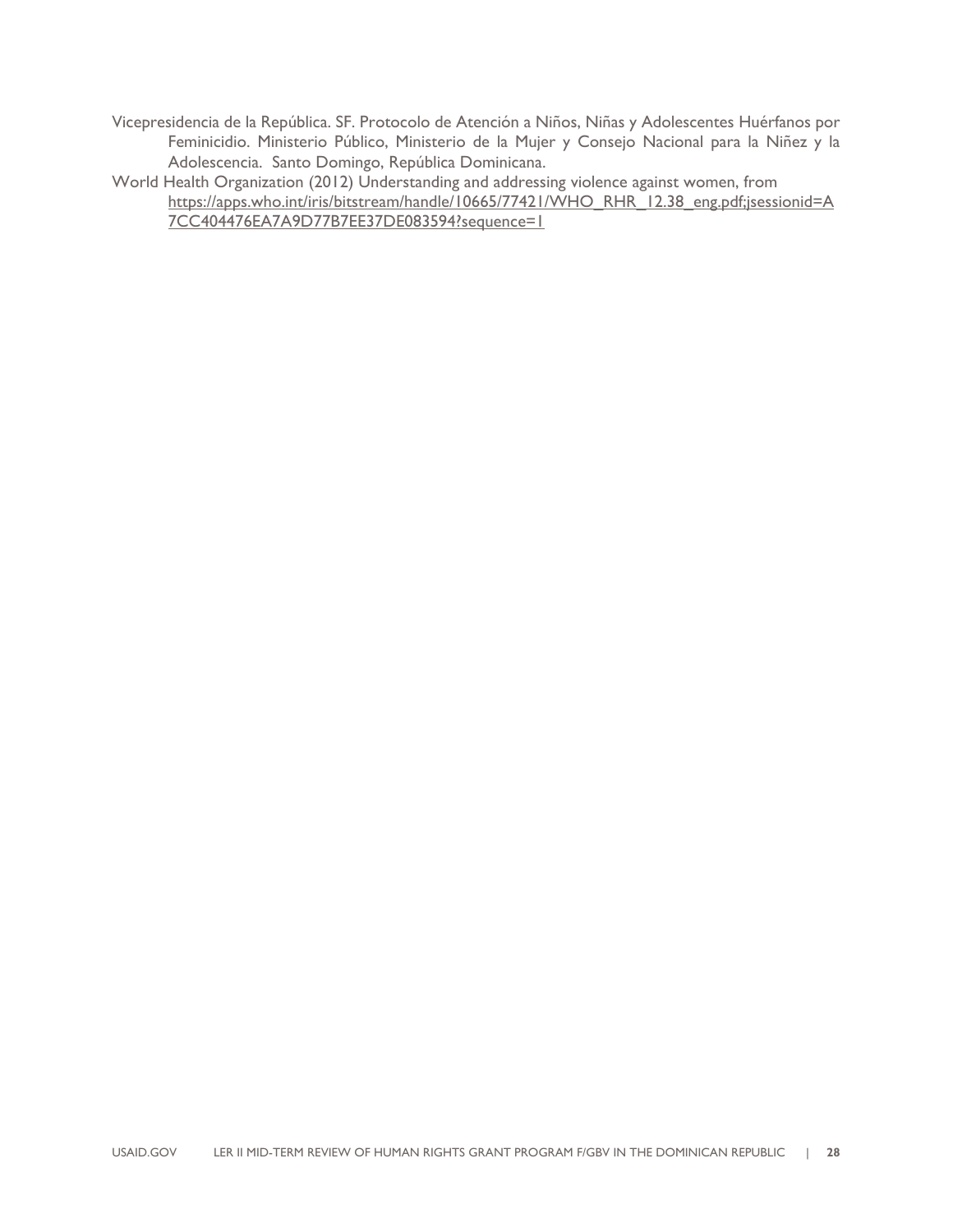## **ANNEX B. BEST PRACTICES FOR F/GBV**

| Α | UNFPA developed a strategy to strengthen inter-institutional coordination of technical teams, supporting the<br>creation and operation of a technical space called the Technical Table of Coordinated Interventions, in which key<br>institutions in the national response to GBV, to advance in the consensual elaboration of specific products aimed at<br>strengthening the capacities of personnel, improving the quality of services and generating evidence. They have developed<br>a Proposal for National Training of System Actors, an elaboration of a Unique Form of reference and<br>counter-reference of the victims of violence to avoid the re-victimization of the survivor and for all of the<br>actors to better handle the flow of information, which was approved and will be piloted in San Pedro de Macoris,<br>elaboration of an instrument that allows gathering information to standardize the quality of the information,<br>accompaniment and the elaboration of a legal framework, which is currently in the final process within the Presidency,<br>development of a guide for essential services to address GBV to ensure quality services, among others.<br>UNFPA also supports other public institutions in actions to strengthen the capacities of technical<br>personnel from different institutions involved in the national response to GBV as well as the development of<br>actions to raise awareness among adolescents and young people, both at school and in the communities. They carry out<br>information and awareness campaigns and create spaces for reflection to prevent teenage pregnancy, child marriage,<br>violence between adolescents and in relationships, and also to promote the creation of new masculinities, higher self-<br>esteem, and awareness of how to make complaints, among other initiatives. With the support of UNFPA, there has<br>been work carried out for the development of a national training guide for actors in the system for the attention to |
|---|---------------------------------------------------------------------------------------------------------------------------------------------------------------------------------------------------------------------------------------------------------------------------------------------------------------------------------------------------------------------------------------------------------------------------------------------------------------------------------------------------------------------------------------------------------------------------------------------------------------------------------------------------------------------------------------------------------------------------------------------------------------------------------------------------------------------------------------------------------------------------------------------------------------------------------------------------------------------------------------------------------------------------------------------------------------------------------------------------------------------------------------------------------------------------------------------------------------------------------------------------------------------------------------------------------------------------------------------------------------------------------------------------------------------------------------------------------------------------------------------------------------------------------------------------------------------------------------------------------------------------------------------------------------------------------------------------------------------------------------------------------------------------------------------------------------------------------------------------------------------------------------------------------------------------------------------------------------------------------------------------------------------------------|
|   | GBV in coordination with the Ministries of Women, Education, Health and Youth; the AGO; the National Health System;<br>the National Police; and the National Statistics Office, which includes content that covers protocols, procedures, human<br>and women's rights, gender and masculinity, among other topics. The application of this Guide should be used in all the<br>institutions that make up the system and in local networks for the prevention, care and prosecution of F/GBV violence.                                                                                                                                                                                                                                                                                                                                                                                                                                                                                                                                                                                                                                                                                                                                                                                                                                                                                                                                                                                                                                                                                                                                                                                                                                                                                                                                                                                                                                                                                                                            |
| B | Alerta Joven: a project coordinated by ENRENA and executed with USAID funds by more than twenty CSOs that<br>work with at-risk youth and children. It is supported by grassroots organizations aimed at preventing and reducing levels<br>of crime and violence. It utilizes the following components: i) Education (primary and secondary) to enable reintegration<br>and school retention through pedagogical support, development of life skills, and work with families; ii) Documentation,<br>to provide birth certificates to this population; iii) Labor insertion through technical training in trades and<br>entrepreneurship and support for insertion into the labor market; iv) Training in sexual and reproductive health, public<br>youth policies, issues related to human rights, prevention of violence, positive masculinities, the peaceful resolution of<br>conflicts, citizen participation, and other programs for the prevention and reduction of crime and violence; v) Promotion<br>of the formation of youth protection and security networks—multidisciplinary and sustainable spaces for the reduction<br>of crime and violence at the territorial level, whose members go through a training process. Through the eight Youth<br>Networks created in the same number of territories, its members design plans for the prevention of crime and violence<br>according to the problems identified and prioritized in the communities.                                                                                                                                                                                                                                                                                                                                                                                                                                                                                                                                                                 |
|   | Key successful strategies were identified: i) The development of alliances and coordination of this project with<br>state institutions linked to the prevention and care of violence and crime and formal and technical education institutes,<br>with businesses and social organizations; ii) High technical capacities, institutional strength, and credibility of the<br>personnel to engage in the work at the community level with non-profit organizations; iii) Preparation and<br>standardization of guides, protocols, training material, and training of advisers to have the specialized skills set to be able<br>to work with youth and families.                                                                                                                                                                                                                                                                                                                                                                                                                                                                                                                                                                                                                                                                                                                                                                                                                                                                                                                                                                                                                                                                                                                                                                                                                                                                                                                                                                   |
| C | Plan Dominican Republic works with children and youth living in vulnerable conditions. Its interventions focus on<br>the prevention of adolescent pregnancy; prevention of violence in the families, schools, and in public spheres; and<br>respecting their rights and opportunities for their personal, social, and productive development. It intervenes by carrying<br>out training, implementing awareness campaigns and public advocacy, and strengthening the leadership of local leaders.                                                                                                                                                                                                                                                                                                                                                                                                                                                                                                                                                                                                                                                                                                                                                                                                                                                                                                                                                                                                                                                                                                                                                                                                                                                                                                                                                                                                                                                                                                                               |
| D | Center for Gender Studies of the Technological Institute of Santo Domingo (CEG-INTEC): they have<br>experience in training for the prevention and care of GBV and offer diplomas and courses for professionals on<br>prevention, care and eradication of GBV and on Developing Local Networks for Eradication of Violence Against Women<br>and Child Abuse. They have a history of research focused on GBV and they have invested in promoting comprehensive<br>care systems in the area of GBV, with the creation of the Local Networks for the Eradication of Gender-Based<br>Violence in various provinces of the country. Lastly, they developed journalist contests for several years to train<br>and motivate these types of professionals to adequately address GBV in the media.                                                                                                                                                                                                                                                                                                                                                                                                                                                                                                                                                                                                                                                                                                                                                                                                                                                                                                                                                                                                                                                                                                                                                                                                                                        |
| Е | The MW has a prevention and care program for GBV that includes legal/psychological support services at the<br>provincial level and in coordination with hospitals, Nacional Council for Children and Adolescents, Ministry of Education,                                                                                                                                                                                                                                                                                                                                                                                                                                                                                                                                                                                                                                                                                                                                                                                                                                                                                                                                                                                                                                                                                                                                                                                                                                                                                                                                                                                                                                                                                                                                                                                                                                                                                                                                                                                        |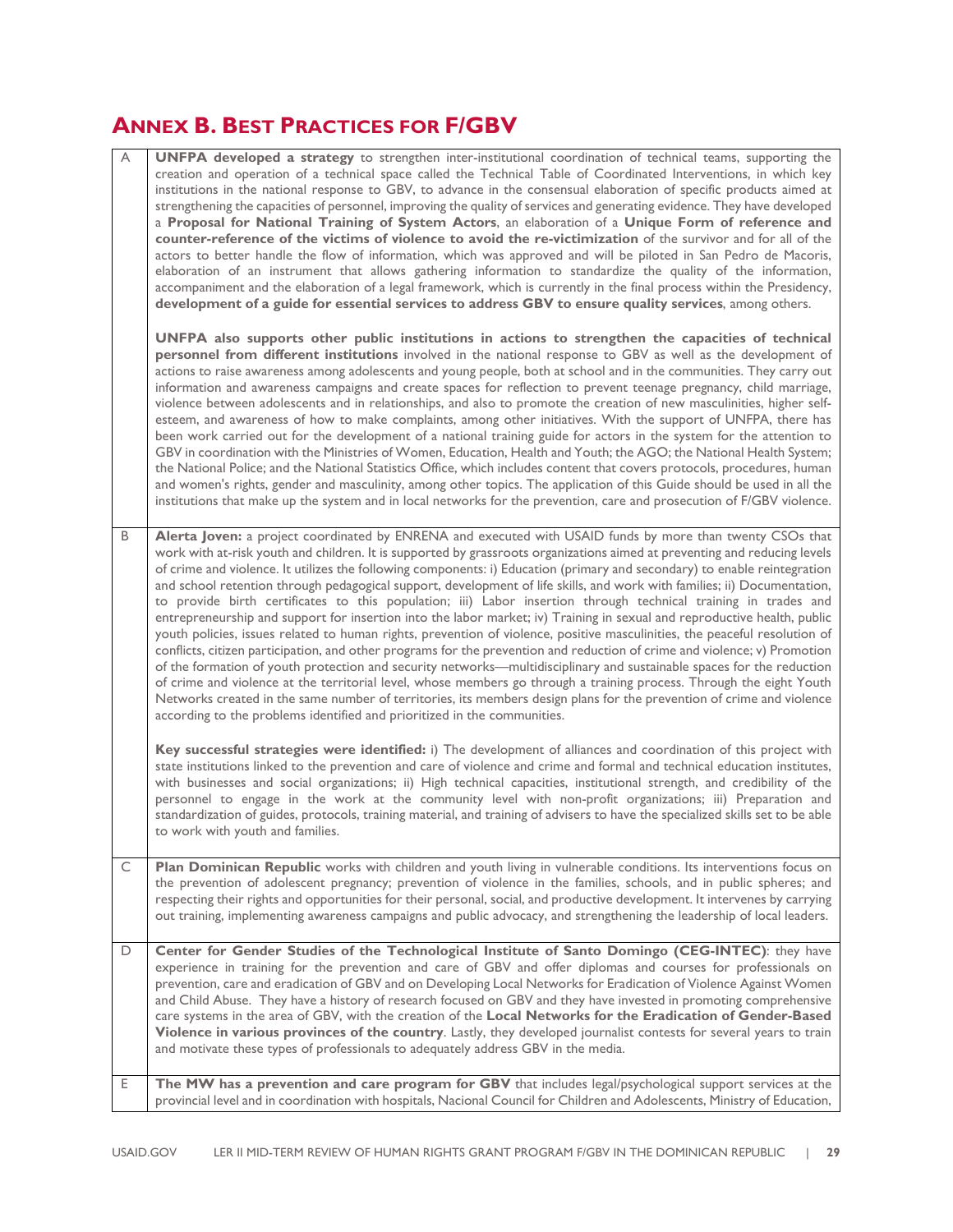|   | etc. In addition, it offers follow-up support to victims on how to navigate the different legal processes in the 54 Provincial<br>Women's Offices. It provided 41,140 women in 2019 with legal advice and 5,695 with psychological support. Of these<br>women, 80 percent were assaulted by their partner. In relation to the courts, 1,043 sentences were obtained, of which<br>823 were criminal and 220 civil. The Ministry has twenty community networks for the prevention and attention<br>to GBV, which operate in most of the country's provinces. The MW has reached 92,819 people through 1,790<br>educational days throughout the country during 2019. <sup>18</sup><br>The MW, in coordination with the Circle of Women with Disabilities (CIMUDIS), is working to develop a guide to<br>address VAW with some type of disability. This initiative was carried out through the Technical Table for Coordinated<br>Interventions for the Eradication of Gender-Based Violence, a space for inter-sectoral and inter-institutional<br>coordination promoted by UNFPA. This proposal included the elaboration of a diagnosis of the situation of the services<br>and of an improvement plan. |
|---|-------------------------------------------------------------------------------------------------------------------------------------------------------------------------------------------------------------------------------------------------------------------------------------------------------------------------------------------------------------------------------------------------------------------------------------------------------------------------------------------------------------------------------------------------------------------------------------------------------------------------------------------------------------------------------------------------------------------------------------------------------------------------------------------------------------------------------------------------------------------------------------------------------------------------------------------------------------------------------------------------------------------------------------------------------------------------------------------------------------------------------------------------------------------------------------------------------|
| F | Community Justice House at las Caobas: a restorative family justice unit was created to mitigate some of the<br>common conflicts between couples in order to ensure that the legal system does not get saturated with these cases.<br>The unit handles cases dealing with child support and parenting rights and division of parenting time. These issues have<br>been identified as one of the main causes of intimate partner violence. Many women come to seek protection to escape<br>from their persecutors.                                                                                                                                                                                                                                                                                                                                                                                                                                                                                                                                                                                                                                                                                     |
| G | Judicial Branch has: a) National Plan 20/24, which establishes in axis I the Justice for all component and axis no. 2 on<br>the Timely and Efficient Judicial Service; b) Gender Equality Policy and Implementing Regulations, Interview Center for<br>victims or witnesses; c) The Supreme Court of Justice issued Resolution No. 116/2010 on regulating the procedure to<br>obtain the statements of vulnerable persons, victims or witnesses; d) Protocol Interview Center for people in Vulnerable<br>Conditions, Victims or Witnesses of Crime, through Closed Circuit Television, Gesell Chamber; e) Good Practice<br>Guide, Gender Observatory, continuous training program for judges, community dialogues on the subject and a guide<br>for justice operators on fair treatment is being prepared.                                                                                                                                                                                                                                                                                                                                                                                           |
| н | AGO: a) Agreement with Banco BHD to strengthen the prevention campaign and Life Line (Línea Vida); b.) Messages<br>have been sent through the telecommunications companies Claro and Viva; c) An agreement with INTEC-UBER for the<br>transfer of victims; d) Agreement has been made with the Association of Hotels and Tourism and the Ministry of Tourism<br>to offer talks to the tourism sector and to hotels; e) Protocol was created in the hotels for the prosecution in the Beron<br>Unit, Punta Cana; f) Life Line (Linea Vida) hotline, which has 37 collaborators and works 24/7; g) GBV Units have been<br>opened and renovated; h) Provided scholarships for victims through the Youth Ministry; i) Protocols defined and victim<br>care guidelines have been developed and are used at the national level.                                                                                                                                                                                                                                                                                                                                                                             |
| 1 | The Behavioral Intervention Center for Men: was created in 2008 to adopt an intervention model aimed at<br>working with aggressors in the rehabilitation of their abusive behavior. Currently, there are only three units in the South<br>region and the Cibao.                                                                                                                                                                                                                                                                                                                                                                                                                                                                                                                                                                                                                                                                                                                                                                                                                                                                                                                                       |
|   | The National Statistics Office has advanced in the generation of evidence on violence, carrying out numerous<br>investigations and specialized studies on the subject as inputs for decision-making, design, monitoring, and evaluation of<br>public policies based on evidence: ENESIM-2018, the creation of SINAVIG (an initiative by ONE), and other<br>types of specialized surveys and studies surveying vulnerable population groups such as girls, boys, and adolescents,<br>addressing issues such as child marriage and early unions, teenage pregnancy, violence at school, etc.                                                                                                                                                                                                                                                                                                                                                                                                                                                                                                                                                                                                            |

<sup>18</sup> Ministerio de la Mujer. 2020. Anuario Estadístico del Ministerio de la Mujer. Santo Domingo, República Dominicana.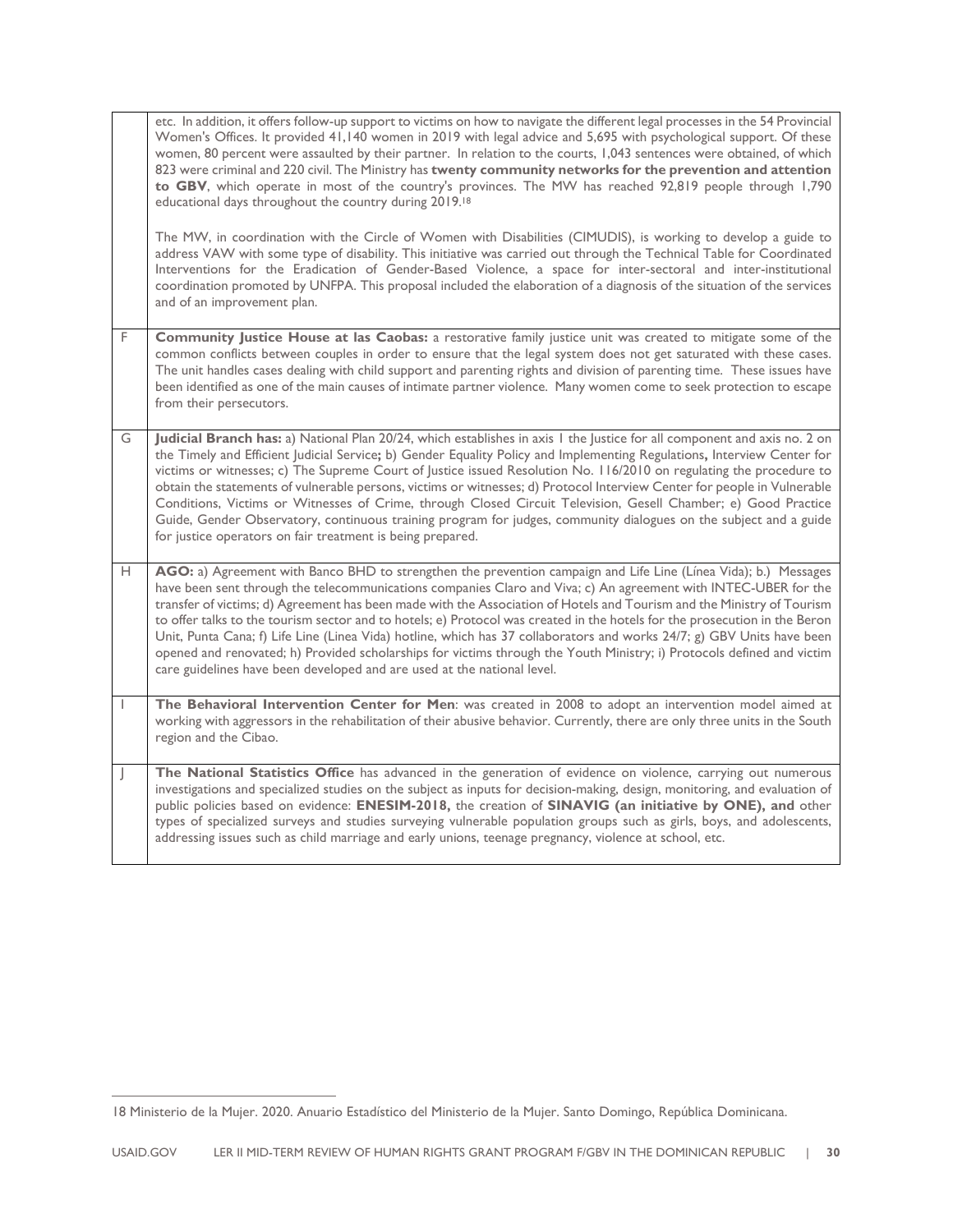## **ANNEX C. LIST OF KEY INFORMANT INTERVIEWS**

| <b>NAME</b><br>#                  | <b>ORGANIZATION AND POSITION</b>                                                                                    |
|-----------------------------------|---------------------------------------------------------------------------------------------------------------------|
| <b>STAKEHOLDER GROUP #I USAID</b> |                                                                                                                     |
| Lissette Dumit                    | <b>USAID COR CJSSP and Police Reform</b>                                                                            |
| Mariela Pena                      | <b>USAID Youth Specialist</b>                                                                                       |
| Karla Sanchez                     | <b>USAID Alternate COR</b>                                                                                          |
| Jason Grullon                     | <b>Civil Society Specialist</b>                                                                                     |
|                                   | <b>STAKEHOLDER GROUP #2 IMPLEMENTATION PARTNERS/ACTORS</b>                                                          |
| Lynette B. Batista Alonso         | Chemonics International Chief of Party                                                                              |
| Michel Camacho                    | <b>CJSSP Technical Director</b>                                                                                     |
| Linda Eriksson                    | Deputy Chief of Party                                                                                               |
| Belinda Susana Batista            | <b>CISSP M&amp;E Specialist</b>                                                                                     |
| Francina Díaz                     | CJSSP GVB Specialist and Project Manager                                                                            |
| Coronel Roberto Hernandez         | Director de Planificación y Desarrollo PN                                                                           |
| General Teresa Martínez           | Directora de la Dirección especializada de la Atención a la mujer y violencia intrafamiliar DNP Violencia de Genero |
| Coronel Yanet Jiménez             | Subdirectora de la Dirección especializada de la Atención a la mujer y violencia<br>intrafamiliar                   |
| Carlos Maldonado                  | Program Director in the DR Department of Justice/ICITAP Management                                                  |
| Coronel Frank Duran               | Director de Comunicaciones estratégicas ICITAP                                                                      |
| Hector Amaya                      | Consultor del componente de procesos y relaciones con la comunidad ICITAP                                           |
| Sandra Fuentes                    | Consultora de componente de comunicación, cultura y relaciones con la comunidad<br>ICITAP                           |
| Wilmara Vásquez Peláez            | Coordinadora de Proyectos y Capacitación-PACAM                                                                      |
| Lisanna Pérez Estévez             | Licenciada en Psicóloga Clínica, Maestrante Intervención en Crisis y Trauma PACAM                                   |
| Nadia Ventura                     | Terapeuta de las mujeres víctimas Patronato de Ayuda a la Mujer Maltratada                                          |
| José Ceballos                     | CJH Project Director                                                                                                |
| Massiel Montaño                   | CJH Director of Management and Control                                                                              |
| Sonia Díaz                        | Viceministra Políticas de Igualdad/Observatorio MINISTERIO DE LA MUJER                                              |
| Emenencia de la Cruz              | Directora Casas Acogidas MINISTERIO DE LA MUJER                                                                     |
| Juana Rosario                     | Abogada técnica MINISTERIO DE LA MUJER                                                                              |
| Marleny Campusano                 | Abogada técnica MINISTERIO DE LA MUJER                                                                              |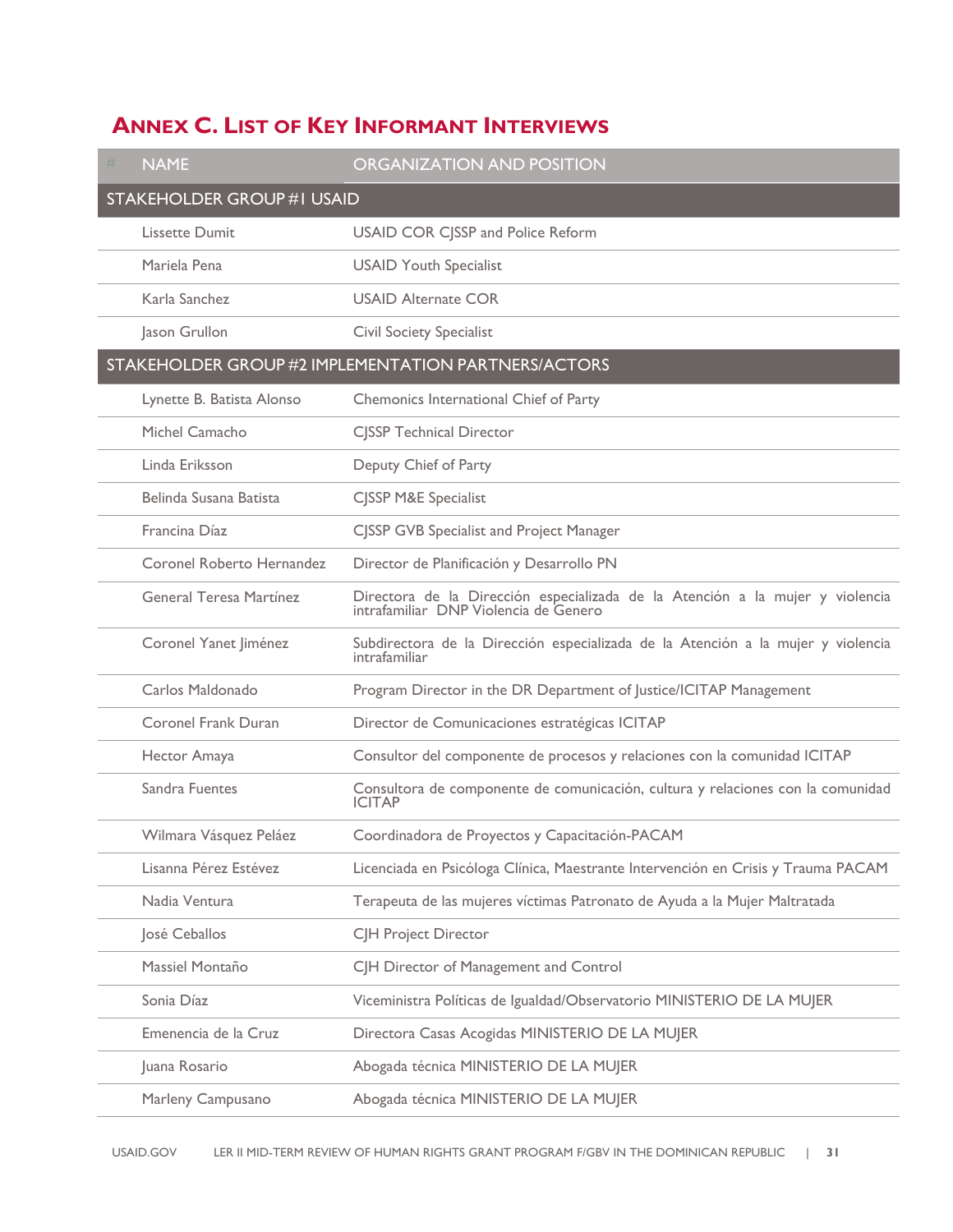| Magda Alina Rodríguez Azcona             | Comisión de Equidad de Género Cámara de Diputados y Diputadas    |  |  |
|------------------------------------------|------------------------------------------------------------------|--|--|
| Iluminada González                       | Dirección de Familia, Niñez, Adolescencia y Género               |  |  |
| Ana Andrea Villa Camacho                 | AG Deputy/Director, GBV Unit                                     |  |  |
| Glorianna Montás                         | Directora Nacional de Atención a Víctimas, de la PGR             |  |  |
| Rosa Delia Paredes                       | Procuradora Fiscal, Encargada de la Unidad                       |  |  |
| STAKEHOLDER GROUP #3. BENEFICIARIES      |                                                                  |  |  |
| Yocasta                                  | Victim that has benefited from psychological services from PACAM |  |  |
| Larien                                   | Victim that has benefited from psychological services from PACAM |  |  |
| <b>Nadia</b>                             | Victim that has benefited from psychological services from PACAM |  |  |
| Ana Rita                                 | Victim that has benefited from psychological services from PACAM |  |  |
| STAKEHOLDER GROUP #4 NGOS WORKING ON GBV |                                                                  |  |  |
| Katherine Javier                         | Subdirectora Proyecto Alerta Joven. ENTRENA, S.A                 |  |  |
| Cristina Sanchez                         | Executive Director, Tu Mujer                                     |  |  |
| Myrna Flores                             | Gender Rights Manager Profamilia                                 |  |  |
|                                          | STAKEHOLDER GROUP #5 UN AGENCIES/ACADEMIC INSTITUTIONS           |  |  |
| Jeannie Ferreras                         | Oficinal de Género y Juventud, UNFPA                             |  |  |
| Desiree del Rosario                      | <b>CEG-INTEC</b>                                                 |  |  |
| María Jesús Pola Zapico, Susi            | Researcher                                                       |  |  |
| Tahira Vargas                            | Independent Researcher on Masculinities/GBV                      |  |  |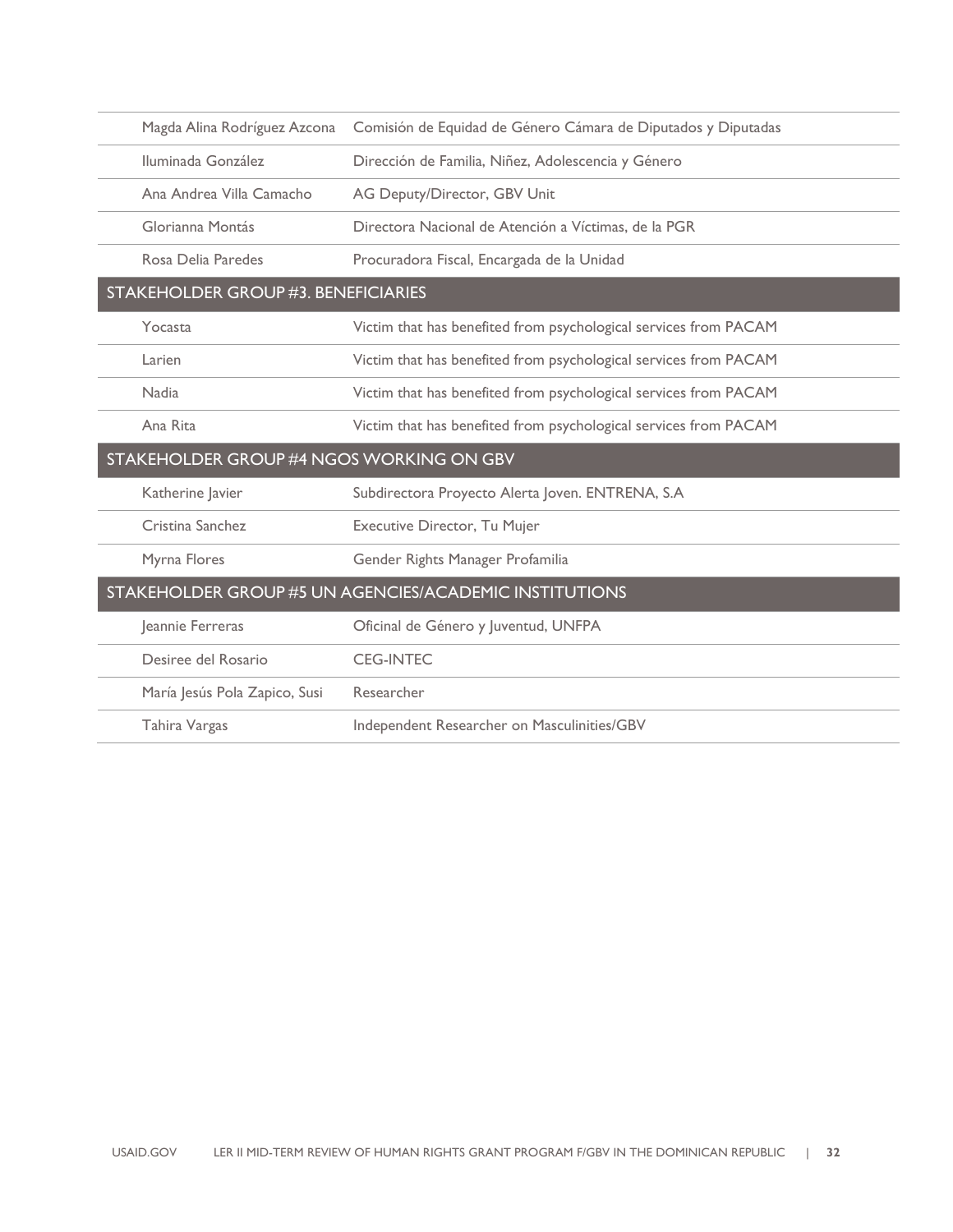## **ANNEX D. LIST OF COMPARABLE STATISTICS ON F/GBV AND FEMICIDES**

#### **VIOLENCIA DE GÉNERO, INTRAFAMILIAR Y DELITOS SEXUALES**

| <b>VIOLENCIAS DE GÉNERO E<br/>INTRAFAMILIAR</b>    | <b>AÑOS</b>          |        |        |             |        |        |
|----------------------------------------------------|----------------------|--------|--------|-------------|--------|--------|
| <b>Infracciones</b>                                | Tipo de Violencia    | 2015   | 2016   | 2017        | 2018   | 2019   |
| Violencia<br>de                                    | Física               | 3,261  | 2,708  | 3,567       | 4,939  | 7,773  |
| género 309-I<br>Č.P.                               | Verbal y psicológica | 5,313  | 6,442  | 5,557       | 8,016  | 11,405 |
|                                                    | <b>SUBTOTALES</b>    | 8,634  | 9,150  | 9,124       | 12,955 | 19,178 |
|                                                    | Física               | 25,312 | 23,905 | 19,375      | 21,478 | 19,263 |
| Violencia<br>intrafamiliar                         | Verbal y psicológica | 31,360 | 29,349 | 28,704      | 35,180 | 38,381 |
| 309-2 C.P.                                         | Patrimonial          | 1,881  | 2,019  | 2,188       | 2,299  | 1,015  |
|                                                    | <b>SUBTOTALES</b>    | 58,553 | 55,273 | 50,267      | 58,957 | 58,659 |
| <b>TOTAL GENERAL</b>                               |                      | 67,187 | 64,423 | 59,391      | 71,912 | 77,837 |
| <b>DELITOS SEXUALES</b>                            |                      |        |        | <b>AÑOS</b> |        |        |
| <b>Infracciones</b>                                | Tipo de Violencia    | 2015   | 2016   | 2017        | 2018   | 2019   |
|                                                    | Agresión sexual      | 2642   | 2105   | 1690        | 2045   | 2149   |
|                                                    | Violación sexual     | 1275   | 1167   | 1238        | 1290   | 1403   |
| <b>Delitos</b>                                     | Acoso sexual         | 821    | 1038   | 435         | 543    | 940    |
| sexuales                                           | Seducción de menores | 1767   | 1963   | 1799        | 2004   | 1933   |
|                                                    | Incesto              | 236    | 168    | 401         | 358    | 436    |
|                                                    | Exhibicionismo       |        | 66     | 245         | 90     | 53     |
| <b>TOTAL GENERAL</b>                               |                      | 6,741  | 6,507  | 5,808       | 6,330  | 6,914  |
| <b>CANTIDAD DE ORDENES DE</b><br><b>PROTECCION</b> |                      | 15,093 | 13.738 | 17,148      | 17,502 | 19.908 |

#### **REPÚBLICA DOMINICANA 2015–2019**

**Fuente:** Procuraduría General de la República, elaborada a partir de registros de las Unidades Especializadas en violencia de género, intrafamiliar y delitos sexuales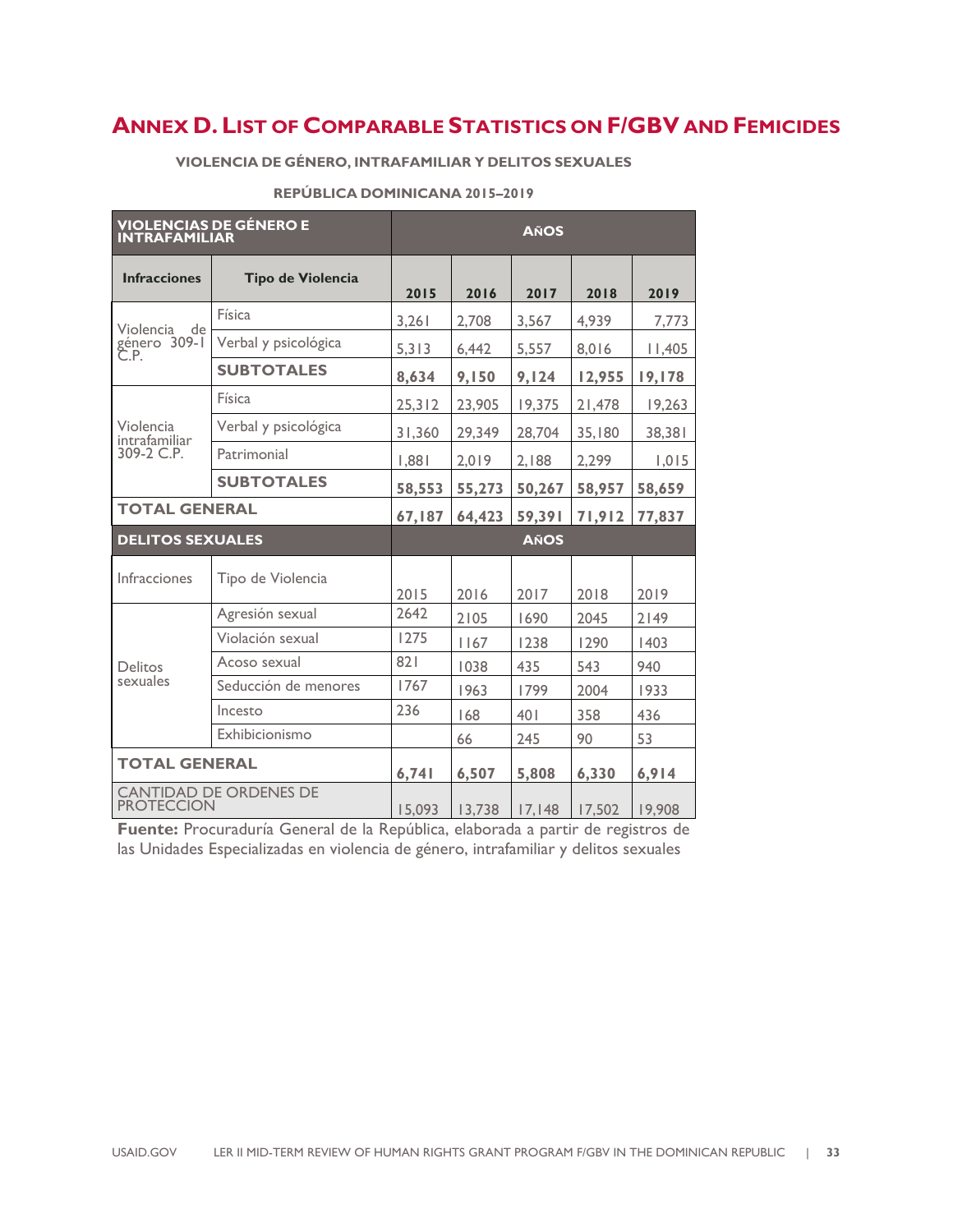| HOMICIDIOS DE MUJERES Y FEMINICIDIOS EN     |  |  |  |
|---------------------------------------------|--|--|--|
| REPUBLICA DOMINICANA, SEGUN TIPO, 2005-2019 |  |  |  |

| <b>AÑO</b>             | <b>TOTAL</b> | <b>FEMINICIDIOS</b> | <b>HOMICIDIOS</b><br><b>DE MUJERES</b> |
|------------------------|--------------|---------------------|----------------------------------------|
| 2005                   | 190          | 98                  | 92                                     |
| 2006                   | 177          | 99                  | 78                                     |
| 2007                   | 173          | 89                  | 84                                     |
| 2008                   | 204          | 3                   | 73                                     |
| 2009                   | 199          | 92                  | 107                                    |
| 2010                   | 207          | 102                 | 105                                    |
| 2011                   | 233          | 128                 | 105                                    |
| 2012                   | 196          | 102                 | 94                                     |
| 2013                   | 160          | 71                  | 89                                     |
| 2014                   | 187          | 100                 | 87                                     |
| 2015                   | 44           | 77                  | 67                                     |
| 2016                   | 167          | 88                  | 79                                     |
| 2017                   | 209          | 107                 | 102                                    |
| 2018                   | 165          | 83                  | 82                                     |
| 2019                   | 152          | 77                  | 75                                     |
| TOTAL<br><b>GENERA</b> | 2,763        | 1,444               | 1,319                                  |

Fuente: Ministerio Público, compilado de la Policía Nacional e Instituto Nacional de Ciencias Forenses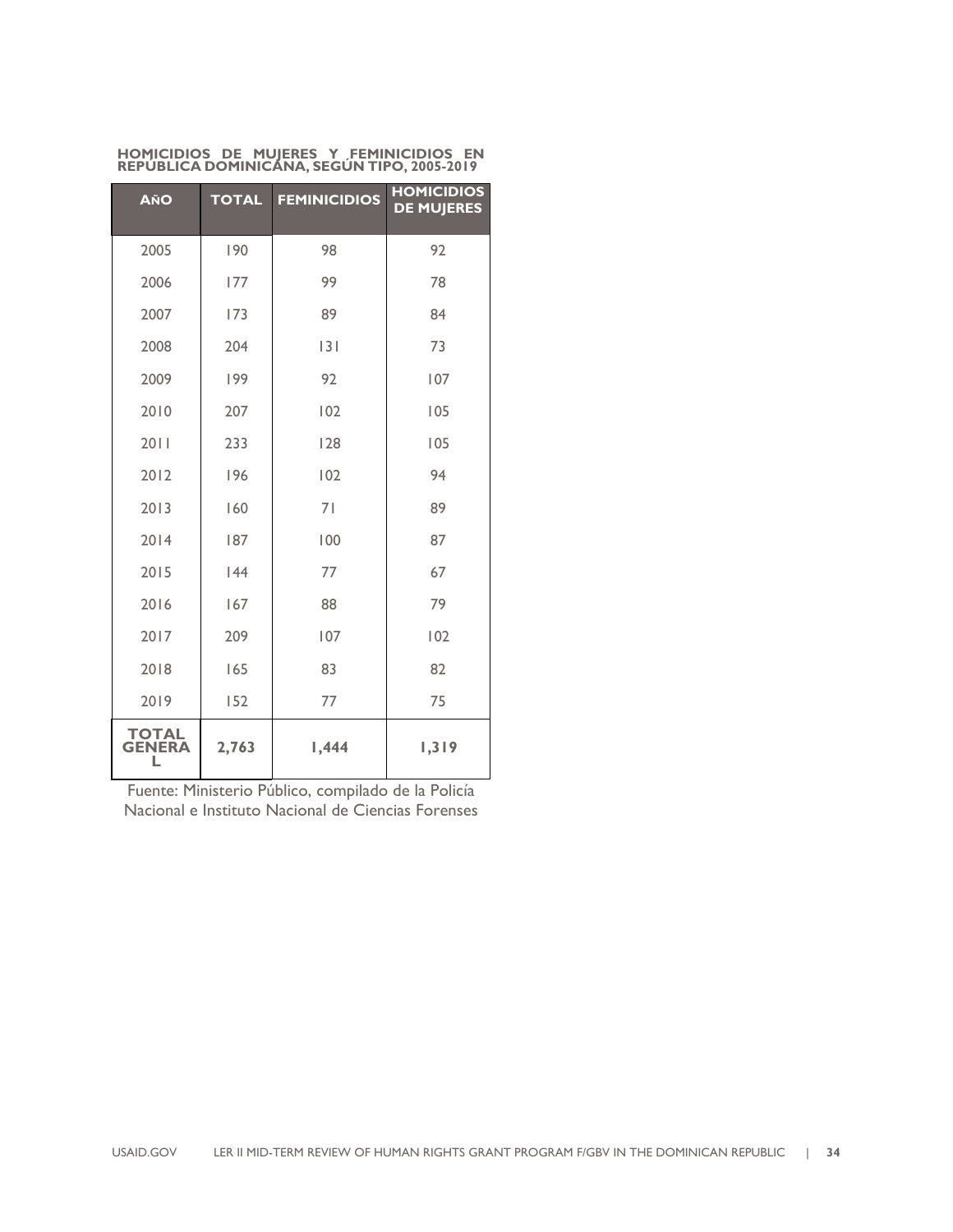## **ANNEX E: FOCUS GROUP GUIDELINES**

#### **INTRODUCTION**

Focus groups can reveal a wealth of detailed information and deep insight. A focus group creates an accepting environment that puts participants at ease and it allows one to understand things at a deeper level. It is a good methodology to use to get more in depth information on ideas and opinions about the current state on family and gender-based development in the Dominican Republic. A focus group can be between 3-12 people. The responses to the questions will be kept anonymous.

#### **PARTICIPANT INCLUSION/EXCLUSION CRITERIA**

The following criteria should be used as a basis to screen all potential participants for the focus groups:

- Be familiar with family and gender-based violence
- Known for their ability to respectfully share their opinions
- Willing to volunteer about 1.5 hours of their time

#### **DEFINING A FOCUS GROUP**

The ideal amount of time to set aside for a focus group is anywhere from 60 to 120 minutes. A focus group is a small group of three to twelve people led through an open discussion by a facilitator. The group needs to be large enough to generate rich discussion but not so large that some participants are left out.

#### **RECRUITING AND PREPARING FOR PARTICIPANTS**

Focus groups participants can be recruited in any one of a number of ways. Some of the most popular include: Nomination – Key individuals nominate people they think would make good participants. Nominees are familiar with the topic, known for their ability to respectfully share their opinions, and willing to volunteer about 2 hours of their time. Once a group of viable recruits has been established, call each one to confirm interest and availability. Give them times and locations of the focus group and secure verbal confirmation. Then e-mail them a written confirmation and call to remind them two days before the scheduled group.

#### **CONDUCTING THE FOCUS GROUP**

The focus group facilitator nurtures disclosure in an open and spontaneous format. The facilitator's goal is to generate a maximum number of different ideas and opinions from as many different people in the time allotted.

#### **FOCUS GROUP DISCUSSION PROCESS**

#### 1. WELCOME

Thanks for agreeing to be part of the focus group. We appreciate your willingness to participate.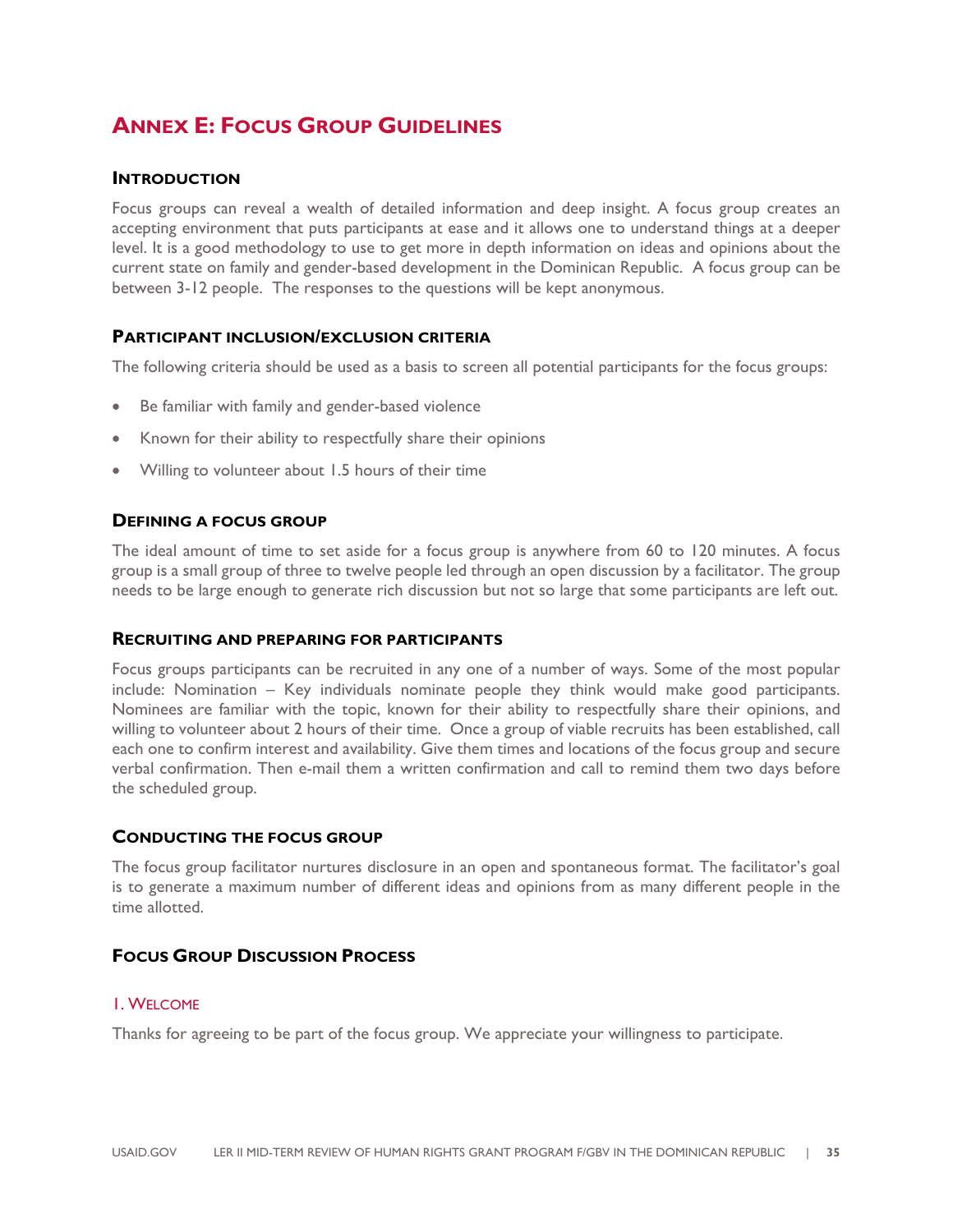#### 1.1 INTRODUCTIONS

The moderator, assistant moderator and participants introduce themselves. Emphasize the importance of their input at the beginning of the focus group. Have everyone provide an introduction as a warmup.

#### 2. REVIEW THE PURPOSE OF FOCUS GROUP

We have been asked by the Cloudburst/USAID DR MELP to conduct the focus groups. The reason we are having these focus groups is to find out your opinion on family and gender-based violence issues in the Dominican Republic. We need your input and want you to share your honest and open thoughts with us.

#### 3. FOCUS GROUP QUESTIONS

The focus group discussions for the Mid-term Program Review for the Human Rights Grants Fund are structured around a set of carefully predetermined questions – but the discussion is free flowing. Focus group participants do not have a chance to see the questions they are being asked. So, it is important for the facilitator to make sure the participants understand the question and can fully respond.

#### 4. FOCUS GROUP GUIDELINES

**1. We want you to do the talking.** We would like everyone to participate.

#### **2. There are no right or wrong answers.**

Every person's experiences and opinions are important. Speak up whether you agree or disagree. We want to hear a wide range of opinions.

#### **3. What is said in this room stays here.**

We want people to feel comfortable sharing their thoughts and opinions.

#### **4. Record the Informant**

If you do not have an assistant, have one or two participants record the focus group discussion information in detail. One person can use the flip chart and the other person can record information via paper and pen or laptop.

#### **4. 1 Responsibility of the Assistant**

The assistant will need to record the information for the responses. They will need to record the responses to each question and compile in Word or an excel spreadsheet.

#### **4.2 Responsibility of the Facilitator**

The focus group facilitator has a responsibility to adequately cover the prepared questions within the time allotted. The facilitator must remain neutral, refraining from nodding/raising eyebrows, agreeing/disagreeing, or praising/denigrating any comment made. The facilitator also has a responsibility to get all participants to talk and fully explain their answers. Some helpful probes include: "Can you talk about that more?" "Help me understand what you mean" "Can you give an example?"

#### **5. Focus Group Questions**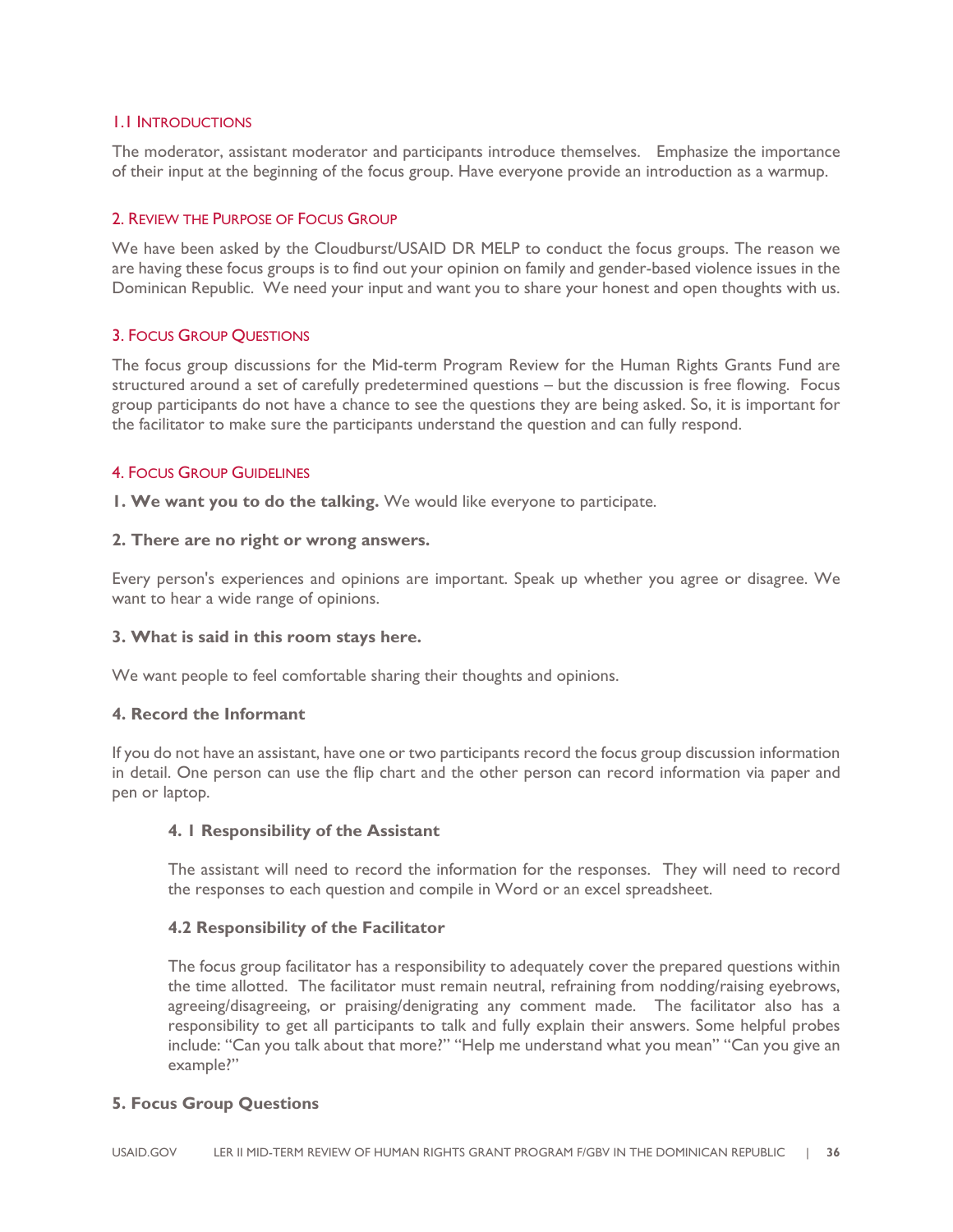#### **6. End of Focus Group**

At the end of the focus group, thank participants for their thoughtful and insightful responses. Describe how the information will be used for the draft final report mid-July 2020.

#### **7. Writing of Report**

Write a short paragraph summarizing findings for each question, possibly noting similarities and differences across the group. If possible, add powerful quotes. Upon completing a focus group, please write a summary of the participants' ideas. We ask that these reports be submitted to Jessica Harris, Assessment Lead at: jsscharris@gmail.com no later than 5 days after your group. Please use the report template to structure your summary.

#### **8. Demographics of Participants:**

#### **9. Report Template—Focus Groups**

- **1. Meeting date:**
- **2. Focus group facilitators:**

#### **3. Number of participants:**

**4. Methodology:** Explain how many focus groups you held, how many people participated, how they were recruited, and the date and location of meetings. Mention the ways that you obtained the input, such as note taking. List the questions that the moderator asked the participants.

#### **5. Feedback summary:**

- a.) What specific ideas did the group propose (as related to each question)?
- b.) What additional ideas/opinions, if any, were suggested?
- c.) Were any suggestions, feedback, and/or criticism offered regarding the process?
- d.) Briefly describe your sense of the focus group.
- e.) Were people active and engaged?

**6. Summary of Findings:** Include a results page. List and summarize the information obtained from the focus groups. Highlight any particularly relevant or insightful comments from group members, including representative quotes, results of questions.

**7. Conclusion:** Finish the report with a conclusion. Explain what you learned from the focus group. List recommendations that describe how you can use this information to improve USAID's family and genderbased violence programming.

#### **8. Date submitted:**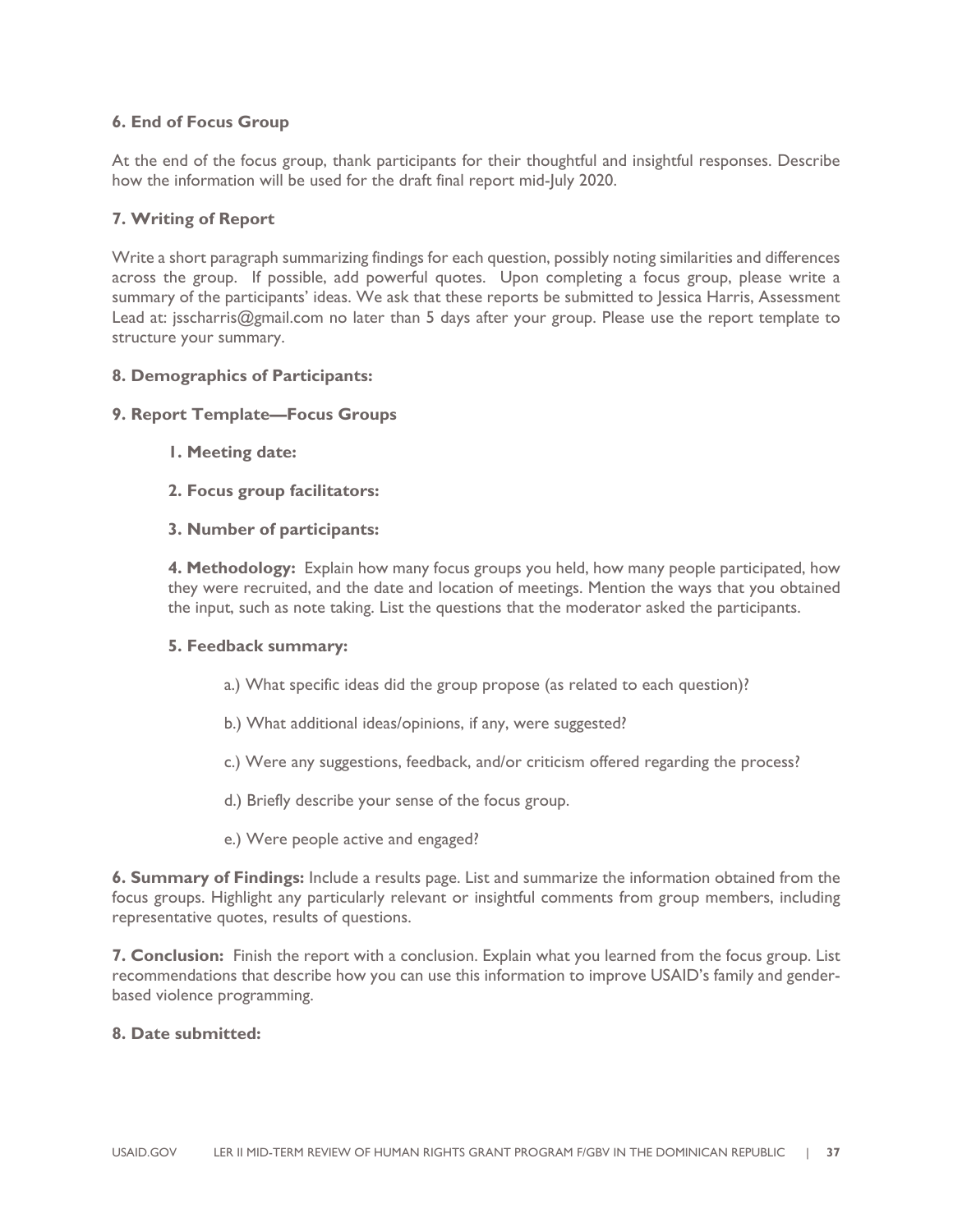## **ANNEX F: QUESTIONNAIRE FOR DONORS/NGOS/ACADEMIA**

#### THEORY OF CHANGE

The Mid-term program review is guided by the program's **theory of change:**

*The theory of change is that if the culture, practices and attitudes within the National Police and service providers become more gender-sensitive and services and coordination are expanded and reinforced, then victims' access to high-quality services will improve. As victims' access to services improves, then more Family and Gender-Based Violence victims will bring complaints, deterring perpetrators and preventing future crimes. Ultimately, as prevention, prosecution, and victim protection efforts improve, the incidence of femicide should decrease.* 

- 1. Do you understand that providing psychological and legal support and protection services to victims of gender-based violence that are sensitive to gender, increases and strengthens coordination between actors, would the quality of these services be improved? What does the quality of this type of service mean for you?
- 2. For you, if there is an improvement in victims' access to services, would this be enough for more women to come to report family and gender-based violence?
- 3. What impact would it have if women increase complaints on aggressors? / Do you think it would stop aggressions and prevent future femicides or on the contrary increase the danger for women?
- 4. Do you think that when the prevention, care, protection and access to justice services for victims improve, the incidence of femicide and gender-based violence will decrease? What has been the trend in the rates of femicides and GBV decreasing in the last 9 months?

#### USAID/DR HUMAN RIGHTS GRANT PROGRAM FOR FAMILY AND GENDER-BASED VIOLENCE

- 1. Are you familiar with the USAID/DR Human Rights funds for Family and Gender-Based Violence in the DR? For improving psychological, legal and medical services for victims of F/GBV and for training and reforms within the national police around GBV?
- 2. If you are familiar, what are the most significant achievements of the HRGP F/GBV program?
- 3. What are the key weaknesses and/or challenges of the HRGP F/GBV program?
- 4. What recommendations can be made to improve the HRGP F/GBV program?

#### GBV INTERVENTIONS

- 1. Do you have any interventions aimed at strengthening the capacity of service providers to prevent and respond to gender-based violence?
- 2. What opportunities do you have identified to coordinate and collaborate with service providers?
- 3. Are they aware of and / or working in community initiatives to prevent and respond to gender-based violence undertaken in collaboration with groups of men and women?
- 4. Has a multi-sector network been created to improve access to services for GBV survivors? Are men, women, boys and girls accessing and using quality services more effectively and efficiently?
- 5. Are there critical gaps in knowledge, other gaps in services for victims of violence?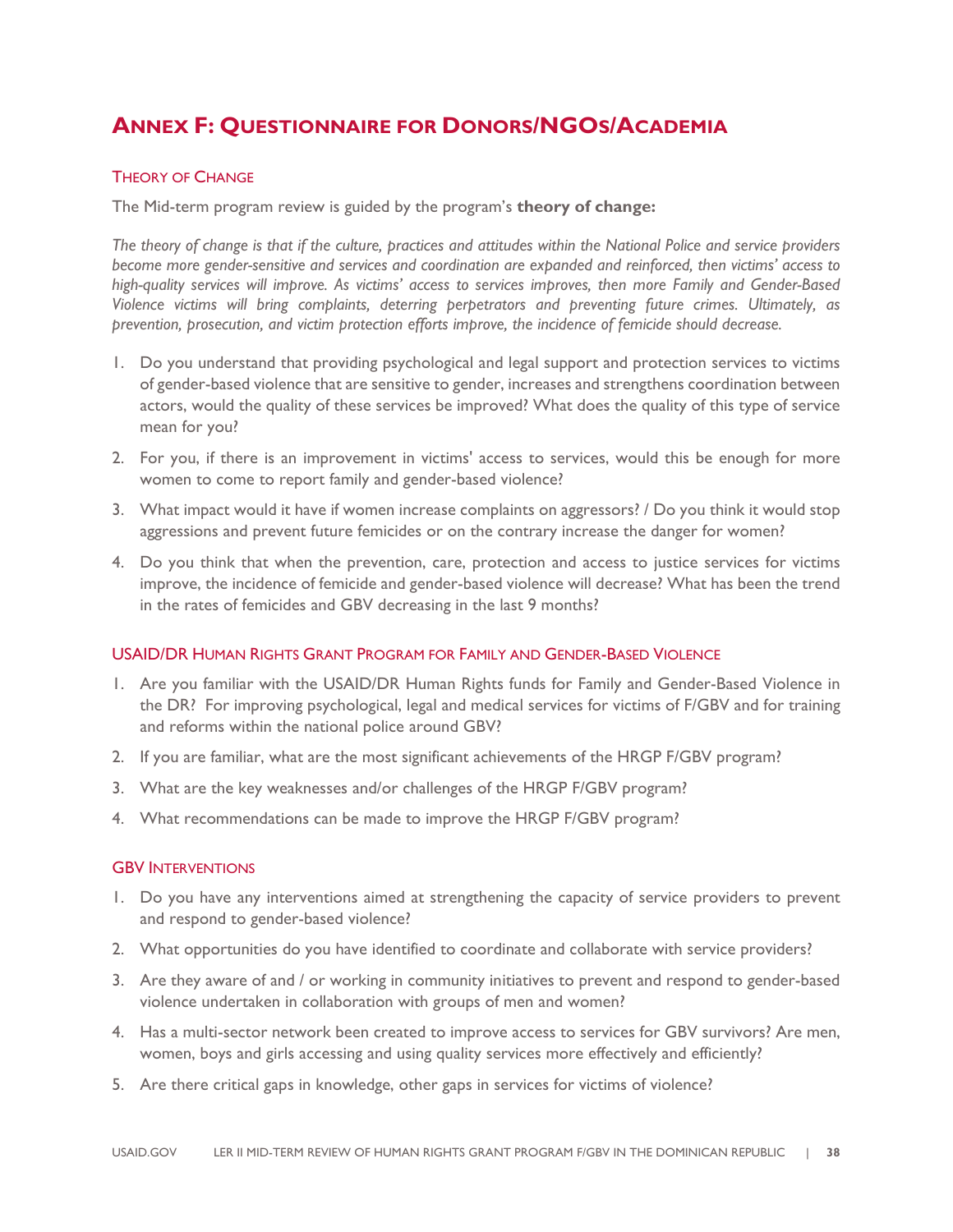- 6. What has worked for your programs for the prevention and care of domestic violence / gender violence? What are the main Lessons learned?
- 7. Do you have or know of any intervention aimed at creating awareness and transforming the norms related to gender violence? Have the implemented strategies impacted on increasing knowledge about violence against women in women, girls, aggressors, and society as a whole?
- 8. What have been the main barriers you have had to promote cultural changes in the different actors and in public debates about the impact of gender-based violence in your community?
- 9. Have your activities changed the attitudes and beliefs of community members and networks, end-toend increased the use of services by GBV survivors?
- 10. Are you aware of the existence of networks and / or support groups and if these networks have made it possible to increase the use of services by GBV survivors?
- 11. Have capacity building activities for police officers, social workers and service providers improved the timeliness, timeliness and quality of the services provided, in addition to the collection of evidence to support the processes of the victims?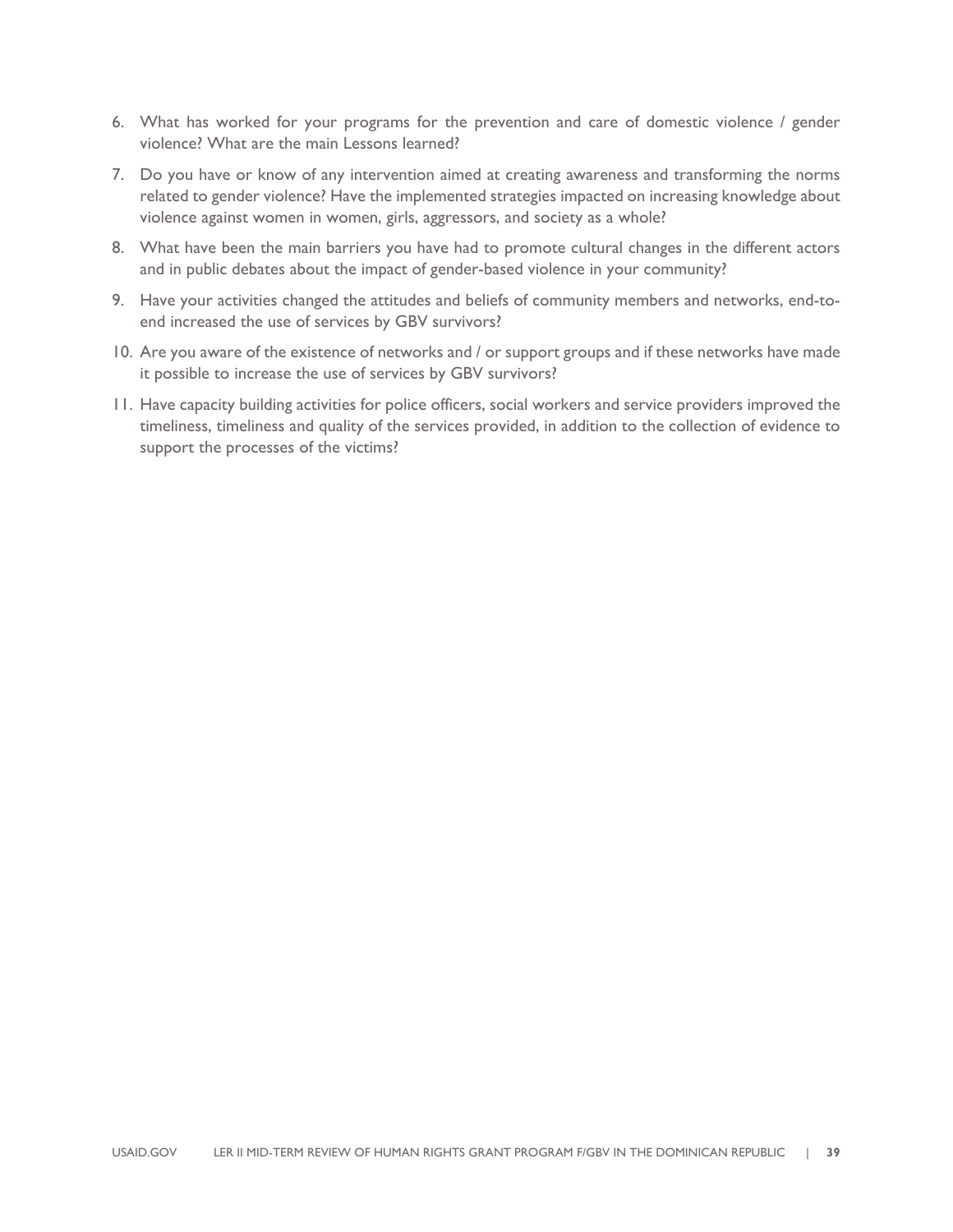## **ANNEX G: GOVERNMENT QUESTIONNAIRE**

#### CORE TOC QUESTIONS

- 1. Do you know some services that are provided to women who are victims of domestic or gender violence? Which?
- 2. What is your assessment of the services offered to victims of gender-based violence, are they quality services? How would the quality of these services be improved? Do you consider that the increase in quality services leads victims to seek justice?
- 3. For you, if there is an improvement in victims' access to services, would this be enough for more women to come to report family and gender-based violence? When victims' access to services improves, do they file more complaints?
- 4. What impact would it have if women increase the complaints of the aggressors? / Do you think it would stop the aggressions and can prevent future femicides or on the contrary increase the danger for women? Do you think that the more it is reported, the perpetrators are deterred from using more violence and preventing future crimes?
- 5. Do you think that when the prevention, care, protection and access to justice services for victims improve, the incidence of femicide and gender-based violence will decrease? In your experience, what has been the trend in the rates of femicides and GBV? decreased or increased in the last 9 months?

#### USAID/DR HUMAN RIGHTS GRANT PROGRAM FOR FAMILY AND GENDER-BASED VIOLENCE

- 1. Are you aware of the program and the funds that USAID / RD is investing in human rights, prevention (awareness raising and culture change), care (psychological, legal, orientation), protection and punishment of domestic violence and gender-based violence in the country, aimed at improving psychological and legal services for victims of violence and for training and reforms within the national police around GBV? In the case that you do not know the program, go to question 5.
- 2. If you are aware of these funds, what are the most significant achievements of the HRGP F / GBV program so far?
- 3. In your opinion, what are the main weaknesses and / or challenges of the HRGP F / GBV program?
- 4. What recommendations can be made to improve USAID's HRGP F / GBV program?

#### **FUNDING**

- 1. What is the percentage of national government general and sector budgets dedicated to violence against women/GBV Policy?
- 2. What is your opinion on the level of resources of the national budget aimed at providing support services to victims and aggressors and monitoring the scope and impact of policies to reduce genderbased violence? How do you feel about budgets to deliver and monitor GBV?

#### POLICIES AND PROGRAMS

3. What policies and programs exist to prevent, support, protect and punish gender-based, intra-family violence and violence against women?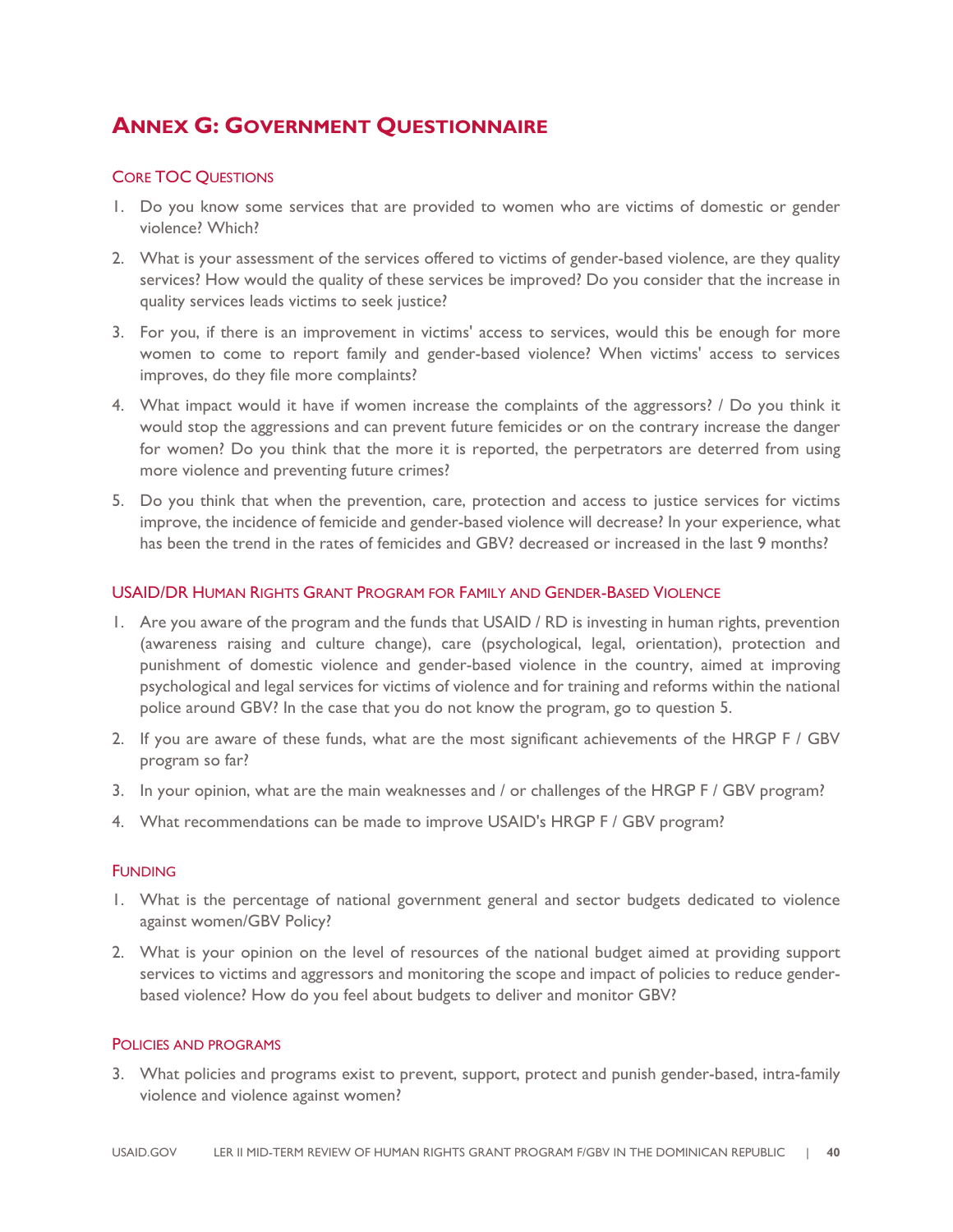- 4. What is your opinion about the current policies to prevent, support, protect, sanction and monitor them at all levels? Have they been effective? What change would you like to make regarding the implementation of laws, policies and services? How much of that do you think has been achieved so far?
- 5. What have been the actions developed to promote changes in beliefs, practices and attitudes in service providers in relation to GBV, IFV and against women? And at the level of society in general? And at the level of awareness and empowerment of women? What efforts have you made to change social norms?
- 6. Is there resistance to address gender violence? What have been the main resistance and what has been done to reduce them? How has the risk of further violence been managed? What are the main causes of violence against girls and women? How is the risk of further violence managed?
- 7. Does institutional planning focus on the empowerment of women? (given that empowering women is both the means and the end of addressing GBV)? Do they have empowerment mechanisms? Do you have any evidence of changes in the behavior of the beneficiaries of these types of services?

#### COORDINATION AND COLLABORATION

- 8. Do you have coordinated interventions operating at multiple levels and in multiple sectors? Where are the weaknesses in the country?
- 9. To create and sustain change, do you support women's rights organizations that are tackling GBV? Do you support building inclusive social movements?

#### JUSTICE SYSTEM

- 1. According to your experience, how do you assess the actions of the Justice System to confront Gender Violence? What are the main advances for you?
- 2. What are the main gaps and opportunities to improve the efforts made so far?
- 3. Do you understand that the existing psychological, legal and access to justice services in the country constitute an adequate response to eliminate gender-based violence?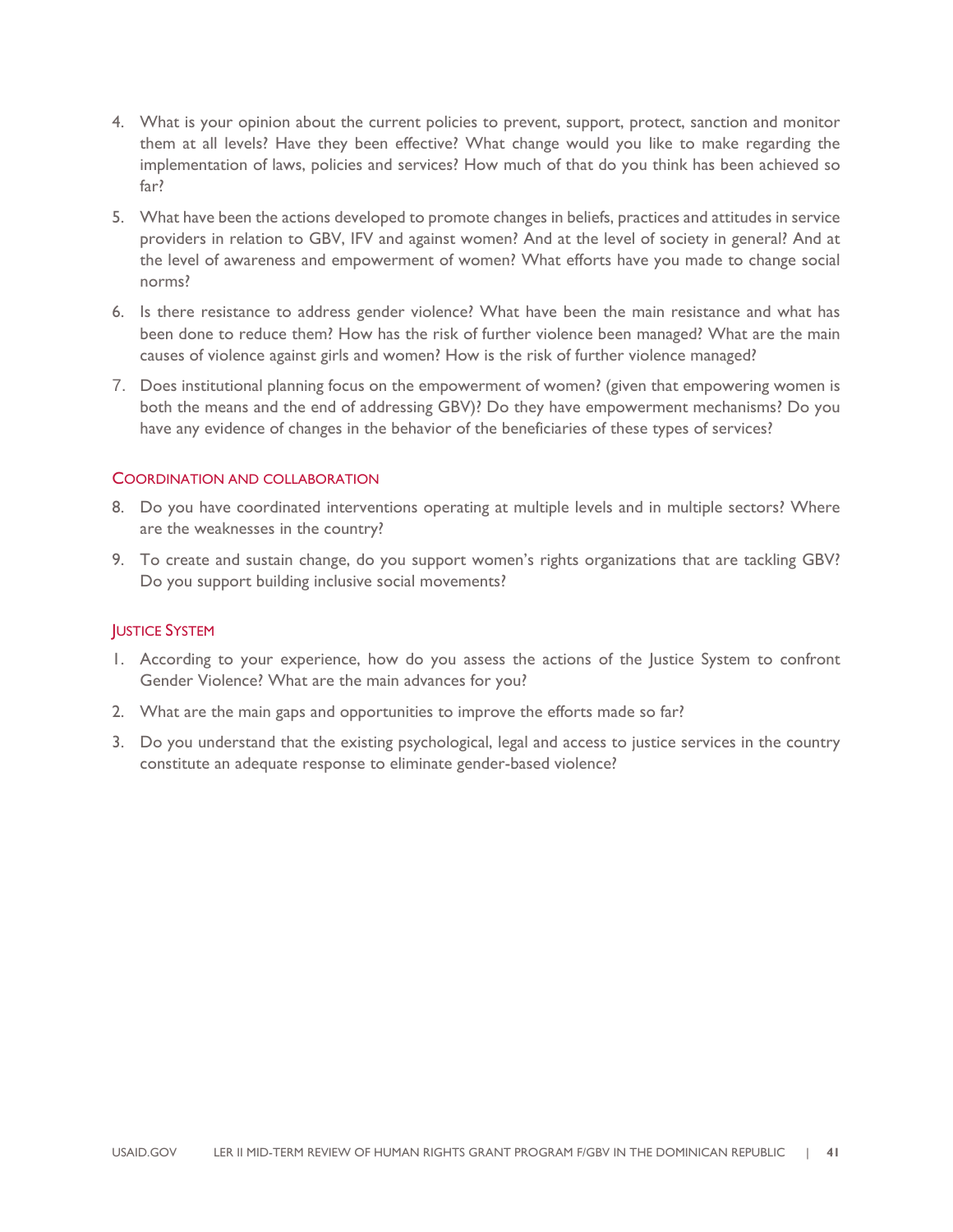## **ANNEX H: QUESTIONNAIRE FOR IMPLEMENTATION PARTNERS**

#### ABOUT THE HRGP/F/GBV PROGRAM

- 1. What are the main successes / achievements of the program? What do you consider a success? / What do you consider an achievement?
- 2. Is the program reaching diverse populations? If so, are the needs and experiences with these different groups different?
- 3. Are you keeping records of demographic and geographic information on survivors, e.g., age, geographic location, gender, etc.?
- 4. Are there significant differences in terms of gender, age, LGTBI population, geographical origin, people with disabilities, survivors?
- 5. Have you witnessed any cultural or systemic change regarding the care and protection of victims of violence and service providers to F / GBV due to this program?
- 6. How is this change measured? Do you have a specific data source?
- 7. How would you describe these changes and what are the most important differences?
- 8. What are the main weaknesses and / or challenges for the execution of the program? Suggestions to overcome them.
- 9. What are the existing resources and networks that you are using to address these challenges?
- 10. What opportunities are there to improve victim services and make interventions more effective?
- 11. How has the quality of your services for victims improved? Please describe.
- 12. Are records kept of survivors of GBV?
	- a. Those who report being optimistic in rebuilding life after the GBV incident,
	- b. The cases of GBV prosecuted that have resulted in a conviction of the perpetrator,
	- c. GBV cases filed and adjudicated within X months from the date the charges were filed
	- d. Average time it takes for cases to be tried, once a GBV charge is filed
	- e. People at risk of gender-based violence and / or survivors of gender-based violence who report having the ability to financially support themselves and their family

**Prevention**: defined as prevention of gender-based violence from occurring, by working with local organizations, civil society, and key stakeholders, including men and boys.

- 1. What local organizations were you working with (in 2019)?
- 2. What local organizations, if any, are you working with at this time?
- 3. Has the quality of your interaction changed? If so, how?
- 4. With which civil society organizations did you work (if any) (year 2019)?
- 5. With which civil society organizations, if any, do you work at this time?
- 6. Has the quality of your interaction changed? If so, how?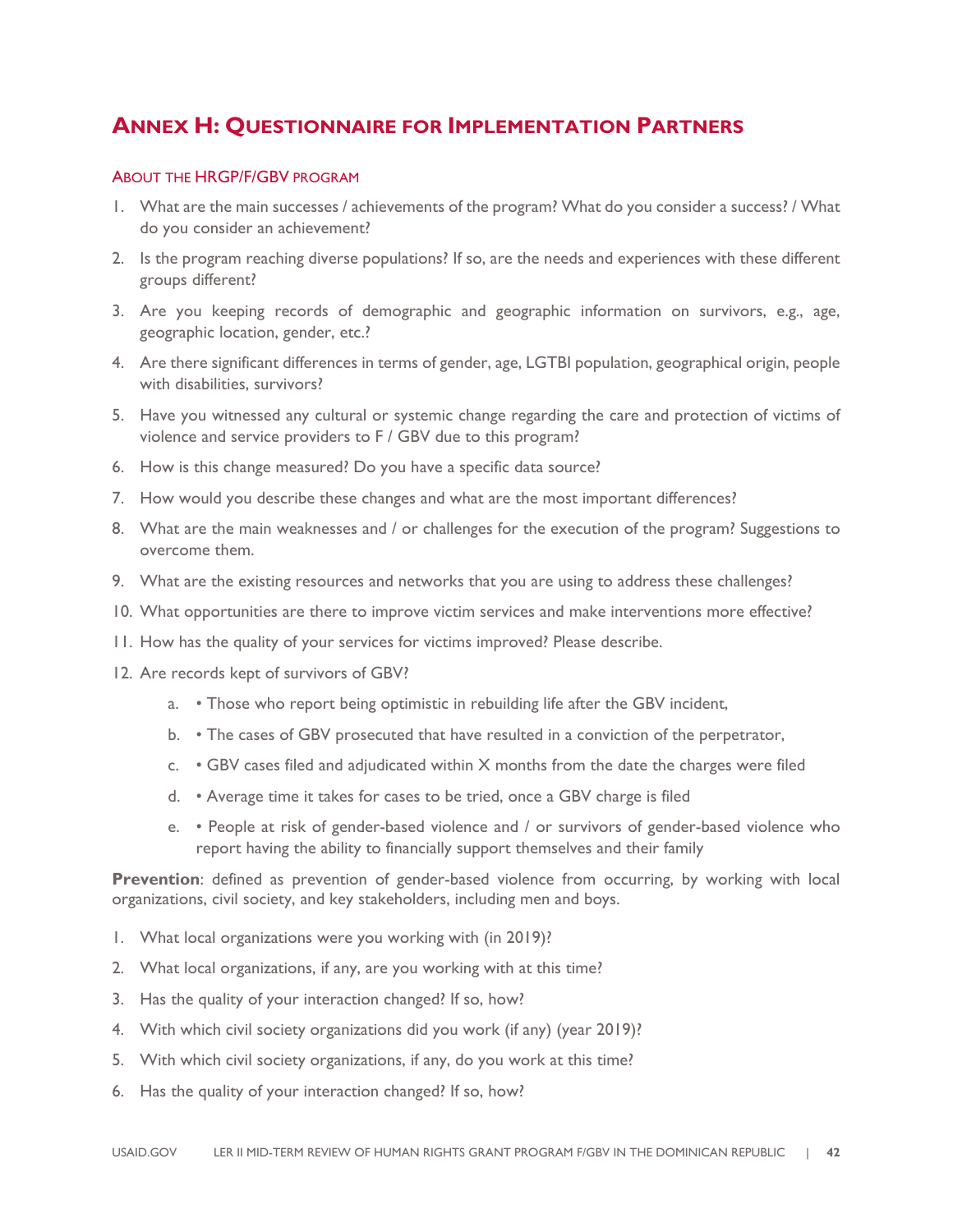- 7. With which civil society organizations, if any, do you continue to work at this time and with which do you plan to work during the execution of the USAID program?
- 8. With which public institutions and CSOs have you been working and do you plan to work on awareness-raising and training actions?
- 9. Were you working with an educational institute in (2019)?
- 10. Are you working with any educational institute now?
- 11. Has the quality of your interaction changed? If so, how?
- 12. What was the culture like in (2019) in terms of gender violence issues?
- 13. How is the culture being changed to prevent gender-based violence?
- 14. Have you explained the program to community leaders and key community members (both men and women) for their support?

**Protection** from gender-based violence by identifying and providing services to survivors once the violence occurs.

- 1. How do you identify survivors of domestic violence / gender violence?
- 2. How are people taught when they receive and / or exert violence? How are they encouraged to step forward?
- 3. What immediate services are provided to survivors of GBV? What safety precautions are being taken to ensure their well-being?
- 4. What long-term services are offered? Judicial services, psychological support, rehabilitation services, protection?
- 5. Are victims provided with a basic overview of prevention, care, protection, punishment and reparation for women and children, their rights, ethical issues, safety issues, and referral services available in the communities?
- 6. Have you received training to comply with international standards for the provision of domestic violence / gender violence services?
- 7. Are there any accessibility issues (physical or geographic) that affect the ability of victims to access services (including accessible for people with physical disabilities), language? Which are?

**Accountability** to ensure that perpetrators are prosecuted and to end impunity.

- 1. Has there been an increase in complaints / reports from victims? Is there any evidence that this has led to deterring offenders / perpetrators?
- 2. In the event of an increase in complaints, what do you attribute this increase to? (women report / others). Do you have information systems that allow you to compare the rates of violence in the event that an official complaint is not filed?
- 3. Do you think that the number of femicides / levels of violence decreased in the country in the last 9 months due to this program? What are the most important factors in the program that you think contributed to that?
- 4. Are there gender-sensitive community-based dispute resolution mechanisms?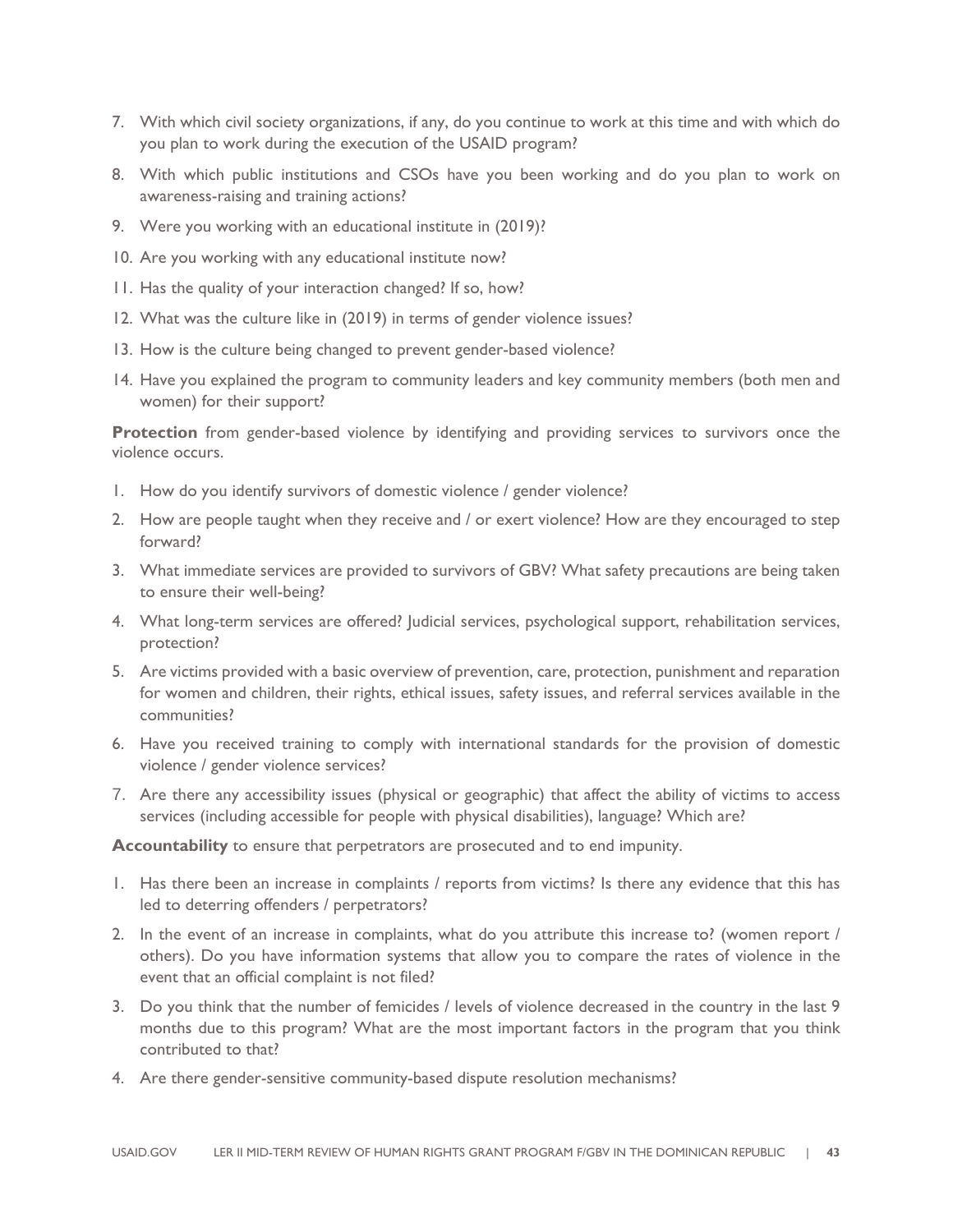## **ANNEX I: QUESTIONNAIRE FOR NATIONAL POLICE**

#### CORE TOC QUESTIONS

- 1. What are the services that are currently being provided to women victims of gender violence?
- 2. Do you understand that providing psychological and legal support and protection services to victims of violence increases and strengthens coordination between actors, would the quality of these services be improved? What is the quantity and articulation of the services?
- 3. What does the quality of this type of service mean for you? Does the increase in options and accessibility to quality services lead victims to turn to the justice authorities / the police?
- 4. For you, if there is an improvement in the access of victims to services, would this be enough for more women to come to report domestic violence / GBV attacks?
- 5. What impact would it have if women increase complaints on aggressors? Do you think that it would stop the aggressions and prevent future femicides or on the contrary, increase the danger for women?
- 6. Do you think that when the prevention, care, protection and access to justice services for victims improve, the incidence of femicide and gender violence will decrease? What has been the trend in femicide and GBV rates in the last 9 months?

#### USAID/DR HUMAN RIGHTS GRANT PROGRAM FOR FAMILY AND GENDER-BASED VIOLENCE

- 1. What are the main achievements of the program so far? What is expected at the end of its execution? / Main services offered? Which of the main domestic violence / gender-based violence problems do you consider should be addressed with these funds?
- 2. What are the main problems that are expected to be tackled for intra-family violence / gender violence with these funds?
- 3. What are the main weaknesses and / or challenges of the program?
- 4. What recommendations can be made to improve the program?
- 5. What are the main factors that are affecting GBV rates in your country? What was the scenario like before the pandemic and now in a pandemic?
- 6. How is the National Police contributing to the reduction of gender-based violence? Does it have any new approaches to address family violence / gender-based violence at the community level? What has been the strategy and approach used? What has been learned?
- 7. What capacity do domestic violence units have to help victims? What training is needed for the DNP to have the capacity to recognize, respond to, and address gender-based violence? Are there logistical resources such as vehicles for the transfer of victims or aggressors, physical space for attention to victims, and institutional and inter-institutional information systems to expedite orders for distancing, arrest, among others?
- 8. Please describe the inter-institutional coordination you have with the justice sector? How is information handled between institutions?
- 9. How do victims of gender-based violence usually access the police? What prevents victims from reporting violence or seeking police services?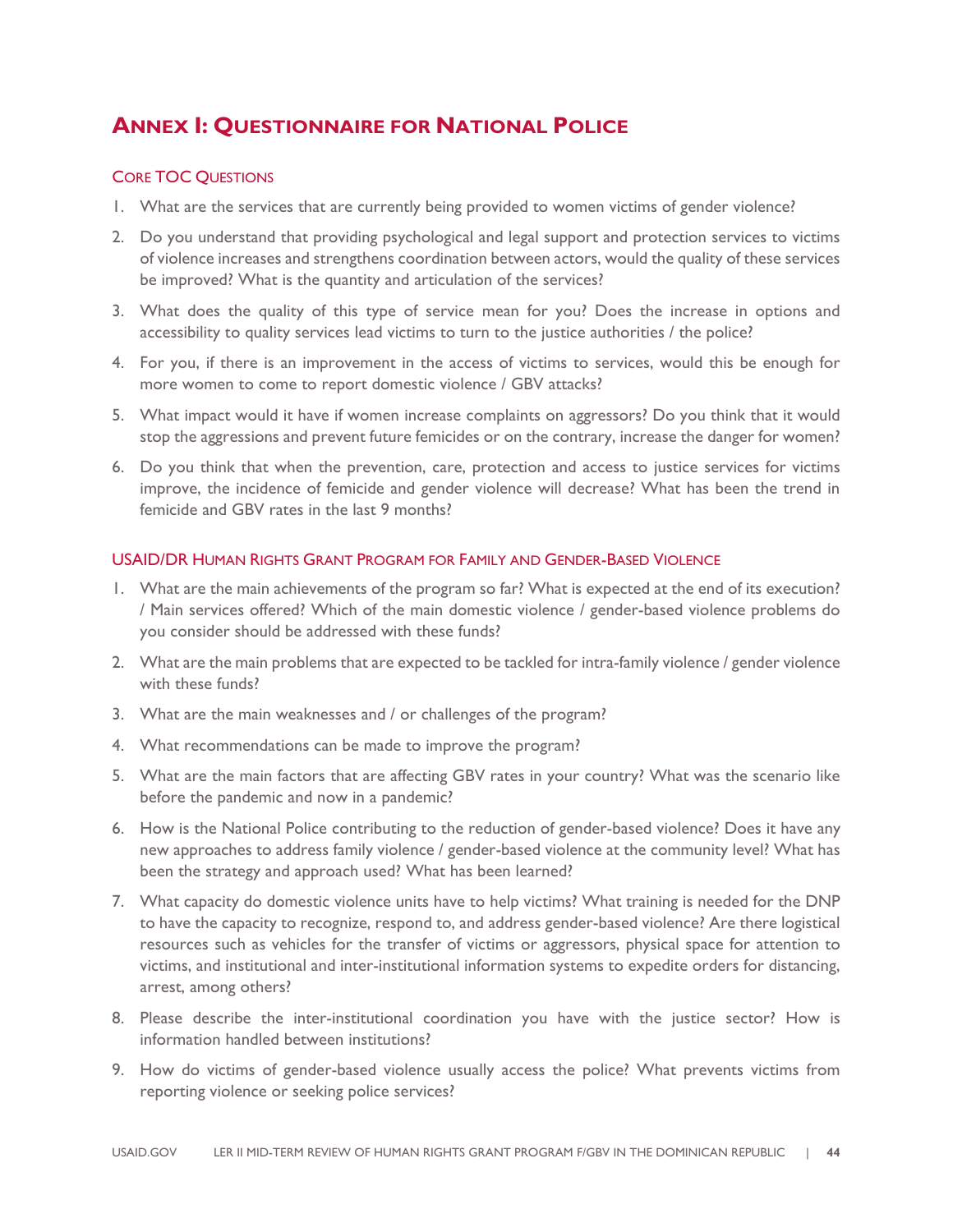- 10. How fast are protection orders / restraining orders enforced? What factors contribute to this?
- 11. What is the level of understanding about the rights of victims of domestic violence / GBV of the members of the DNP at the level of detachments and other departments? Have you had any specific training or training?
- 12. What measures do you think can be taken to guarantee gender sensitivity in the members of the DNP in the exercise of their functions in terms of GBV?
- 13. How do you plan to improve relations between the police and the populations most vulnerable to gender-based violence?
- 14. Do you have any alliances currently established with organizations and institutions of women / LGBTI persons that work to eliminate intra-family violence and gender violence?
- 15. Are you keeping records of people on survivors in demographic and geographic terms, e.g., age, geographic location, gender, disability, etc.?
- 16. Are there significant differences in terms of gender, age, LGTBI population, geographical origin, people with disabilities, of survivors?
- 17. How do you plan to measure the police response to cases of domestic violence and gender-based violence? How do you plan to measure changes in response / service?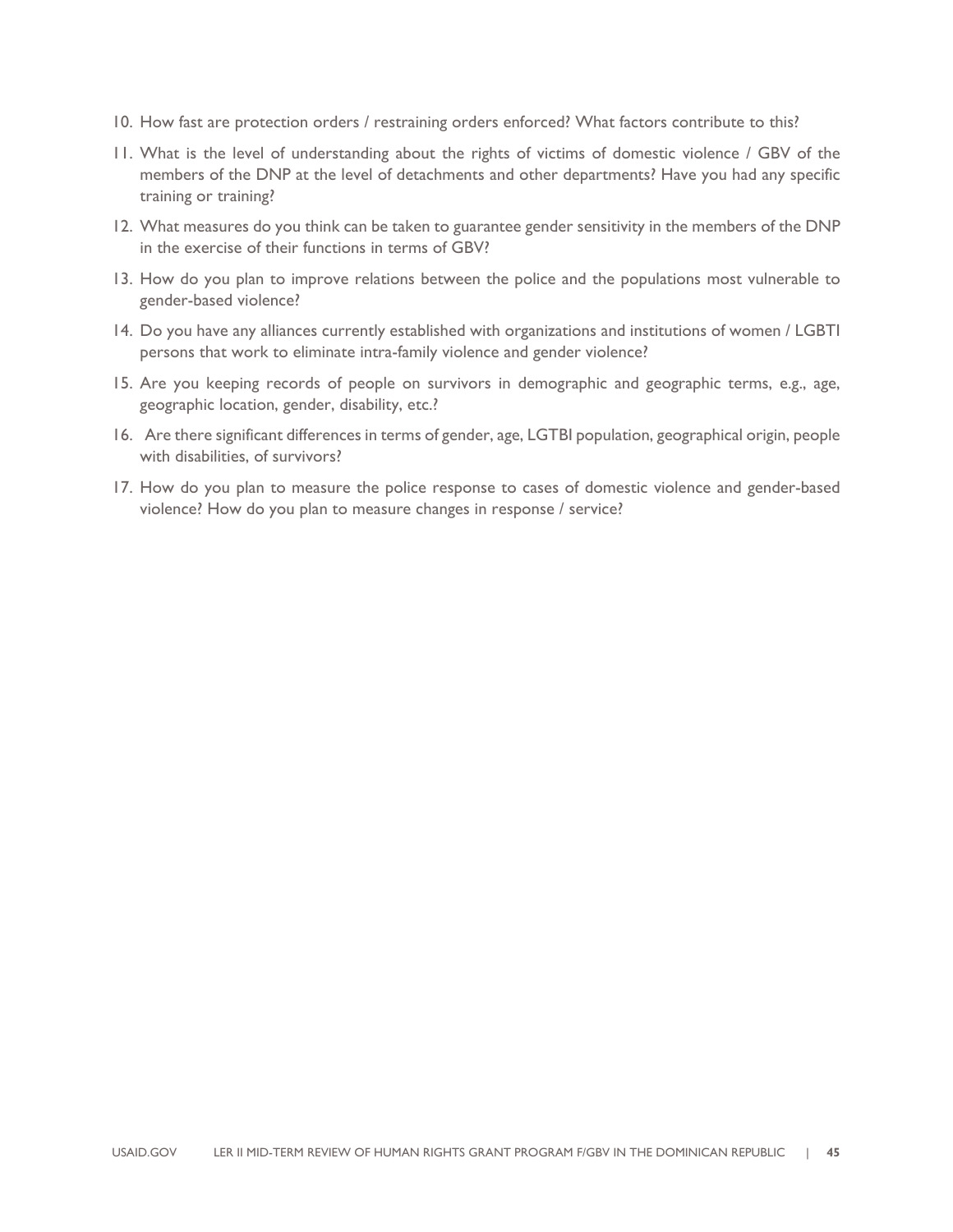## **ANNEX J: USAID QUESTIONNAIRE**

#### CORE TOC QUESTIONS

- 1. Do you understand that providing psychological and legal support services and protection to victims of gender-sensitive violence, increases and strengthens coordination between actors, and the quality of these services would be improved? What does quality of this type of service mean to you?
- 2. For you, if there is an improvement in the victims' access to services, would this be enough for more women to come to report the FIGBV attacks?
- 3. What impact would it have if the women increase the denunciations in the aggressors? / Do you think that it would stop the aggressions and prevent future femicides or, on the contrary, increase the danger for women?
- 4. Do you think that when victims' prevention, care, protection and access to justice services improve, the incidence of femicide and gender violence would decrease? What has the trend been in rates of femicide and GV decreasing in the last 9 months?

#### USAID/DR HUMAN RIGHTS GRANT PROGRAM FOR FAMILY AND GENDER-BASED VIOLENCE

- 1. Are you familiar with the USAID/DR Human Rights Grants Program for Family and Gender-Based Violence in the DR? For improving psychological, legal and medical services for victims of F/GBV and for training and reforms within the national police around GBV?
- 2. If you are familiar, what are the most significant achievements of the HRGP F/GBV program?
- 3. What are the key weaknesses and/or challenges of the HRGP F/GBV program?
- 4. What recommendations can be made to improve the HRGP F/GBV program?
- 5. Are there any critical knowledge gaps, other gaps in services for victims of F/GBV?
- 6. What is the percentage of the USAID/DR budget dedicated to F/GBV Policy?

#### GBV INTERVENTIONS

- 1. Are there interventions aimed at raising awareness and transforming the norms around gender violence at the service provider level and the population in general with specific actions for women and men? Do you think the strategies have increased awareness of violence against women and girls? Do you think these activities have changed the attitudes and beliefs of community members?
- 2. Do you think peer to peer networks of survivors of violence have increased the use of services by survivors of GBV?
- 3. What do you think is the main cause of violence against girls and women?
- 4. Resistances are often observed to address gender-based violence in its root causes. In implementing organizations, how have you handled this type of resistance?
- 5. Are you aware of some innovative initiatives for the prevention, care, protection and punishment of gender violence in the country and / or other countries in the area replicable in the DR?
- 6. These initiatives are aimed at creating and maintaining change in: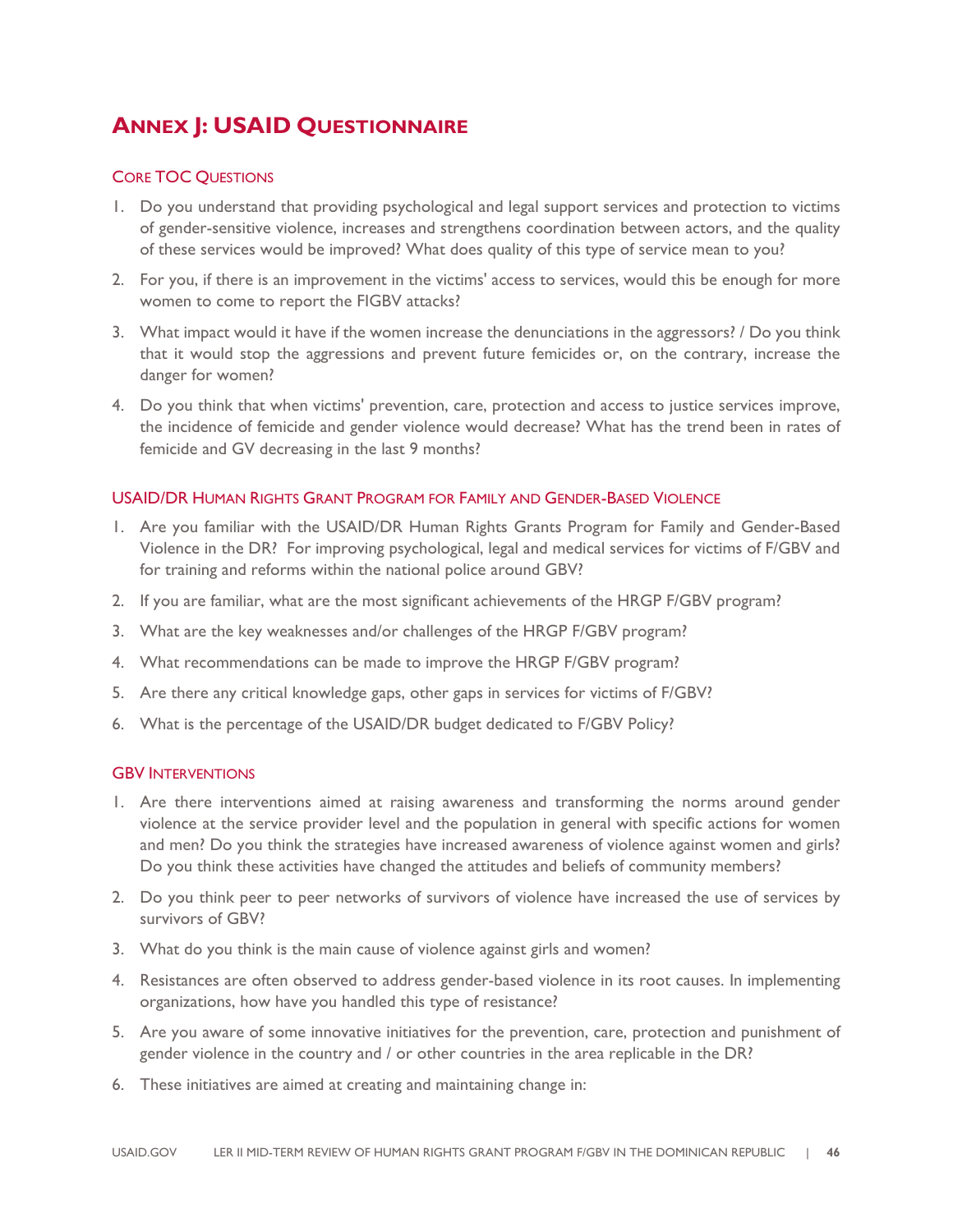- a. Build capacities to change practices and approaches of service providers,
- b. The empowerment of victims (awareness of the situation and rights, creation and strengthening of support networks among victims), and the construction of inclusive social movements?
- 7. Do you currently collaborate with groups of men and women in community initiatives to prevent and respond to gender violence?
- 8. What are the main lessons learned from the implementation of the initiatives from USAID?